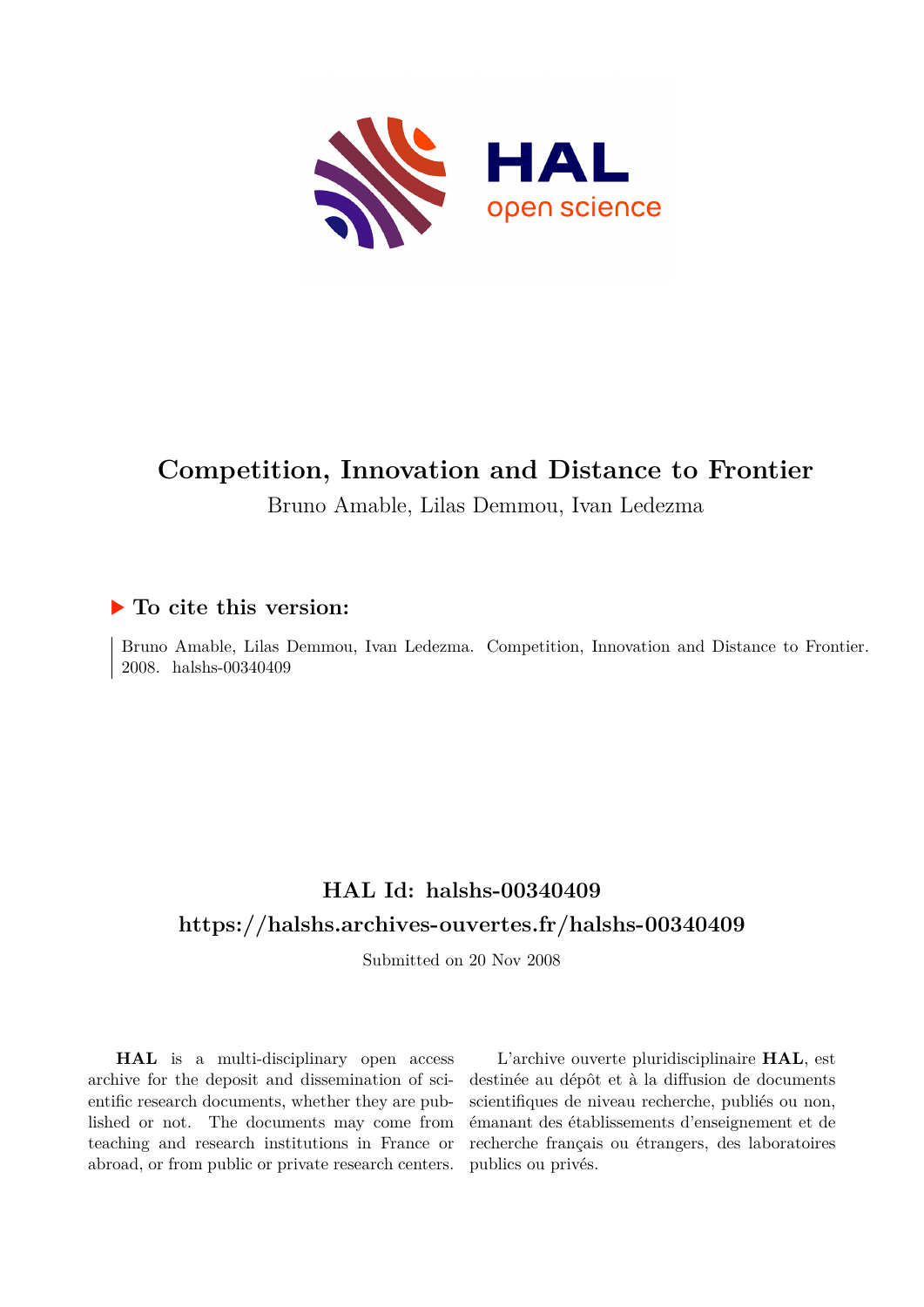

# **Documents de Travail du Centre d'Economie de la Sorbonne**



# **Competition, Innovation and Distance to Frontier**

Bruno AMABLE, Lilas DEMMOU, Ivan LEDEZMA

**2008.64**



CENTRE NATIONAL **DE LA RECHERCHE SCIENTIFIQUE**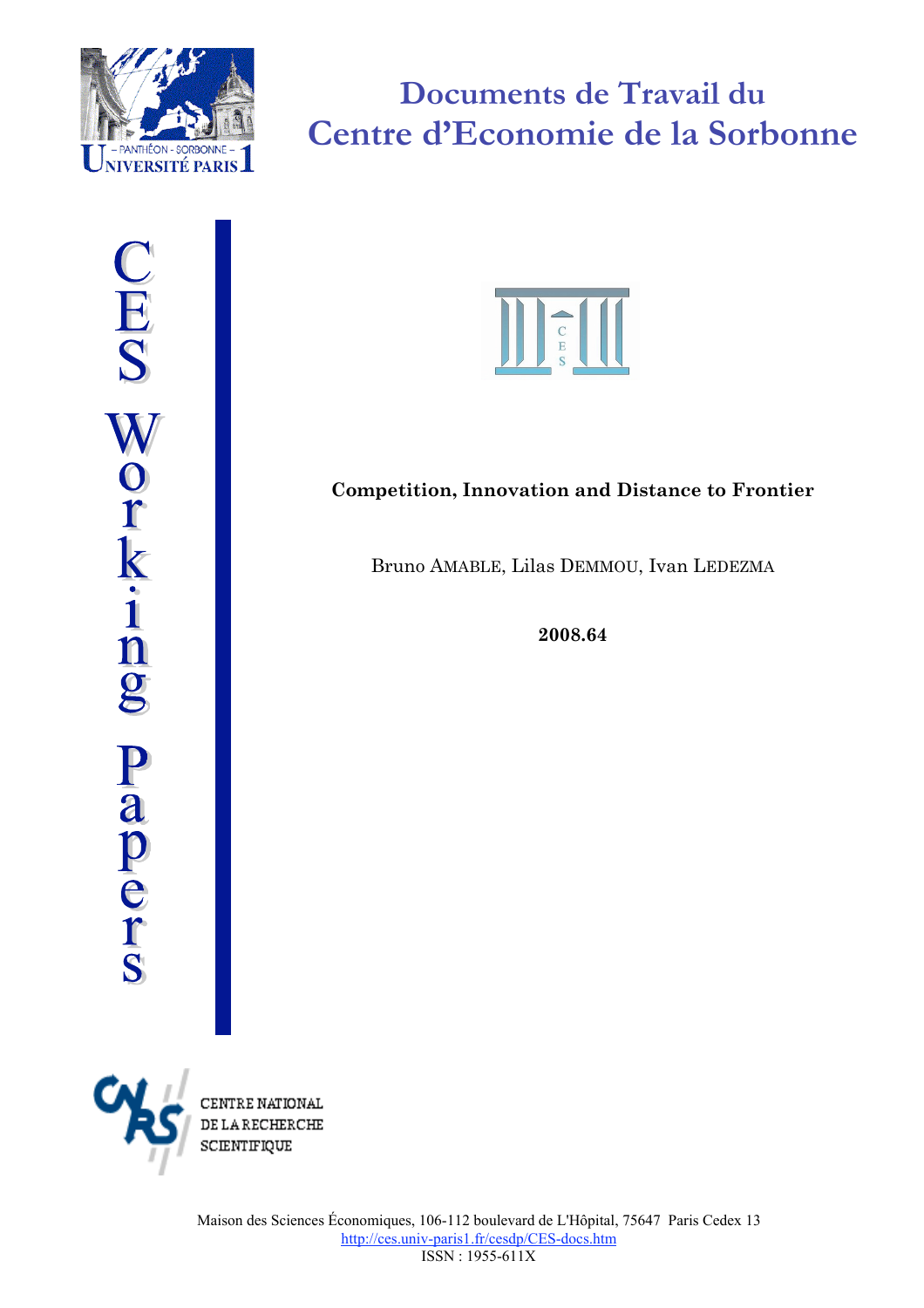# Competition, Innovation and Distance to Frontier

Bruno Amable,<sup>\*</sup> Lilas Demmou<sup>†</sup>and Ivan Ledezma<sup>‡</sup>

July 2008

#### Abstract

According to a recent literature, the positive effect of competition is supposed to be growing with the proximity to the technological frontier. Using a variety of indicators, the paper tests the effect of competition and regulation on innovative activity measured by patenting. The sample consists of a panel of 15 industries for 17 OECD countries over the period 1979-2003. Results show no evidence of a positive effect of competition growing with the proximity to the frontier. Two main configurations emerge. First, regulation has a positive effect whatever the distance to the frontier and the magnitude of its impact is higher the closer the industry is to the frontier. Second, the effect of regulation is negative far from the frontier and becomes positive (or non significant) when the technology gap decreases. These results contradict the belief in the innovation-boosting effect of product market deregulation such as taken into account in the Lisbon Strategy.

Keywords: Innovation, competition, distance to frontier JEL codes: O30, L16,

# 1 Introduction

Concerns about the lack of convergence of Europe's productivity level vis- $\hat{a}$ vis the US over the past decade have been expressed not only in academic circles but also among policy makers and politicians. As numerous reports have shown (Kok, 2004; Sapir, 2004), Europe seems to be losing ground,

<sup>\*</sup>University of Paris I Panthéon - Sorbonne & CEPREMAP

<sup>&</sup>lt;sup>†</sup>DGTPE, Ministry of Finance

<sup>&</sup>lt;sup>‡</sup>University of Paris I Panthéon - Sorbonne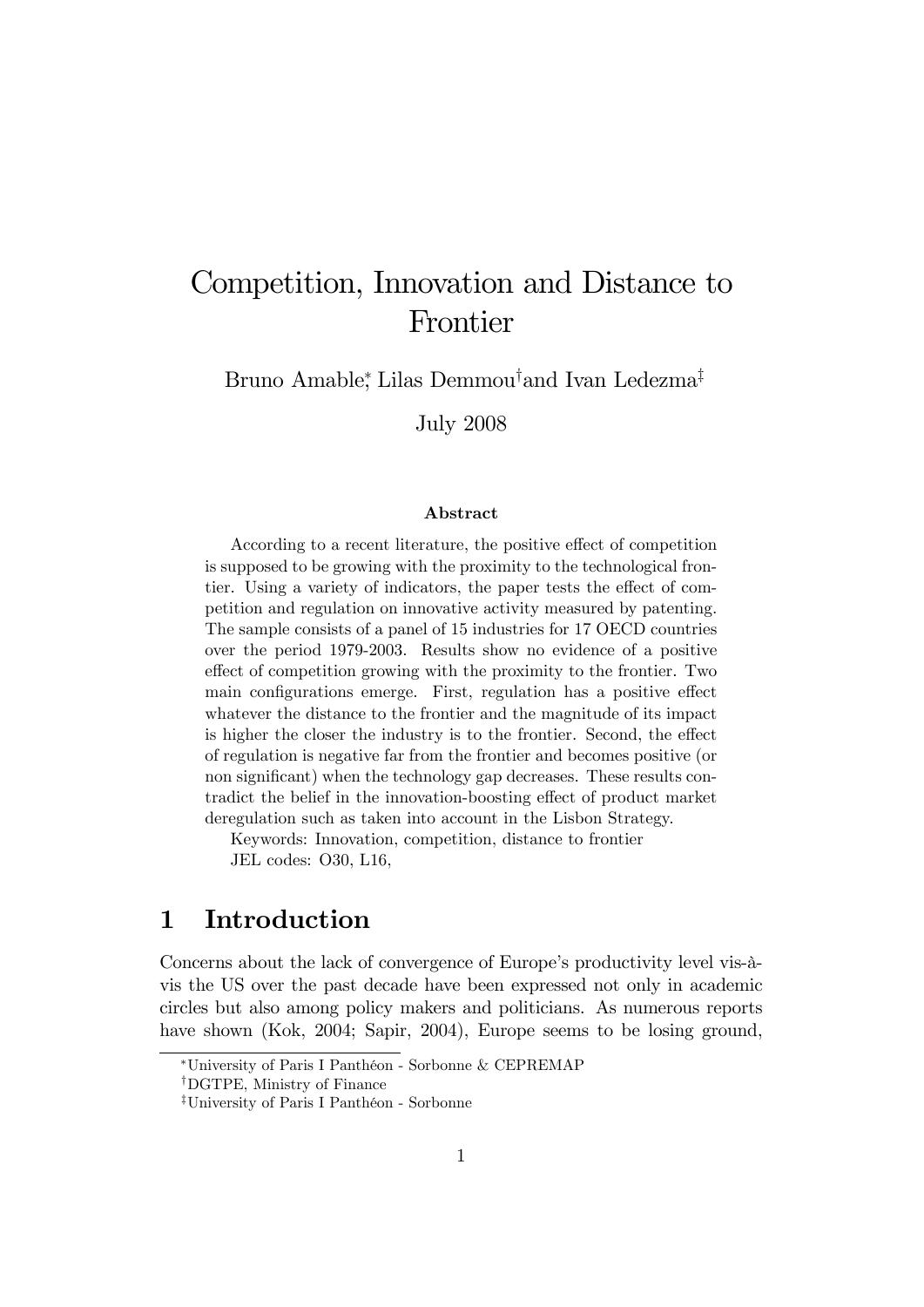not because of an insufficient rate of capital accumulation, but for lack of innovation capability. The so-called Lisbon Strategy, which aims at fostering innovation and productivity, proposes a series of structural reforms for labour, financial and product markets. Regarding the latter, a link between competition and innovation underlies the whole Lisbon Strategy: more product market competition should bolster innovation and thus productivity and  $growth.<sup>1</sup>$ 

According to economic theory, the relation between competition and innovation is ambiguous. For Schumpeter (1934), monopoly profits are rewards to innovators; the appropriability of innovation output is thus a crucial incentive issue. A rise in competition is expected to decrease rents stemming from innovation and thus incentives to innovate. This traditional "Schumpeterian effect" of competition is featured in numerous innovation-based endogenous growth models, in particular Aghion and Howitt (1992) where innovation effort increases with the Lerner index.

On the other hand, competition may encourage innovation. Incumbents may innovate to keep their market power and fend off new entrants, or potential entrants may hope to capture the market position of incumbents by surpassing them with new and better products. In both cases, innovation would be the means for a firm to get the upper hand over its competitors. Extensions of the Schumpeterian innovation-based endogenous growth model allow to take into account differentiated influences of competition on innovation. The situation analysed in Aghion et al. (2005) is that of a competition between rivals with different productivity levels. Firms innovate to decrease their production costs "step by step": a technological laggard has to catchup with the technological level of the leader before having the possibility of becoming itself a leader in the industry. The risks for the leader to lose its position are therefore increased when the competitor is only one step away from catching-up. When competitors have comparable productivity levels, i.e. the so-called "neck and neck" competition, a stronger competition will induce firms to increase their innovative investments in order to acquire a competitive lead over rival firms. This pro-innovation effect of competition is less prominent in industries where the leader has a marked advantage over its competitor. The incorporation of both innovation-inducing and innovation-deterring effects of competition into a single model leads to a nonlinear, inverted U-shaped, relation between product market competition and innovation (Aghion et al., 2005).

The link between competition and innovation has been investigated primarily at the firm level. The possible existence of an effect of the firm's size

<sup>&</sup>lt;sup>1</sup>e.g. the Integrated Guidelines 12 to 16 (European Commission, 2005).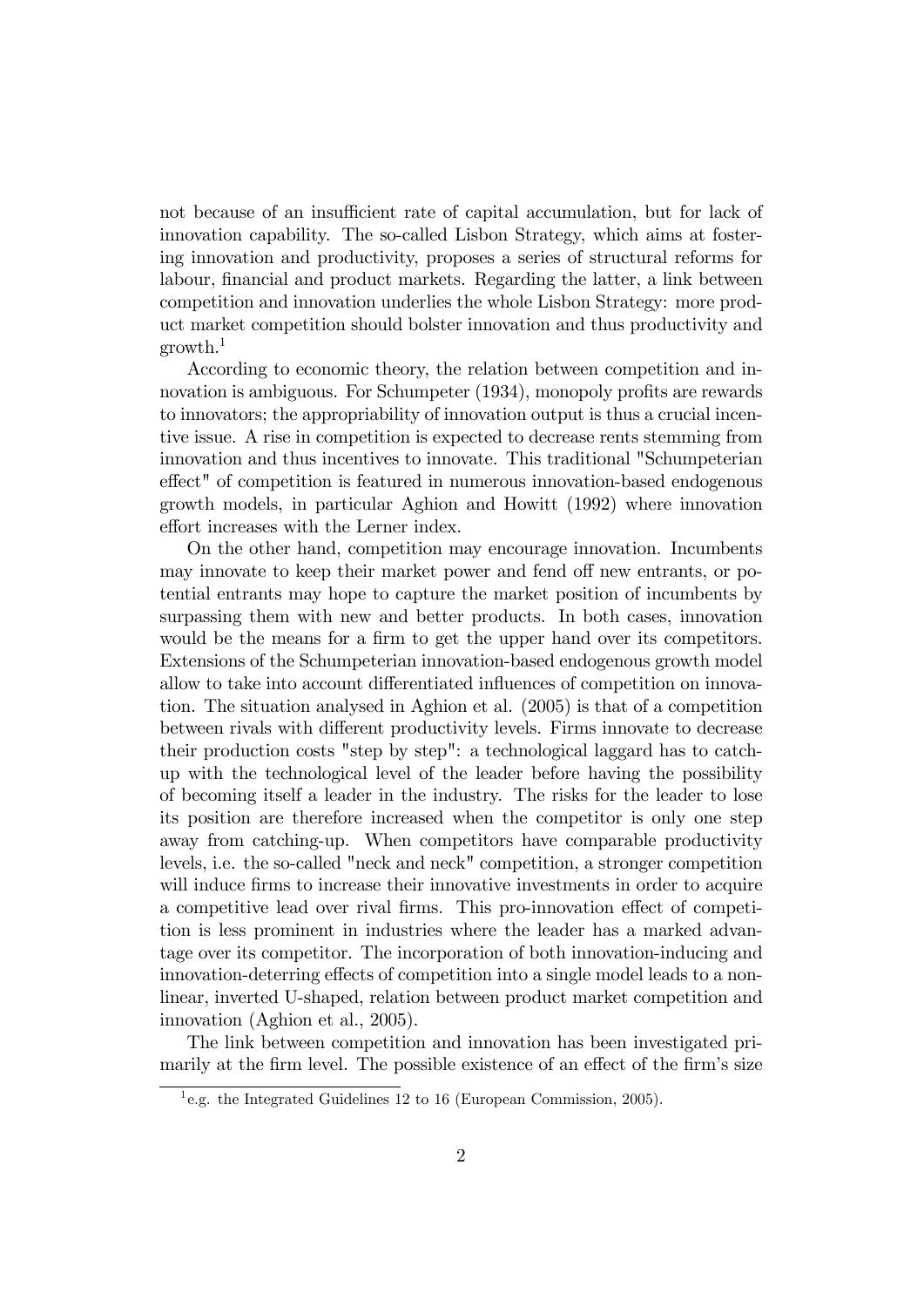or market power on its innovative activity is a well-known topic in the innovation literature (Baldwin and Scott, 1987; Cohen and Levin, 1989; Geroski, 1995). Although both pro- and anti-innovation effects of competition may be found in the empirical literature, the recent contributions tend to establish contrasted results differencing firm size effects from more general competition influences. Using a sample of French firms, Crépon, Duguet and Kabla  $(1995)$  found that market power stimulates innovation, although this effect seems to be small in magnitude. Crépon, Duguet and Mairesse (1998), in a four equation model for French manufacturing firms taking into account the firm's decision to engage in R&D activities, the R&D intensity, the effects of  $R&D$  on patenting and the effects of patenting on productivity, confirmed the existence of a size effect in the decision to engage in  $R&D$  activity but not the  $R&D$  intensity. On the other hand, market share and diversification affect positively both the decision to undertake R&D and R&D intensity. Competition may also exert negative effects such as those found in Crépon and Duguet (1997): competitorsí R&D may have a negative impact on a firm's own innovation effort, indicating the existence of a rivalry externality that acts as a disincentive to innovate.

On the other hand, Nickell (1996) showed with a panel of 670 UK firms that competition, measured by a high number of competitors or low levels of rents, is associated to high rates of TFP growth. Whether this reveals a direct effect of competition on productivity, through a slack-reducing effect for instance, or an indirect effect through innovation is undecided. Blundell, Griffith and vanReenen  $(1999)$  used a panel of 340 British manufacturing Örms between 1972 and 1982 and showed that the relation between competition and innovation possesses contrasted features. Industries where concentration is higher and import penetration lower have fewer innovations. This finding tends to support the existence of a positive relationship between competition and innovation. However, within industries, Örms with a higher market share tend to commercialise more innovations. They also showed that larger firms produce innovations of a greater commercial value than smaller Örms.

The duality of competition's effects on innovation is summarised in the findings of Aghion  $(2003)$  and Aghion et al.  $(2005)$ . With the help of firmlevel data and US Patent Office data quoted on the London Stock Exchange between 1968 and 1997, they presented evidence of an inverted U-shaped relationship between the Lerner index and the number of patents granted. The "Schumpeterian effect" of competition should dominate when the level of competition is high whereas the "escape competition" effect should be prominent at low levels of product market competition. Moreover, following the prediction of the theoretical model, the inverted U-shaped relationship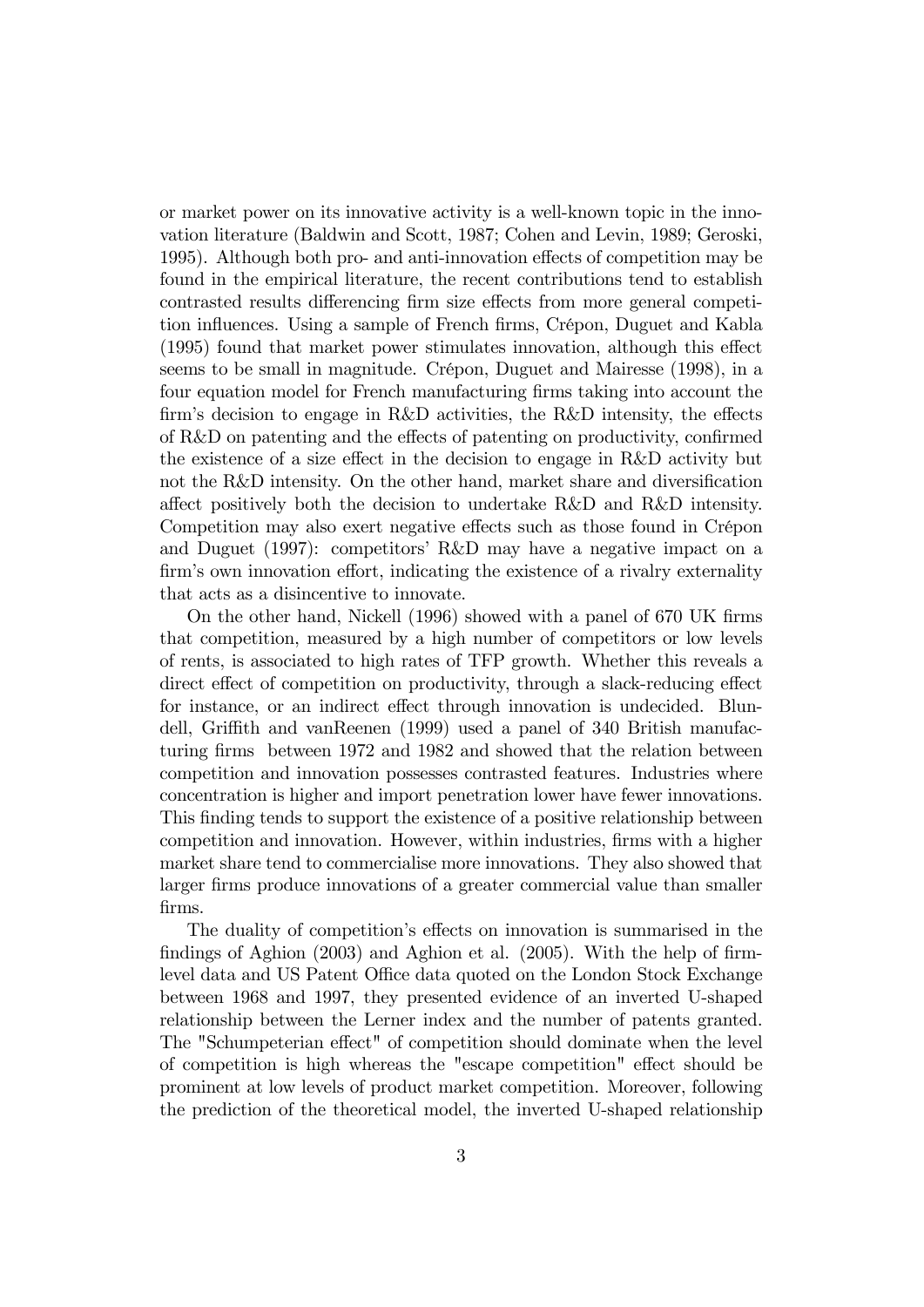was found to be steeper for firms that are closer to the leading edge in their industry.

Empirical evidence at the industry level is far less abundant than at the firm level. Industry-level studies have the advantage of allowing to escape from the limits of the proxies for competition usually taken into account by micro-level studies such as firm size, market power or profitability level, and consider actual industry-specific or macroeconomy-wide competition policy measures. Griffith, Harrison and Simpson (2006) measured innovation by Business Entreprise R&D expenditure for 12 industries and nine countries over the 1987-2000 period and investigated the effect of the Single Market Programme. Using a dummy variable for the post-SMP years, they found that the SMP had a positive impact on innovative activity in affected industries and countries. They interpreted their results as a support for the competition-enhancing reforms advocated within the Lisbon Agenda. Nicoletti and Scarpetta (2003) considered a sample of 23 industries for 18 OECD countries over the period 1984-1998. They tested a model of TFP growth using product market regulation indicators devised by the OECD both alone and in interaction with a technology gap variable. They found statistically significant positive coefficients on the interacted variables, a result they interpreted as a catch-up slowing-down effect of product market regulation. Conway et al. (2006) tested a similar model of labour productivity with interaction terms between product market regulation indicators and a technology gap measure on a slightly extended sample of OECD countries. They found a significantly positive coefficient on the interacted variables too, which they interpreted as a catch-up slowing-down effect.

The differentiated effect of product market competition according to the distance to the technological frontier is a central issue of the whole competition and innovation debate. The received argument is that the economic costs of product market regulation increase the closer an economy is to the technological frontier (Aghion, 2006). For Aghion et al. (2006), increased competition, represented by a higher entry threat, spurs innovation incentives in sectors close to the technological frontier, whereas it discourages innovation in laggard sectors through a traditional Schumpeterian rent-diminishing effect. Testing a model of TFP growth and a model of innovation (patenting) with foreign entry and distance to the technological frontier variables included both alone and interacted along with other competition variables on micro-level data for the UK, they concluded that, as an economy moves closer to the technological frontier, the competitiveness of all industries in a high-cost high-productivity economy depends on the ability to innovate. This applies to all sectors of the economy, "high-tech" or not, since the R&D intensity of all industries increases when economies move closer to the tech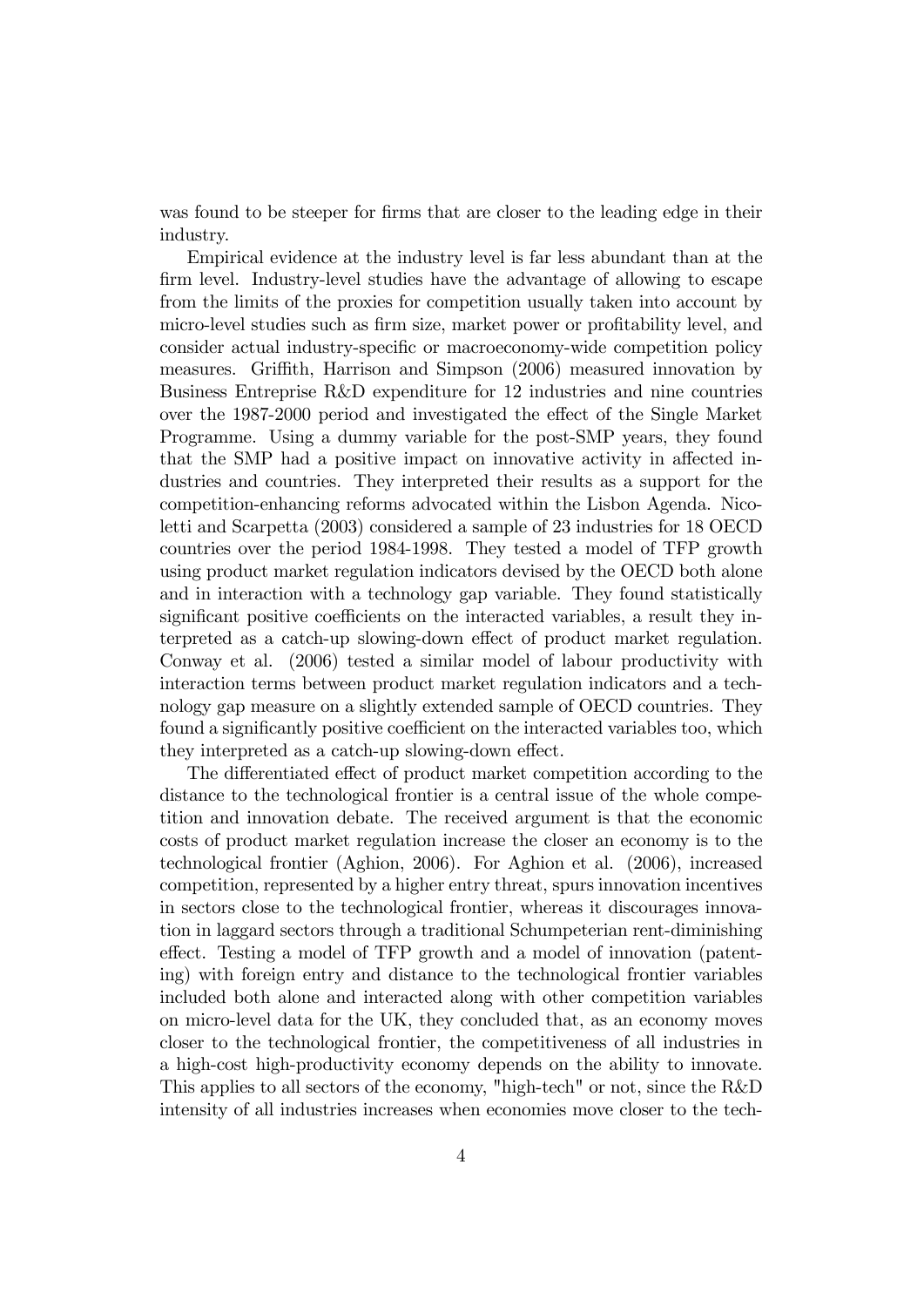nological frontier (Acemoglu, Aghion and Zilibotti, 2006).

Concerning the inverted U-shape pattern, Tingvall and Poldahl (2006) find that, for Sweden firms, the support for this pattern depends on the indicator. While the Herfindal- index gives support to the inverted U-shape, the price cost margin does not allow to fit this pattern. Moreover, the use of time-series estimators reduces considerably the significance of results. Askenazy, Cahn and Irac (2007), using a panel of French firms, find that the concavity of the courbe linking competition and innovation is substantially reduced when the size of firms is small relatively to the cost of innovation. For the authors, this type of firms represents  $85\%$  of the sample.

The aim of this paper is to assess the validity of the argument according to which competition spurs innovation, and that this effect is all the more important that an economy is close to the technological frontier. A dynamic model including variables for the distance to the frontier, competition, as well an interaction term between them is estimated. The empirical strategy of this paper differs from the existing academic literature on three levels. First, the analysis is conducted at the industry level, while most empirical evidence focuses on micro studies. To the best of our knowledge, this is the first work testing the impact of competition on innovation at the industry level with a cross-country panel. Second, we use not only indicators for observed measures of competition but also indicators of regulation policy (institutional indicators, and output measure of competition). Finally, we run regressions using different estimators (OLS, fixed effects and system GMM) in order to take into account the dynamic nature of the innovative process and propose different extensions of the baseline model. The use of different variants of the model, different estimators and different indicators to measure the intensity of competition helps to assess the robustness of our Öndings. The evidence does not give support to an innovation-bolstering effect of product market competition at the technological frontier. Moreover, the marginal effect of regulation, conditional on the closeness to the technological frontier, tends to be upward sloping, meaning that regulation might indeed foster innovation at the leading edge. The measure of observed competition (relative number of firms) presents a positive effect only for laggard industries and it vanishes close to technological frontier. These results along with previous micro evidence, suggest that deregulation policiy does not seem to be a substitute for active science and technology policies, which do present a significant impact on technical change (Guellec and de la Potterie, 2003)

The paper is organised as follows. Section 2 presents the empirical strategy and the problems related with the estimations. Section 3 intrioduces the data used in the empirical analysis. The following Section presents the results of the baseline model. Section 5 proposes extensions and robustness tests of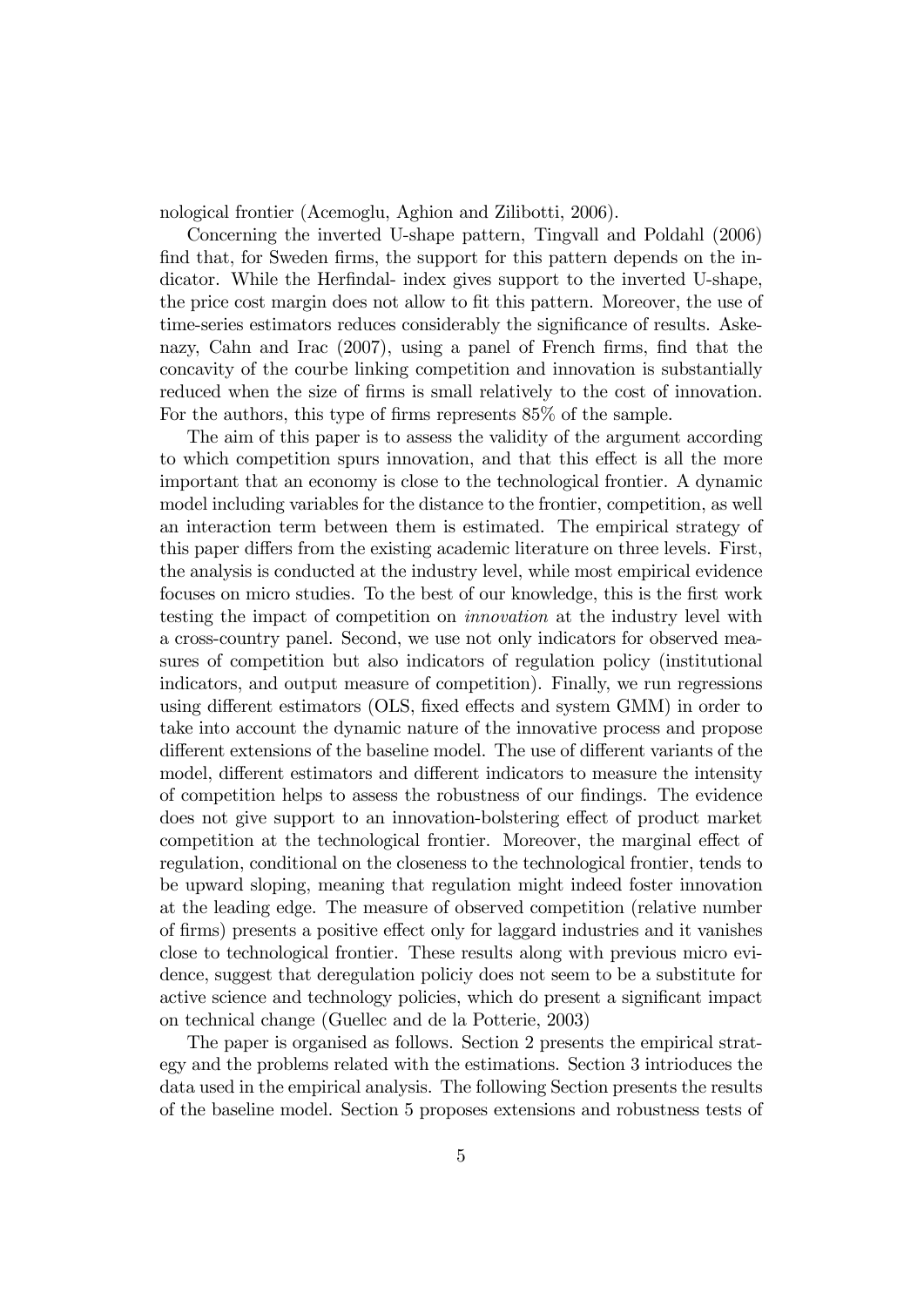this model. Section 6 discusses the theoretical argument relating innovation with competition and sheds light on a possible explanation of our results: the inclusion of innovative leaders into the Aghion et al.'s (2005) model makes the relationship between the innovation-fostering effect of competition and distance to frontier more complex. A brief conclusion follows.

# 2 Empirical strategy

#### 2.1 Dynamic issues

Our purpose is to test the impact of competition on innovation with a timeseries-cross-section data at the industry level for OECD countries. This structure has two particularities. First, information on innovation is aggregated and belongs to individuals which represent different activities performed in different countries. Second, a plausible model of the innovation process should exploit this panel structure and allow for a dynamics in which past innovations help to explain current ones. These particularities imply a non-negligible unobserved heterogeneity among individuals that will be present in both past and current innovation. More specifically let  $p_{it}$  be our proxy of innovation activity in natural log and summarise, for the moment, our explanatory covariates (in log) on the vector  $x_{it}$ . Our problem can be formulated as the estimation of the following dynamic multivariate model:

$$
p_{it} = \alpha p_{it-1} + \beta x_{it} + \epsilon_{it} \tag{1}
$$

Where  $\epsilon_{it} = \eta_i + \mu_{it}$ 

The main issue is that the past realisation of our dependent variable is endogenous to the fixed effect in the error term. In this framework, the estimates of  $\alpha$  provided by OLS are upward biased and those coming from the Within-group estimator are downward biased (Bond 2002; Benavente et al. 2005). While the former neglects the unobserved time-invariant heterogeneity  $\eta_i$ , which is the source of correlation between  $p_{it-1}$  and  $\epsilon_{it}$ , the latter includes past values of  $p_{it}$  since it subtracts the mean to eliminate  $\eta_i$ . Although these estimators are biased, they are useful because they give an interval in which a consistent estimation of  $\alpha$  should lie.

Several strategies can be adopted to face these dynamic concerns. They go from the estimation of the model in differences, by instrumenting  $\Delta p_{it-1}$  with  $p_{it-2}$  using a two stage least squares (Andersen and Hsiao, 1981), to different techniques based on the generalised method of moments (GMM). GMMbased methods improve efficiency by exploiting the moment conditions that relate deeper lags of the dependent variable, some times transformed, to the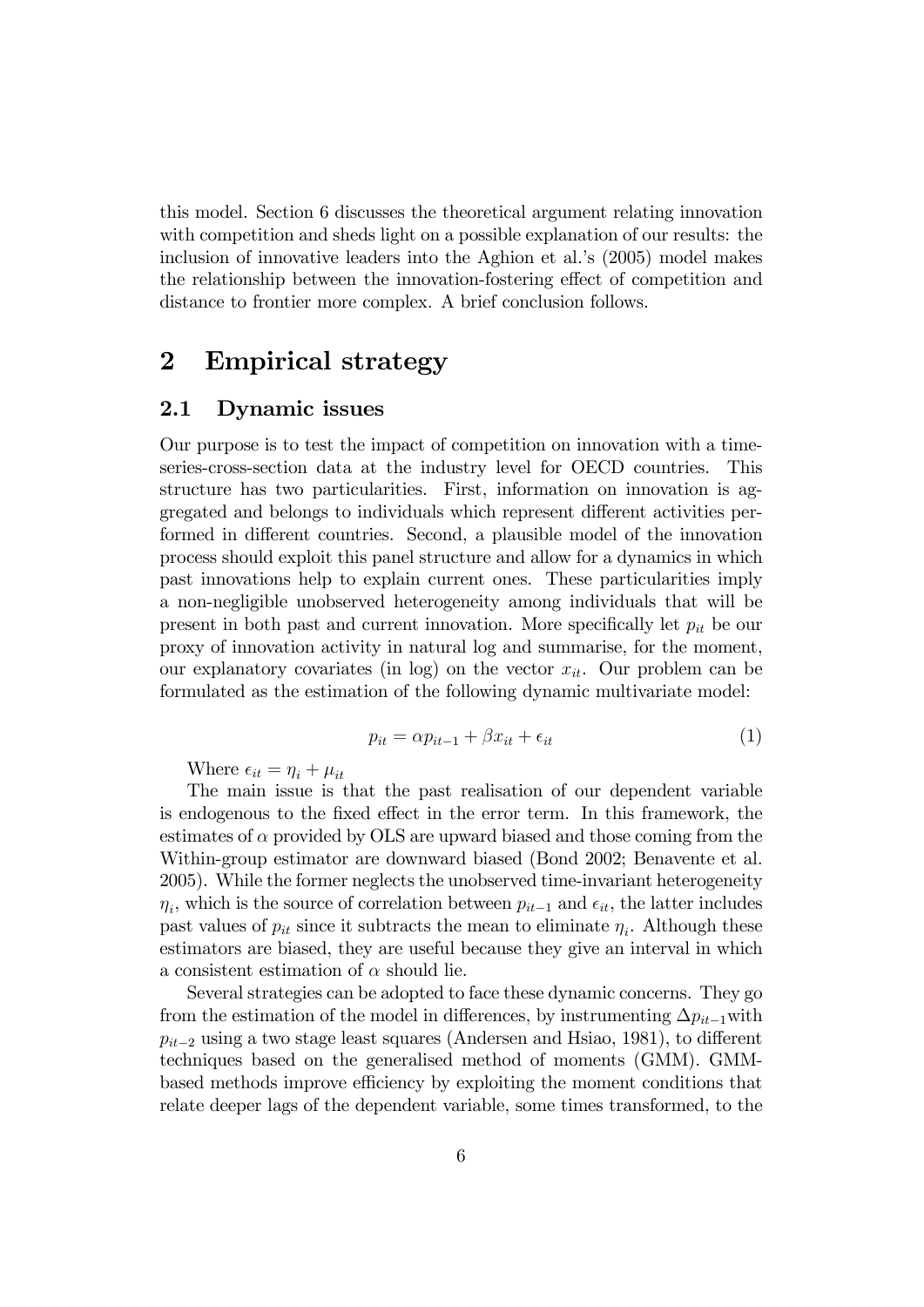error term. Among GMM techniques we are particularly interested in the one suggested by Arellano and Bover (1995) and fully developed by Blundell and Bond (1998), usually called system GMM (S-GMM). The difference GMM (D-GMM) proposed by Arellano and Bond (1991), which applies a transformation in differences and uses the orthogonality conditions of available lags of  $p_{it-1}$ , is augmented by S-GMM under the assumption that first differences of the instrumenting variables are uncorrelated to the error in levels. Thanks to this assumption, one can include the original equation in levels and use  $\Delta p_{it-2}$  and deeper as instruments for  $p_{it-1}$ . The transformed equation and the one in levels make a system in which more instruments can be exploited.

The use of a new set of instruments in differences improves efficiency as it deals with the problem of weak instruments of D-GMM in persistent series. Note that equation (1) is equivalent to state  $\Delta p_{it} = (\alpha - 1) p_{it-1} + \beta x_{it} + \epsilon_{it}$ . Hence  $\Delta p_{it}$  is weakly correlated with  $p_{it-1}$  if  $\alpha$  is close to 1. Intuitively, in the case of a process close to a random walk, past values will not predict current changes as good as past changes can predict current values. In that sense, one can expect that instrumenting  $p_{it-1}$  with  $\Delta p_{it-s}$  (s = 2..T) should give more accurate estimates. On the other hand, the inclusion of the equation in levels will be useful to keep the information of variables that do not change too much during time. This is namely the case of our proxies of regulation.

It should be stressed that our measure of innovation is based on the aggregation of patents at the country level and distributed at the industry level according to a transformation matrix linking technology and industry classification. In addition, to take into account fixed effects related to size and economic activity we normalize this measure dividing by the hours worked. In this context, it seems reasonably to treat this aggregated normalised measure of innovation as a continuous variable rather than counts coming from independent experiments.

#### 2.2 Specifying regressors  $x_{it}$

One advantage of GMM techniques is that they allow the other regressors  $x_{it}$  to be predetermined (explained by their past realisations) or endogenous (explained by current and past realisations of other variables and by their own autoregressive process). In our basic estimation, we consider as explanatory variables  $x_{it}$  the closeness to the frontier  $cl_{it}$ , the product market competition proxy  $mc_{it}$  and their interaction  $mc_{it} * cl_{it}$ . As elemental controls we also include in all regressions the capital intensity  $kl_{it}$  and the externalities  $ex_{it}$ arising from the innovative activity of the same industry in the rest of the world. The interaction term will capture the extent to which product market competition ináuences the innovative process conditional to the proximity to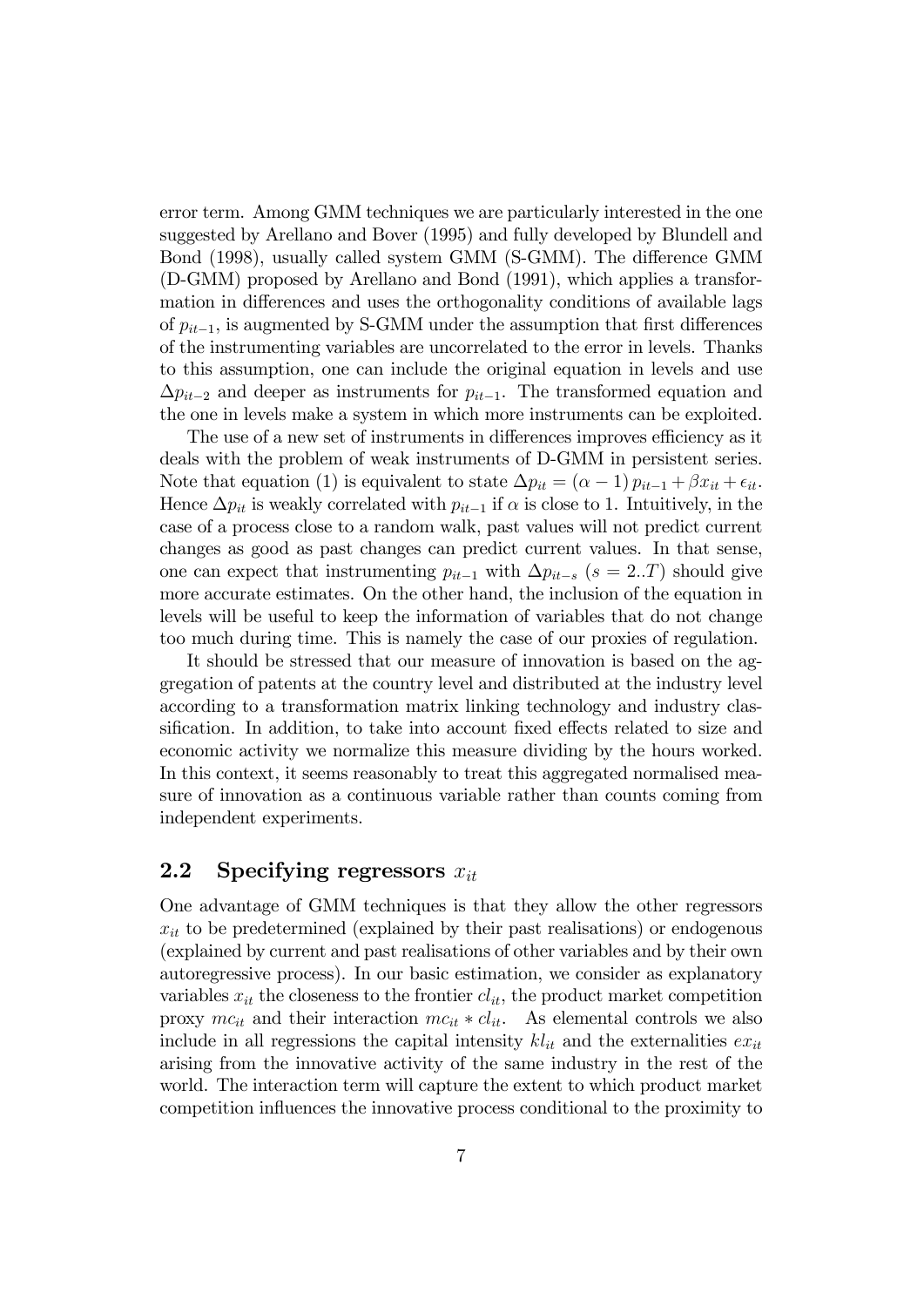the technological frontier. We also include year dummies  $d_t$  in order to control for macroeconomic shocks homogeneous across individuals. The following baseline model is estimated:

$$
p_{it} = \alpha p_{it-1} + \beta_1 cl_{it} + \beta_2 mc_{it} * cl_{it} + \beta_3 mc_{it} + \beta_4 kl_{it} + \beta_5 ex_{it} + \beta_6 d_t + \epsilon_{it} (2)
$$

Even though the S-GMM estimator deal with the potential endogeneity of the regressors, as a robustness check, to reduce the risk of reverse causality, we also estimate the model considering the explicative variables lagged once:

$$
p_{it} = \alpha p_{it-1} + \beta_1 cl_{it-1} + \beta_2 mc_{it-1} * cl_{it-1} + \beta_3 mc_{it-1} + \beta_4 kl_{it-1} + \beta_5 ex_{it-1} + \beta_6 d_t + \epsilon_{it}
$$
\n(3)

Aiming at getting further insights about the concavity of the effect of competition, we augment the reduced form of the interaction and include the squares terms of the closeness to the frontier and product market competition:

$$
p_{it} = \alpha p_{it-1} + \beta_1 cl_{it} + \beta_2 m c_{it} * cl_{it} + \beta_3 m c_{it} + \beta_4 kl_{it} + \beta_5 ex_{it} + \beta_7 cl_{it}^2 + \beta_8 m c_{it}^2 + \beta_6 d_t + \epsilon_{it}
$$
\n(4)

This specification is equivalent to consider a translog approximation of a constant elasticity function between both variables that can be more precise to capture an eventual complementarity between them. A similar equation is also estimated for the model with all regressor in lag 1. Finally, we test an extended version of (2) and (4), including further controls such as import penetration, financial deepness and labour market regulation.

In all S-GMM regressions the set of instruments is composed of the dependent variable  $p_{it}$ , the closeness to the frontier  $cl_{it}$ , the product market competition  $mc_{it}$ , and their interaction  $mc_{it} * cl_{it}$ , all in lag two or deeper. We also use as instrument the externalities  $ex_{it}$  in lag 1 (or deeper) as we can exploit its expected exogeneity. Since the Sargan-Hansen test for overidentifying restriction, which tests the exogeneity of instruments, becomes less rigorous as the number of instruments increases, the recommendation is to have less instruments than individuals (Roodman, 2006), a rule that is in line with evidence provided by simulation (see Windmeijer 2005). Since the number of instrument is quadratic in time dimension and S-GMM generates not only a set of instrument for the transformed equation but also for the equation in levels, this rule, for our sample size, is some what constraining. We overcome this difficulty by using limited lags, by considering most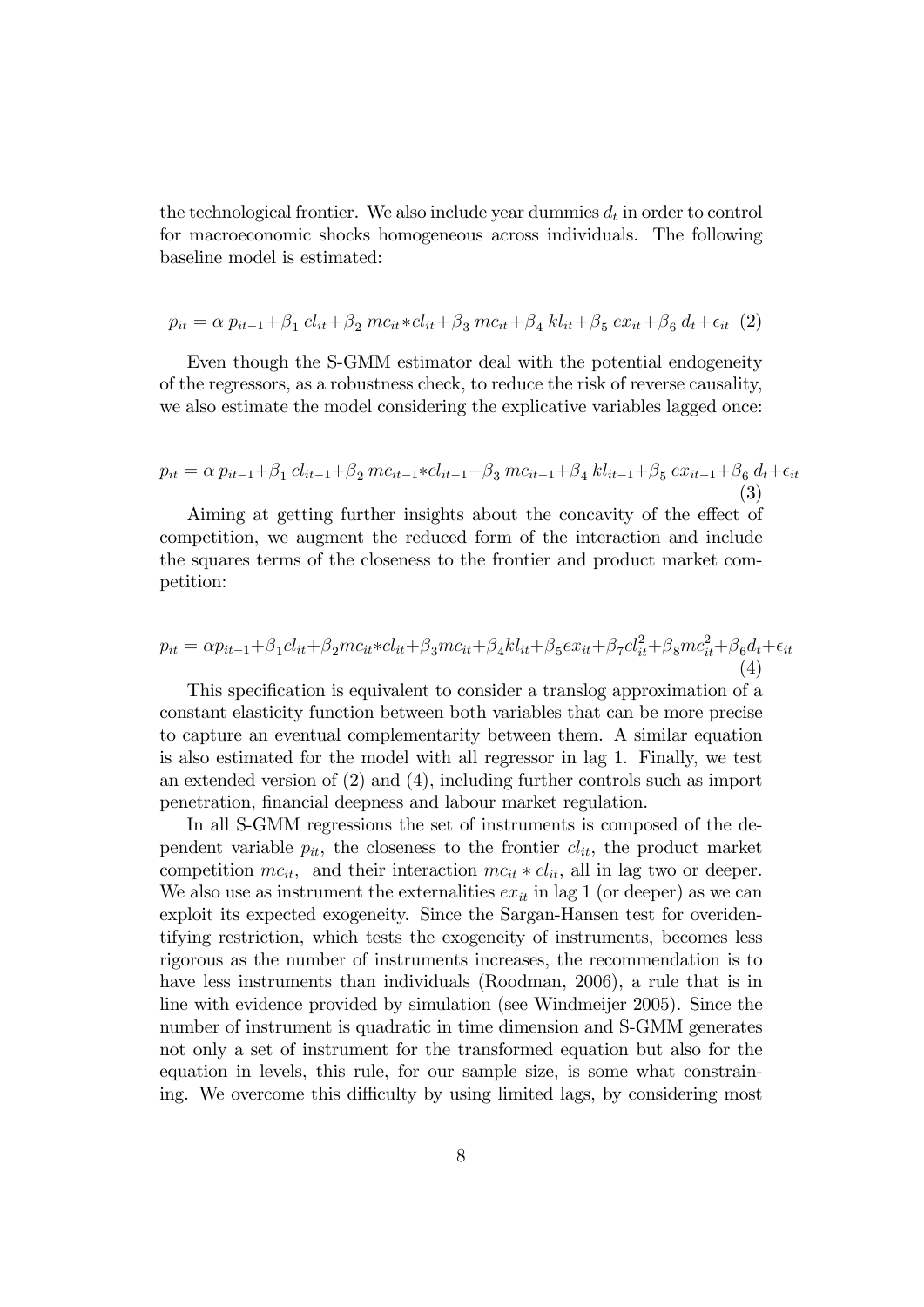informative instruments and by collapsing in some cases the matrix of an instrumenting variable into a vector. The latter strategy is equivalent to sum up independent moment conditions in one equation. Examples of this strategy are Calderon et al. (2002) or Beck and Levine (2004). In each case, the main criterion to accept the instrumentation strategy is the Sargan-Hansen test and its version in difference which allows to test a subset of instruments. In addition, we pay special attention to the autocorrelation of the error term, a crucial assumption for the validity of instruments in lag 2. To do so, use is made of the Arellano-Bond test for serial correlation in differences. Since by construction Örst order correlation is expected we only focus on the test for second order correlation in difference, which relates  $\epsilon_{it-1}$  with  $\epsilon_{it-2}$  by looking at the correlation between  $\Delta \epsilon_{it}$  and  $\Delta \epsilon_{it-2}$ .

### 2.3 The marginal effect of competition on innovation

Since we have included an interaction term between product market competition and the closeness to technological frontier  $(mc_{it} * cl_{it})$ , the assessment concerning the expected overall effect of product market competition  $mc_{it}$ needs the computation of its marginal effect conditional on specific values of the closeness to technological frontier  $cl_{it}$  (Braumoeller 2004):

$$
\frac{\partial E(p_{it}/x_{it})}{\partial mc_{it}} = \widehat{\beta}_2 cl_{it} + \widehat{\beta}_3 \tag{5}
$$

For the translog version:

$$
\frac{\partial E(p_{it}/x_{it})}{\partial mc_{it}} = \widehat{\beta}_2 cl_{it} + \widehat{\beta}_3 + 2\widehat{\beta}_8 mc_{it}
$$
(6)

Similar expressions hold for (3) and the lagged version of (4). It is easy to see, for instance, that a positive and significant  $\beta_2$  means nothing but that competition increases innovation activity only for an individual completely far away the technological frontier  $(cl_{it} = 0)$ . That is for the unrealistic case of zero labour productivity. Notice that for the augmented version (4), the calculation of the marginal effect of competition depends on the level of competition itself  $mc_{it}$  in (6).

As each of these linear combinations is computed using the estimated values of  $\beta_2$ ,  $\beta_3$  and  $\beta_8$ , one still needs to determine their significance, which in turn will depend on the variance of estimates and the value at which  $cl_{it}$ is evaluated (Friedrich 1982). For the  $(5)$ , this significance is given by the ratio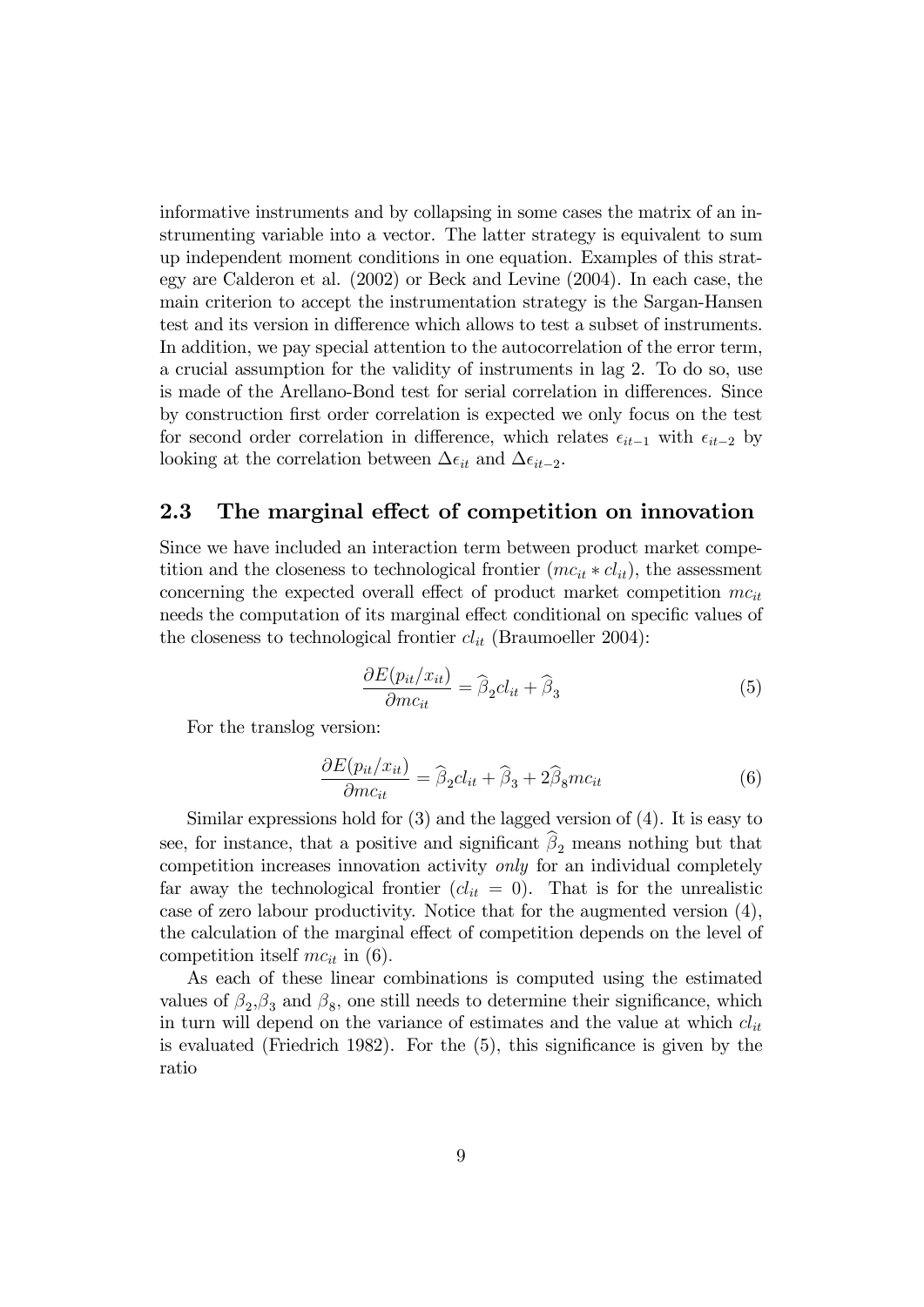$$
\frac{\widehat{\beta}_2 cl_{it} + \widehat{\beta}_3}{\sqrt{\widehat{\sigma}_{\widehat{\beta}_3 \widehat{\beta}_3} + cl_{it}^2 \widehat{\sigma}_{\widehat{\beta}_2 \widehat{\beta}_2} + 2cl_{it}^2 \widehat{\sigma}_{\widehat{\beta}_2 \widehat{\beta}_3}}}
$$

Where  $\hat{\sigma}_{\gamma\delta}$  is the sample covariance between  $\gamma$  and  $\delta$ . Hence, statistically insignificant coefficients may combine to produce statistically significant conditional effects. In our regression we evaluate the marginal effect and its significance for the minimum, one deviation under the mean, the mean, one deviation over the mean and the maximum sample values of  $cl_{it}$ . For the translog version we take the mean value of  $mc_{it}$ .

#### 2.4 Testing for unit root

The validity of lagged differences as instruments for levels depends on whether this lagged differences are uncorrelated with the error term. Blundell and Bond (1998) state this assumption in terms of the stationarity of the initial conditions of the autoregressive process. Let us consider the reduced  $AR(1)$ version of our model:

$$
p_{it} = \alpha p_{it-1} + \epsilon_{it} \qquad \epsilon_{it} = \eta_i + \mu_{it} \tag{7}
$$

If the initial conditions do not deviate systematically from their long term stationary value  $E\left[\left(y_{i1} - \left(\frac{\eta_i}{1 -}\right)\right)\right]$  $\left(\frac{\eta_i}{1-\alpha}\right)\eta_i\right] = 0$ , it follows that the deviation itself will be uncorrelated with the fixed effect. Thus, for the second period onwards the difference of the dependent variable will be also uncorrelated with the fixed effect. In other words, under this assumption, a first difference transformation of the instrument will be enough to purge  $\eta_i$ . If there is no serial correlation of  $\mu_{it}$ , then  $E[\Delta p_{it-1} \epsilon_{it}] = 0$ .

As a consequence, we verify the risk of unit root of our main time series variables by the means of the Fisher test developed by Maddala and Wu (1999) for panel data. Alternative tests such as Levin, Lin and Chu (2002) and Im, Pesaran and Shin (2003) seem less convenient for our case. First, Levin, Lin and Chu (2002) consider the strong assumption that all units have the same autoregressive coefficient. This assumption constraints the alternative hypothesis to posit that all series are stationary. Second, the single statistic of the Fisher test, resuming the significance of all individual unit root test, has an exact  $\chi^2$  distribution. On the contrary, Im, Pesaran and Shin (2003) consider the mean of the t-statistic of each Augmented Dickey-Fuller individual test, whose normality is asymptotic. Finally, as both tests assume that the sample period is the same for all cross-section units, they need a balanced panel data. This reduces the size of the sample and the efficiency of the test.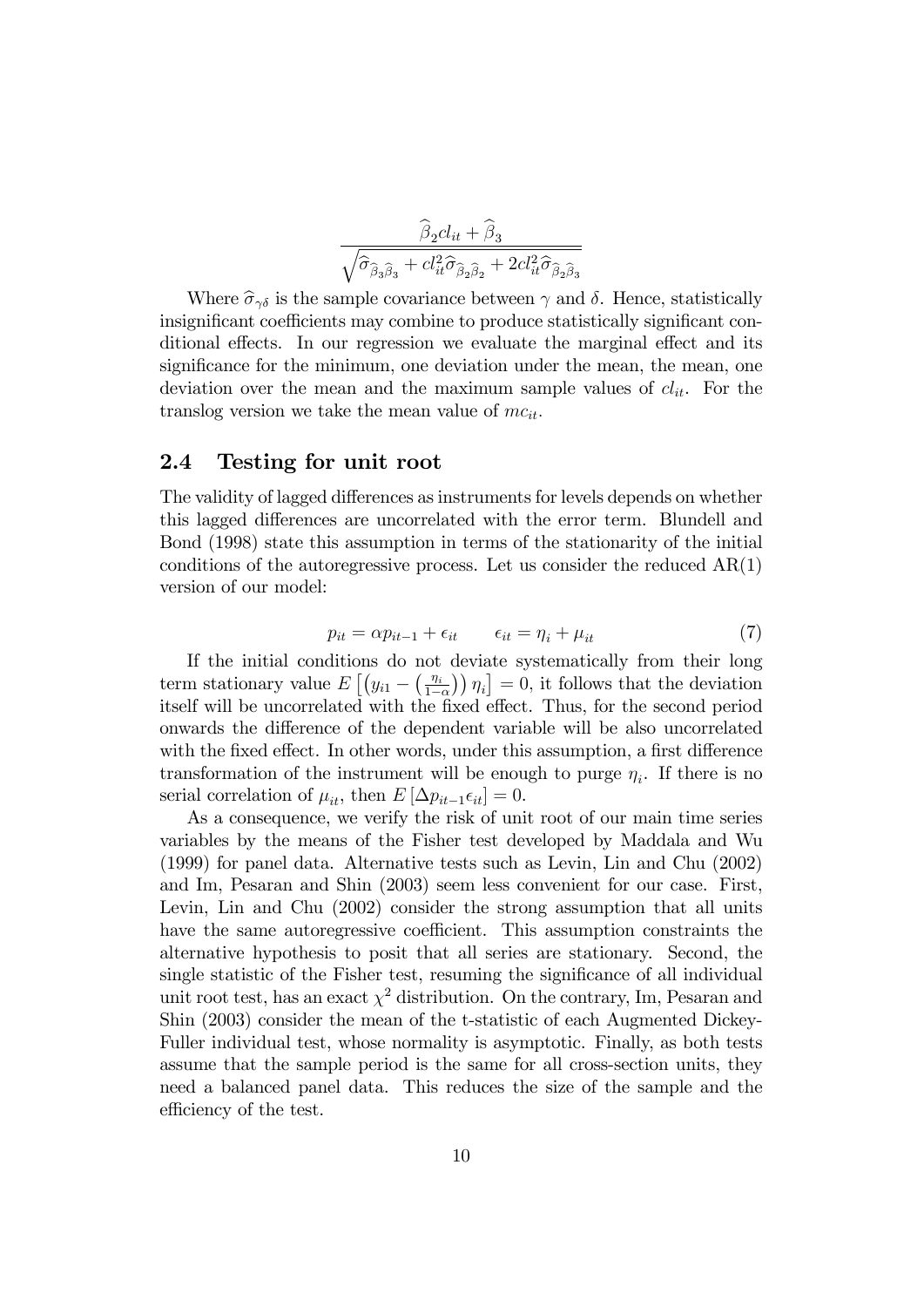Results of these tests are reported in Table 13 (appendix). In order to allows for serial correlation in the error term we consider one and two lags of  $\Delta y_{it}$  for each individual Augmented Dickey-Fuller test. We do not take a risk rejecting the null hypothesis of non stationary for all series when the autoregressive model considers a constant (drift). This specification is consistent with our regressions.

# 3 Data

We collected information for 17 OECD countries and 15 manufacturing industries at two-digit ISIC-Rev3 from 1979 to 2003 (Table 8). Original data come from OECD-STAN, GGDC-ICOP project<sup>2</sup> and EUROSTAT databases. From OECD-STAN we use trade indicators and investment series. Starting from OECD-STAN, the GGDC-ICOP data complete the information with surveys and their own estimations, consistent with national accountings.<sup>3</sup> This data is our original source for value added series, implicit deflators and hours worked. Patent series were obtained from EUROSTAT, which distribute by industries the number of patents granted according to a matrix relating technology and industry classification.

### 3.1 Distance to frontier

Labour productivity (value added per hour worked) is used as the main measure of efficiency. The technological frontier is defined as the most productive available technology for each ISIC-Rev3 Industry at every period. The individual (country-industry couple) having the maximum labour productivity among all countries in a given year is identified as the technological leader for that year. The closeness to the frontier is measured as the ratio of labour productivity relative to that of the frontier.<sup>4</sup> For instance, the closeness to the frontier of Spain in chemical industry in 1994 is the labour productivity

<sup>2</sup>The International Comparisons of Output and Productivity (ICOP) project of the Groningen Growth & Development Centre (GGDC)

<sup>3</sup>GGDC-ICOP estimate OECD-STAN missing information going to alternative sources and applying different estimation methods. However, the resulting dispersion is considerably bigger (See GGDC rows in Table 3.9 in appendix). We drop GGDC-ICOP estimations of industry 30 (office machinery) because of its high dispersion and keep the OECD-STAN values for GGDC-ICOP outliers when OECD information exists. The global dispersion considerably diminishes (Filtered Data). With this Ölter we get 6098 observation instead of 4129, with series quite comparable to those available in OECD-STAN.

<sup>&</sup>lt;sup>4</sup>The distance to frontier is the inverted ratio.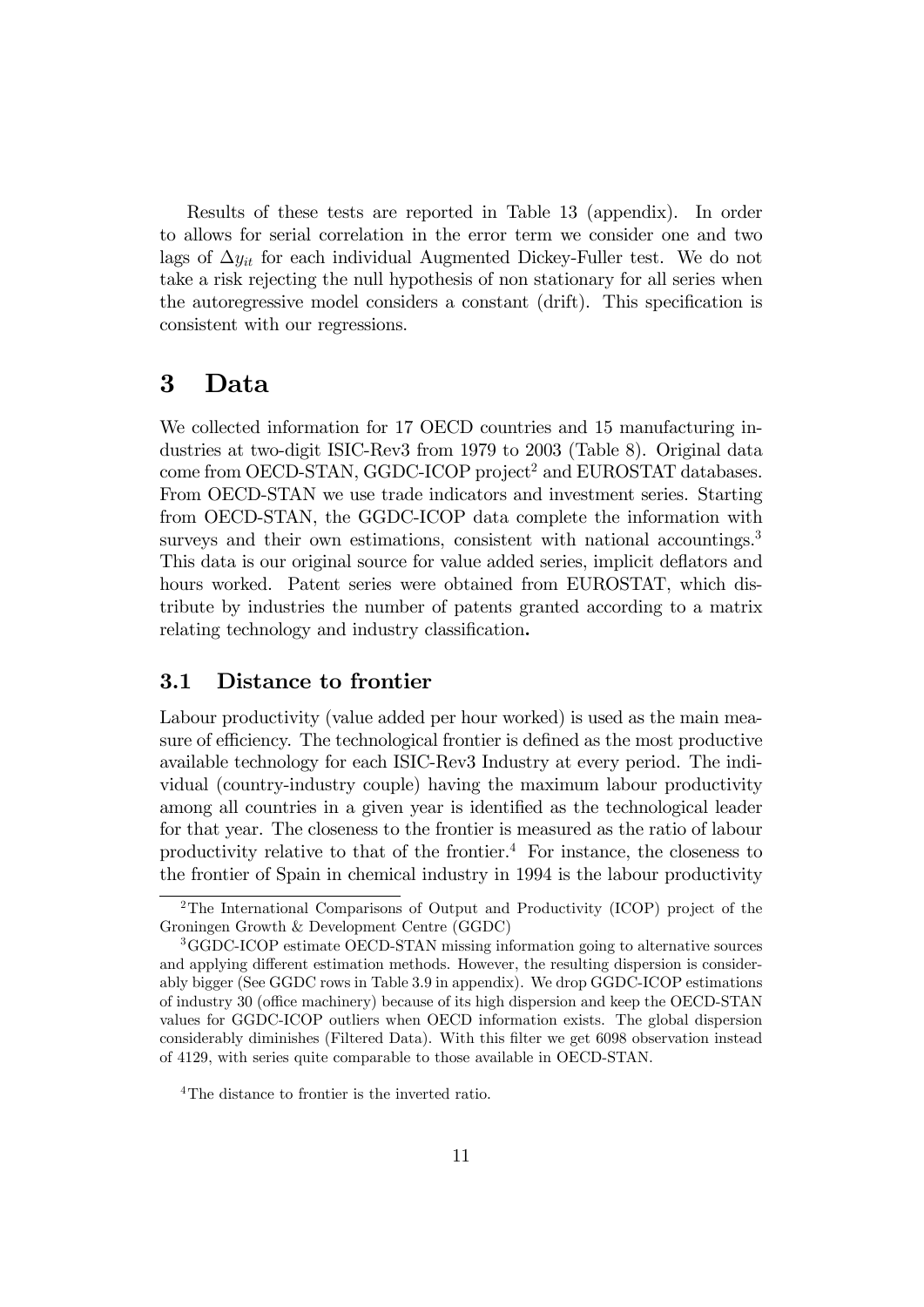of the Spanish chemical industry in 1994 divided by the highest labour productivity level for chemicals among all countries in that year. We consider a moving average of three year in order to smooth the series.

All nominal series were deflated to 1997 in their national currency. However, in order to make an international comparison at the industry level, we need to take into account price differences among countries at the industry level (cross section deflation). This is particularly important for value added series since we base our productive measure on them. Use is made of the industry purchasing power parities (I-PPPs) provided by Timmer, Ympa and van Ark (2006) for 1997. The authors consider a mix between purchasing power parities based on two points of the productive process: consumer expenditure and production. Expenditure PPPs are computed from ICP index and production PPPs from average producer prices, which are calculated at the industry level dividing output values by quantities. While the former includes only final goods and must be adjusted for taxes, distribution margins and trade costs, the latter needs to face the problem of matching varieties of goods that may differ in quality and product definition among countries. The selected PPPs measure (adjusted-expenditure or production) depends on the specificity of each industry. The authors propose a harmonised dataset of purchasing power parities disaggregated at the industry level (I-PPPs) for a wide sample of developing countries. Aiming at getting comparable series, they apply the multilateral weighted aggregation method proposed by Elteto and Koves (1964) and Szulc (1964) (EKS). This method allows to obtain transitivity in multilateral comparisons starting from binary comparisons.

Table 10 (appendix) shows the average labour productivity of each country for the full sample period and compares the values whether one uses the standard (non-adjusted) expenditure PPPs at the country level or the industry-PPP computed by Timmer, Ympa and van Ark (2006). Table 11 (appendix) presents similar figures at the industry level (world sample average). At the country level the average of labour productivity for the full sample period seems similar among countries. However, the variation induced by both measures increases if one considers the industry level. This issue is important because the hierarchy in terms of productivity and namely the identification of the frontier level might change.

#### 3.2 Innovation

As a proxy of innovation we consider the number of patents. At the industry level, they are provided by EUROSTAT. In this database the applications at the European Patents Office (EPO) are linked to industry standard classifications by the means of a detailed matrix of weights. This matrix builds on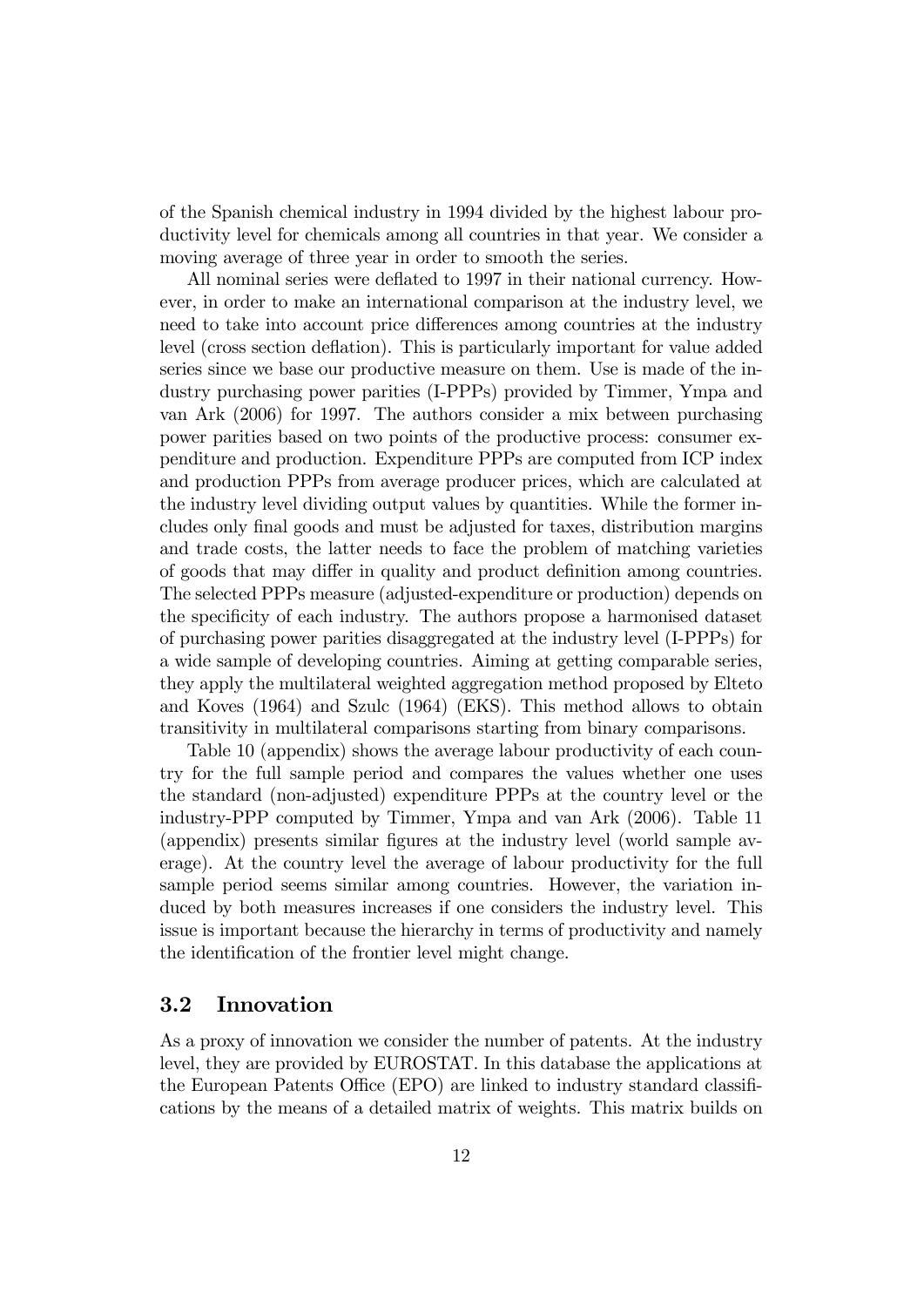firm data allowing to relate ISIC industries to the subclasses of International Patent Classification (IPC) categories. The US counterpart of the EPO is the United States Patents and Trademarked Office (USPTO). Both series are not directly comparable since the EPO system informs about applications and the USPTO about patent granted. We consider the EPO system as it is more representative for the countries present in our sample. Aiming at controlling for market size effects, patents are normalised by the hours worked of the industry. At the end we get a continuous aggregated measure of innovation that enables international comparisons at the industry level.

Information on R&D expenditure, disaggregated at the industry level, is available from the OECD ANDBERD database. Nevertheless, the intersection between R&D information and the availability of the rest of variables leads to a significant reduction of the number of observations (mainly Austria, Greece, Ireland and Portugal) and R&D data is only available from 1987.

#### 3.3 Competition and regulation measures

Five indicators have been selected to capture product market competition. On order to capture the extent of competition, we use both input  $(de\ jure)$ and output (de facto) measures of the competitive environment. Within the first group of proxies, we consider four indicators of market regulation:  $(1)$ the global product market regulation PMR provided by the OECD and documented by Conway, Janod and Nicoletti (2005); (2) the size of the public enterprise sector PMR(public), a component of PMR that focuses on state control; (3) the regulatory provisions in non-manufacturing sectors (telecoms, electricity, gas, post, rail, air passenger transport, and road freight) summarised by the REGREF indicator, also provided by the OECD (Conway and Nicoletti,  $2006$  and  $(4)$  the corresponding effect of these regulatory provisions on the manufacturing sector given by the REGIMP indicator, which is also documented by (Conway and Nicoletti, 2006). REGIMP is based on an input/output matrix defining the use of non-manufacturing sectors as inputs in manufacturing. Thus, it aims at capturing the "knock-on" effet of regulation in selected non-manufacturing sectors on manufacturing.

On the other hand, we also consider a measure of the outcome of competition, namelly the number of firms per value added  $(N-FIRMS/VA)$ , which is a proxy of market atomicity (or the inverse of the average size), usually expected to be the result of the reduction of market barriers.

The scope of these indicators is as follow. REGIMP and N-FIRMS/VA are consistent with our time-series-cross-section data structure. REGREF is a time series at the country level reflecting the evolution of the economy-wide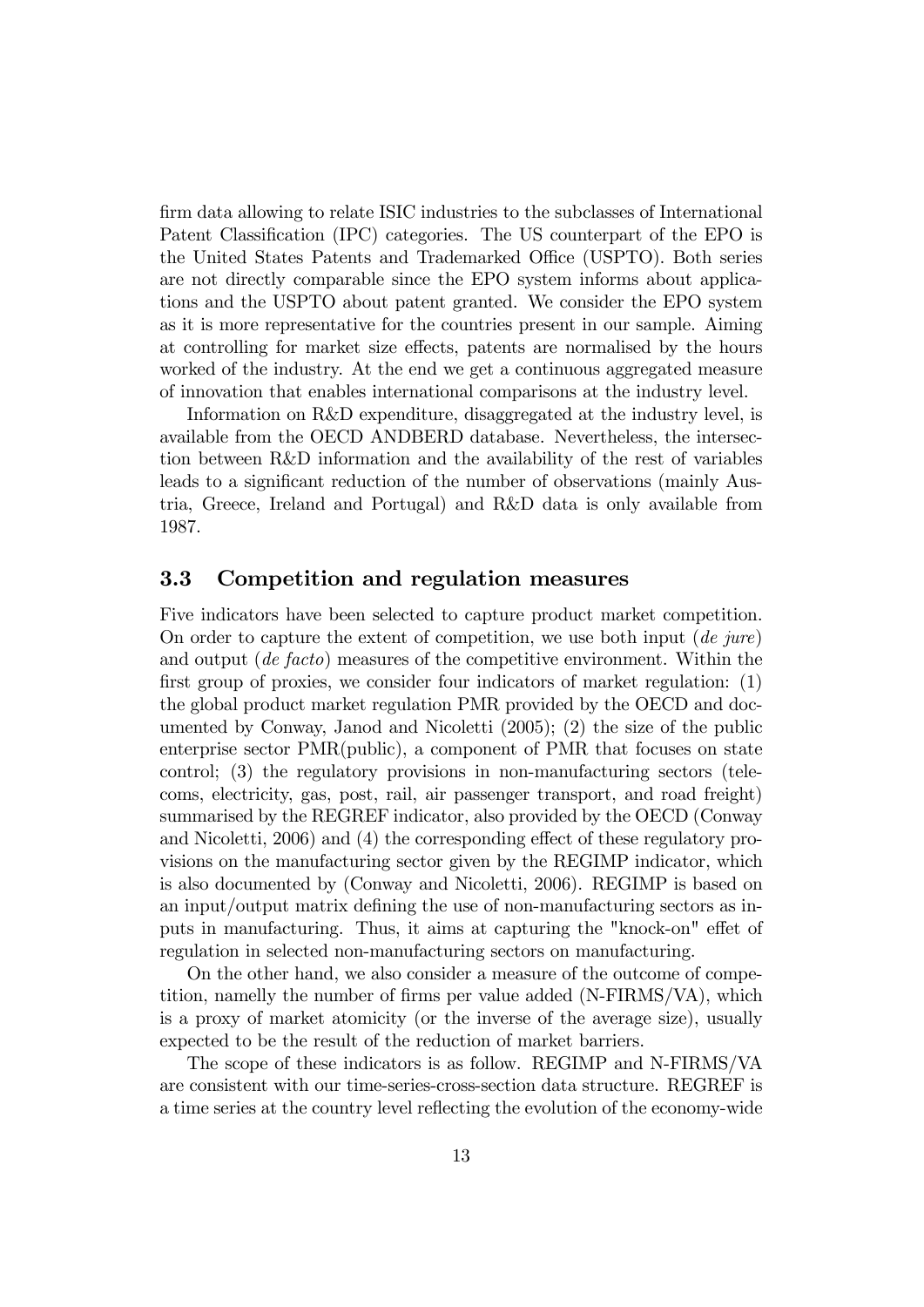competitive environment. Finally, PMR and PMR(public) are computed at the country level for two point times (1998 and 2003). They have been distributed for two periods: before and after 2000. Since PMR is based on a collection of private and governmental practices, this distribution should be in line with the evolution of European market reforms. Figure 1 gives a picture of the hierarchy of countries depending on their regulatory environments.



Figure 1. Hierarchy of regulatory environments

#### 3.4 Controls

We use two elemental controls: capital intensity and innovation spillovers. Capital series were constructed using investment series and the standard Perpetual Inventory Method (PIM). This method uses the dynamic rule by which current capital stock equals the stock of the preceding period after depreciation plus current investment. To compute the initial stock, the PIM method supposes that pre-sample investment grows at a constant rate. Under the assumption of steady state this rate equals the one of value added. After applying this result to the dynamic rule, the initial stock becomes a function of initial investment, the global depreciation rate and the steady state growth rate of value added. We proxy the latter with the mean of the sample period and use a depreciation rate of 7.5%, the standard assumption. To capture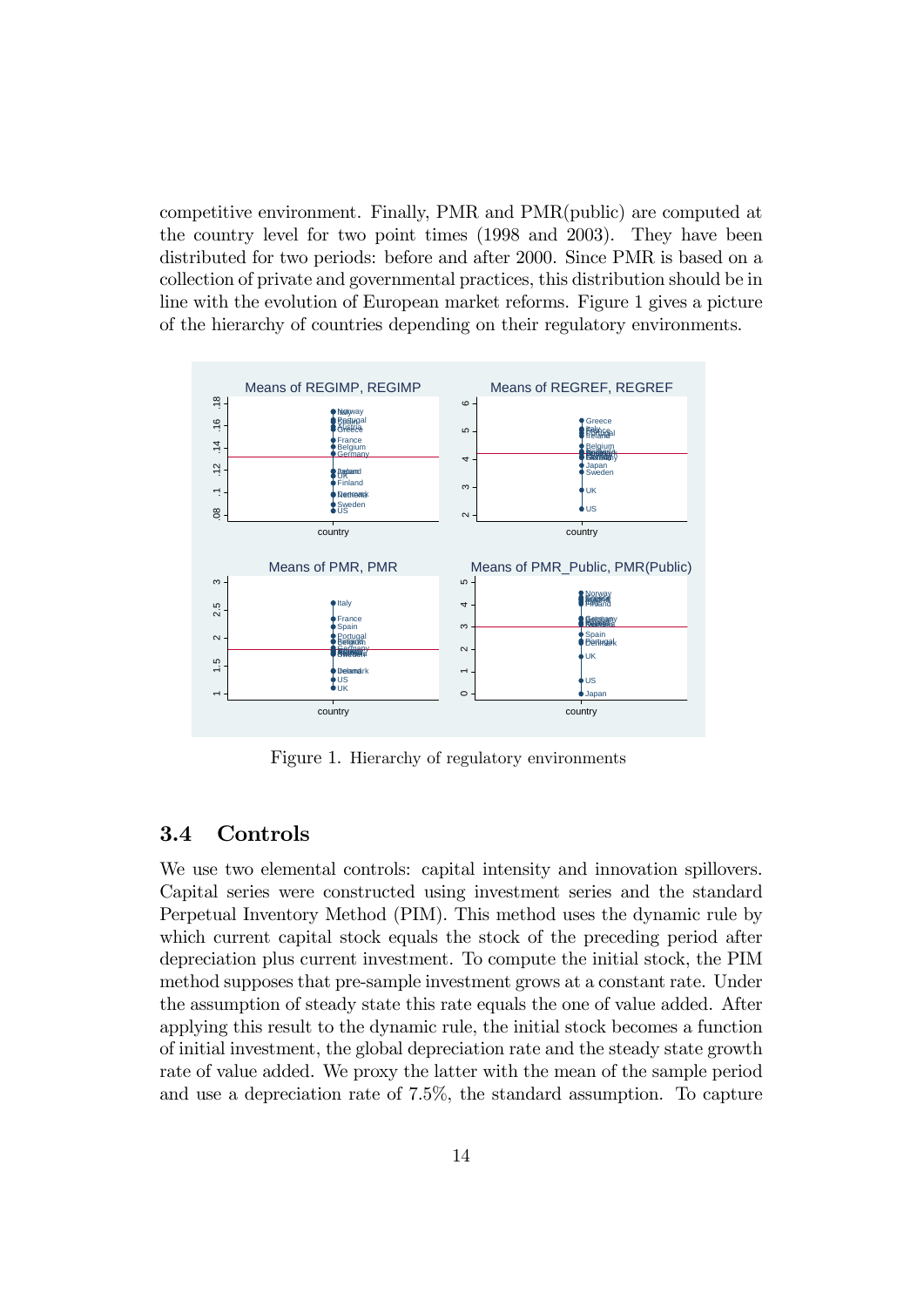innovation spillovers, we consider patenting activity of the rest of the world in the same manufacturing industry (the number of patents per hour worked produced by the same industry in the rest of the world).

As additional controls, we also include indicators of foreign competition, labour market regulation and financial deepness: the import penetration ratio MPEN available in OECD-STAN at the industry level, the employment protection indicator EPLBLD proposed by Amable, Demmou and Gatti (2007) at the country level, which updates the EPL indicator of the OECD, and the financialisation ratio defined as the total assets of institutional investors relative to GDP. Table 12 (appendix) summarises the main descriptive statistics.

# 4 Results

#### 4.1 OLS and Within-group regressions

Table 1 presents OLS and Within-group estimates of the effects of competition on patenting using de facto and de jure measures of competition: the number of firms relative to value added (N-FIRMS/VA in columns  $[1]$  to  $[3]$ ) the "knock-on" effect of regulation in non-manufacturing sectors (REGIMP) in columns  $[4]$  to  $[6]$ , the indicator of competition in non-manufacturing sectors (REGREF in columns [7] to [9]), the economy-wide indicator of product market regulation (PMR in [10] to [12]) and the indicator for public sector  $(PMR(Public)$  in [13] to [16]). The models differ with the inclusion of the lagged dependent variable and the estimator: OLS or Within-group panel estimator. Models  $[3]$ ,  $[6]$ ,  $[9]$ ,  $[12]$  and  $[15]$  are first difference equations with no lagged dependent variable. This amounts to forcing the coefficient of the lagged dependent variable in level to be equal to one.

As expected, the coefficient on the lagged dependent variable differs greatly between the OLS and fixed-effect estimator, being greater for the former model. Also the signs of the coefficients for the externality effect and the capital/labour ratio are mostly significantly positive. For each regression, the lower panel of the Table presents the estimated marginal effects of the competition indicator for different levels of the relative productivity level (the closeness to the frontier). The first line of the lower panel gives the value of the marginal effect when the relative technological level is at its minimum (min), i.e. when the distance to frontier is at its maximum. The last lines give the marginal effects and standard errors when the relative productivity level is at the maximum of the sample, i.e. at the technology frontier. Marginal effects coefficients are also presented for the mean value of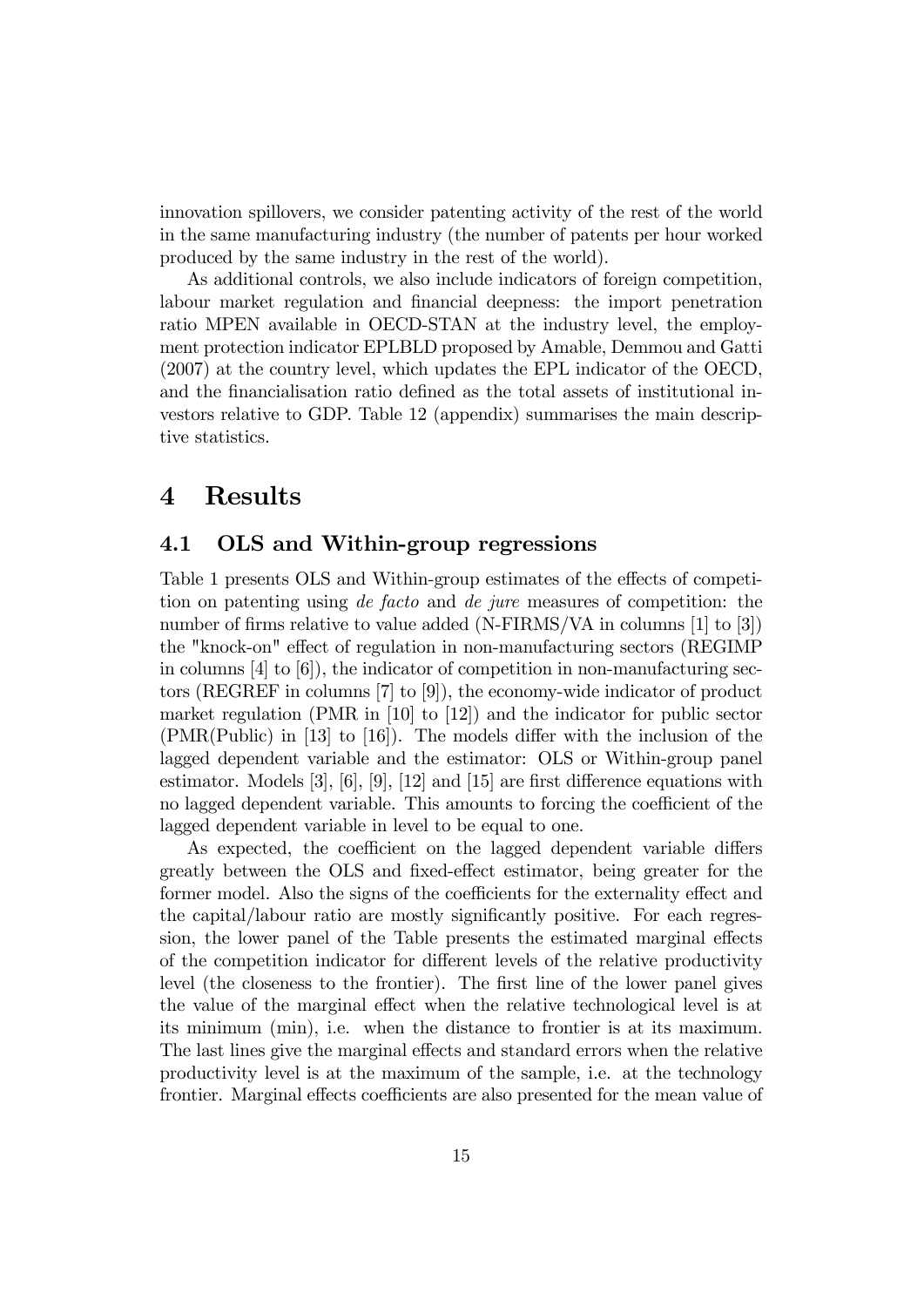the relative technological level, the mean value minus one standard deviation and plus one standard deviation. Therefore, reading a column of the lower panel of the Table shows how the marginal effect of competition changes as the distance to the technological frontier decreases and vanishes.

The interpretation of the marginal effect for regressions  $[1]$  to  $[3]$ , with the relative number of firms indicator, differs from the interpretation for the other indicators. A higher relative number of firms is a direct measure competition since it informs about the number of competitors that share the same market. It can also be interpreted as an inverse measure of the average firms' size in the industry, related to the level of concentration in the industry. If competition is more favourable to innovation near the technological frontier, the marginal effects should increase as the relative technological level augments from its minimum to its maximum. Indeed, if one follows strictly the predictions of Aghion et al. (2005), Aghion (2006), one should expect a negative marginal effect of competition far from the technological frontier (the Schumpeterian effect) and a positive effect close to the frontier (the 'escape competition' effect). Results reported in Table 1 show that, while the relative number of firms is positively correlated with innovation in laggard industries, its effect decreases as the industry moves closer to the technological frontier. At the leading edge the effect of competition given by this indicator loses its significancy. Having a less concentrated industry seems to matter more when the industry is far from the leading edge than when it is near. This result is true whatever the estimator or specification, only the magnitude of the effects and their significance change. This result could be compared with the positive size effect found in many micro studies of innovation. If the firm size is a positive influence on innovation, one may suppose that it will be all the more important that the technological competition is fierce, i.e. that the industry is close to the leading edge.

Using a proxy for size or concentration in the industry is subject to the usual limitations: it measures the outcome of the competition process, not so much the competitive environment. In this respect, the use of indicators of regulation will make it possible to avoid ambiguous interpretations of the results. The interpretation of the marginal effects of regulation according to the proximity to thefrontier is straightforward. Again, if competition is good for innovation, product market regulation should exert a negative influence on patenting, all the more so that the distance to frontier diminishes. Indeed, for Conway, Janod and Nicoletti (2005) and Conwayand Nicoletti (2006), these regulation proxies reflect ant-competitive market barriers. Following Aghion et al.'s (2005) predictions, regulation could be good when the industry is far from the frontier, but should gradually become detrimental as the distance to frontier is reduced. One observes contrasted results in regres-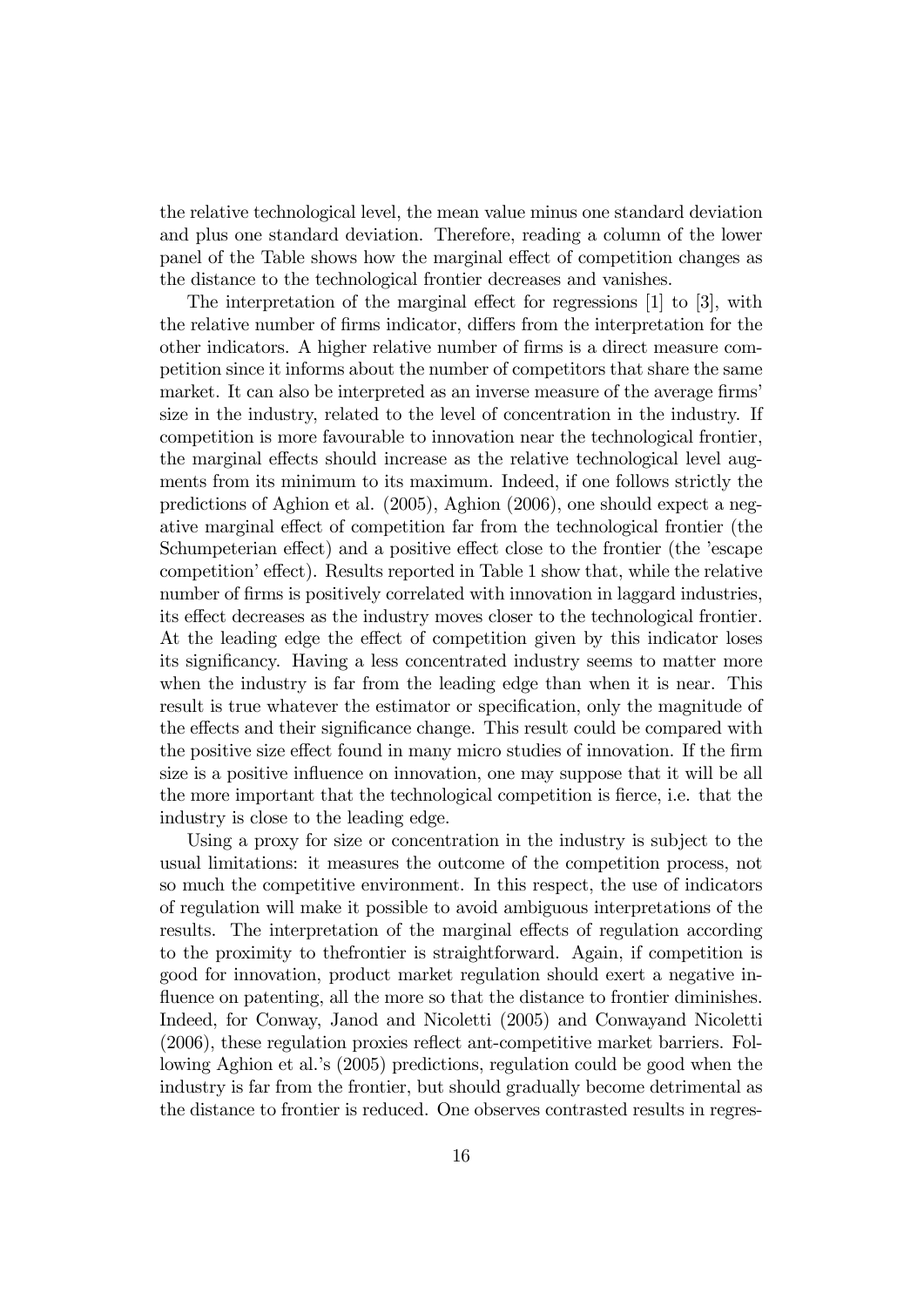|                                                                                                                      |                       |                        |                          |                       |                        |                       |                       | Dependent Variable: Patenting (patents decomposition /hours worked) - OLS and Within Group Estimators<br>Regressions for Competition ([1] to [3]) and Regulation ([4] to [15]) |                        |                       |                                 |                                       |                                       |                            |                                                |
|----------------------------------------------------------------------------------------------------------------------|-----------------------|------------------------|--------------------------|-----------------------|------------------------|-----------------------|-----------------------|--------------------------------------------------------------------------------------------------------------------------------------------------------------------------------|------------------------|-----------------------|---------------------------------|---------------------------------------|---------------------------------------|----------------------------|------------------------------------------------|
|                                                                                                                      |                       | N-FIRMS/VA             |                          |                       | REGIMP                 |                       |                       | REGREF                                                                                                                                                                         |                        |                       | PMR                             |                                       |                                       | PMR(Public)                |                                                |
|                                                                                                                      | Ξ                     | Ξ                      | $\overline{\mathcal{C}}$ | $\mathbf{H}$          | 5                      | O                     | Σ                     | 81                                                                                                                                                                             | 亙                      | [10]                  | <b>FAL</b>                      | $\begin{bmatrix} 1 & 2 \end{bmatrix}$ | $\begin{bmatrix} 1 & 3 \end{bmatrix}$ | 14]                        | $\begin{bmatrix} 15 \\ 0 \end{bmatrix}$        |
| Patenting (t-1)                                                                                                      | (0.009)<br>$0.974*$   | (0.072)<br>$0.328*$    |                          | (0.006)<br>™196.0     | (0.032)<br>$0.557***$  |                       | (0.006)<br>$0.960**$  | $0.599***$<br>(0.029)                                                                                                                                                          |                        | (0.007)<br>$0.961***$ | (0.029)<br>$0.637***$           |                                       | (0.007)<br>0.944**                    | (0.030)<br>$0.596**$       |                                                |
| Closeness to Frontier                                                                                                | $-0.030$<br>(0.027)   | $-0.096*$<br>(0.056)   | (0.054)<br>0.003         | (0.089)<br>0.026      | (0.161)<br>$-0.181$    | (0.151)<br>$-0.077$   | (0.042)<br>$-0.021$   | (0.045)<br>$-0.001$                                                                                                                                                            | (0.048)<br>0.062       | $0.001$<br>$(0.029)$  | $0.013$<br>$(0.038)$            | (0.038)<br>$0.068*$                   | $0.028$<br>$(0.038)$                  | $0.082***$<br>(0.039)      | (0.043)<br>0.027                               |
| Closeness x Competition (Regulation)                                                                                 | $-0.010$<br>(0.016)   | $-0.089***$<br>(0.028) | $-0.006$<br>(0.026)      | (0.042)<br>0.012      | $-0.075$<br>(0.078)    | (0.069)<br>$-0.043$   | (0.034)<br>0.023      | (0.041)<br>$-0.011$                                                                                                                                                            | $-0.047$<br>(0.047)    | $-0.027$<br>$(0.052)$ | $-0.069$<br>(0.071)             | $-0.131*$<br>(0.079)                  | (0.007)                               | $0.084***$<br>(0.032)      | (0.037)<br>$-0.013$                            |
| Competition (Regulation)                                                                                             | (0.065)<br>0.059      | $0.402***$<br>(0.117)  | (0.107)<br>0.060         | $-0.024$<br>(0.174)   | $-0.514$<br>(0.348)    | (0.312)<br>$0.568*$   | (0.142)<br>$-0.026$   | $-0.138$<br>(0.189)                                                                                                                                                            | (0.219)<br>0.187       | 0.228                 | (0.341)<br>0.322                | $1.070***$<br>(0.358)                 | (0.125)<br>0.114                      | (0.285)<br>0.064           | (0.333)<br>$0.573*$                            |
| Externalities                                                                                                        | $0.032***$<br>(0.009) | $0.330***$<br>(0.088)  | $-0.066$<br>(0.100)      | $0.039***$<br>(0.006) | $0.419***$<br>(0.065)  | (0.062)<br>$-0.021$   | $0.041***$<br>(0.006) | $0.351***$<br>(0.061)                                                                                                                                                          | (0.062)<br>0.005       | $0.038***$<br>(0.007) | $0.306***$<br>(0.059)           | (0.059)<br>0.013                      | $0.057***$<br>(0.007)                 | $0.327***$<br>(0.060)      | (0.061)<br>0.011                               |
| Capital Intensity                                                                                                    | $0.011$<br>$(0.011)$  | $0.537***$<br>(0.083)  | (0.072)<br>0.103         | $0.002$<br>$(0.009)$  | $0.254***$<br>(0.031)  | $0.087**$<br>(0.036)  | $0.002$<br>$(0.009)$  | $0.246***$<br>$(0.031)$                                                                                                                                                        | $0.082**$<br>$(0.036)$ | (0.000)               | $\frac{0.233***}{\sqrt{0.031}}$ | $0.082**$<br>(0.036)                  | $0.004$<br>$(0.009)$                  | $\frac{0.249***}{(0.031)}$ | $0.081***$<br>$\frac{(0.035)}{Yes}$            |
| Number of Obs<br><b>Year dummies</b><br>Individuals                                                                  | 1352<br>es            | 1352<br>Yes<br>133     | 1352<br>Yes<br>133       | 2646<br>Yes           | 2646<br>Yes<br>148     | 2646<br>148<br>Yes    | 2646<br>Yes           | 2646<br>Yes<br>148                                                                                                                                                             | 2646<br>Yes<br>148     | səy<br>2521           | 2521<br>134                     | Yes<br>2521<br>134                    | 2646<br>Yes                           | 2646<br>148                | 2646<br>148                                    |
| Estimator                                                                                                            | STO                   | Within                 | Within                   | STO                   | Within                 | Within                | STO                   | Within                                                                                                                                                                         | Within                 | STO                   | Within                          | Within                                | STO                                   | Within                     | Within                                         |
|                                                                                                                      |                       | N-FIRMS/VA             |                          |                       | REGIMP                 |                       |                       | Marginal Effect of Competition ([1] to [3]) and Regulation ([4] to [15])<br>REGREF                                                                                             |                        |                       | PMR                             |                                       |                                       | <b>PMR(Public)</b>         |                                                |
| Closeness (sample values)                                                                                            | Ξ                     | ন                      | Ø                        | Ξ                     | 5                      | S                     | Ε                     | [8]                                                                                                                                                                            | 豆                      | [10]                  | $\Xi$                           | $\frac{[12]}{0.820}$                  | $\begin{bmatrix} 1 & 3 \end{bmatrix}$ | ΙA<br>Σ                    | $\begin{bmatrix} 1 & 5 \\ 2 & 1 \end{bmatrix}$ |
| Minimum                                                                                                              | (0.035)               | (0.064)<br>$0.233*$    | (0.059)<br>0.048         | (0.095)<br>0.007      | (0.219)<br>$-0.655**$  | (0.195)<br>0.487      | (0.078)<br>0.016      | (0.116)<br>$-0.158$                                                                                                                                                            | (0.134)<br>0.099       | (0.123)<br>0.176      | (0.224)<br>$\frac{0.190}{2}$    | (0.226)                               | (0.069)<br>0.101                      | (0.245)<br>$-0.094$        | (0.280)<br>$0.549*$                            |
| Mean less one standard deviation                                                                                     | $0.021***$<br>(0.010) | $0.080***$<br>(0.019)  | $0.037***$<br>(0.018)    | (0.028)<br>0.019      | $0.781***$<br>(0.137)  | $0.415***$<br>(0.118) | $0.054***$<br>(0.026) | $-0.177***$<br>(0.061)                                                                                                                                                         | (0.068)<br>0.020       | $0.127***$<br>(0.037) | (0.145)<br>0.066                | $0.586***$<br>(0.140)                 | $0.089***$<br>(0.020)                 | (0.216)<br>$-0.236$        | $0.527**$<br>(0.240)                           |
| Mean                                                                                                                 | $0.017***$<br>(0.006) | $0.043***$<br>(0.013)  | $0.035***$<br>(0.012)    | (0.017)<br>0.025      | $0.815***$<br>(0.130)  | $0.395***$<br>(0.110) | $0.065***$<br>(0.018) | $0.182***$<br>(0.052)                                                                                                                                                          | (0.057)<br>$-0.001$    | $0.117***$<br>(0.025) | (0.138)<br>0.039                | $0.535***$<br>(0.135)                 | $0.086***$<br>(0.010)                 | $-0.274$<br>(0.211)        | $0.522***$<br>(0.231)                          |
| Mean plus one standard deviation                                                                                     | (0.007)<br>$0.013*$   | (0.016)<br>0.006       | $0.032***$<br>(0.015)    | (0.022)<br>0.030      | $0.849***$<br>(0.133)  | $0.376***$<br>(0.110) | $0.075***$<br>(0.022) | $-0.187***$<br>(0.049)                                                                                                                                                         | $-0.022$<br>(0.052)    | $0.106***$<br>(0.027) | (0.135)<br>0.013                | $0.485***$<br>(0.136)                 | $0.083***$<br>(0.014)                 | (0.206)<br>$-0.312$        | $0.516***$<br>(0.222)                          |
| Maximum                                                                                                              | (0.009)<br>0.011      | (0.019)<br>$-0.008$    | $0.031*$<br>(0.017)      | 0.032<br>(0.026)      | $-0.859***$<br>(0.136) | $0.370***$<br>(0.112) | $0.078***$<br>(0.025) | $-0.188***$<br>(0.049)                                                                                                                                                         | $-0.028$<br>(0.052)    | $0.102***$<br>(0.031) | $0.002$<br>$(0.136)$            | $0.465***$<br>(0.138)                 | $0.082***$<br>(0.017)                 | (0.204)<br>$-0.323$        | $0.514***$<br>(0.220)                          |
| Note: Hubert-White corrected standard errors in parentheses<br>* p<0.10, ** p<0.05, *** p<0.01; All variables in log |                       |                        |                          |                       |                        |                       |                       |                                                                                                                                                                                |                        |                       |                                 |                                       |                                       |                            |                                                |

Table 1.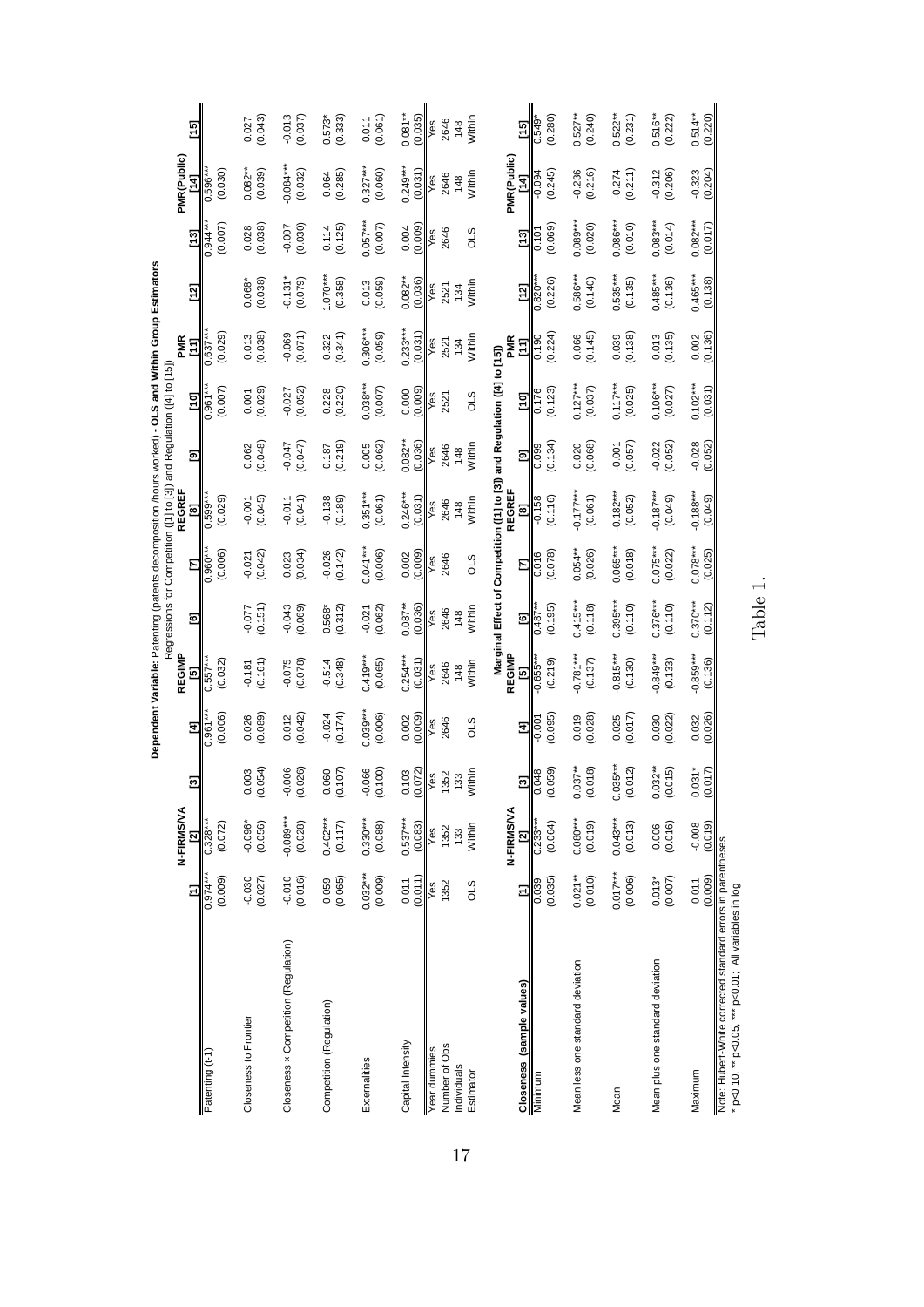sions using the REGIMP indicator (columns [4] to [6] in Table 1), which is provided in panel-data-like structure (times-series-cross-section data). The OLS regression gives marginal effects non significantly different from zero, i.e. no impact of product market regulation on innovation whatever the distance to frontier. The fixed effect regression gives a statistically negative impact of regulation, which is increasing with the relative technological level. On the other hand, considering the model without the lagged dependent variable gives significant positive marginal effects of regulation.

Looking at the results documented in Table 1 (columns [4] to [15]), three configurations emerge. The most frequent case is that of a positive impact of regulation policy, which is decreasing as the industry approaches the technological frontier but remains significantly positive even at the frontier( $[6]$ ,  $[10],[12],[13]$  and  $[15]$ . In regression  $[7]$ , this positive marginal effect appears on the contrary to increase as the industry moves closer to the frontier. On the other hand, regulation policy turns out to have a negative significant marginal effect in regressions  $[5]$  and  $[8]$ . Although this effect is decreasing with the closeness to the frontier, it appears significantly negative for laggard industries. Furthermore, in some cases regulation turns out to have non significant marginal effects, no matter what the distance to the frontier is  $([4],[9],[11]$  and  $[14]$ . Interestingly, even if these regressions do not allow to conclude to a single pattern of the relationship between competition and innovation, none of them reproduce the predictions of the baseline model.

### 4.2 Addressing dynamics (System-GMM regressions)

As argued in the previous Section, OLS and Within-group estimators may not be appropriate for the problem considered here. The use of the S-GMM estimator will allow us to deal with the lagged dependent variable bias and the potential endogeneity of several of the regressors. One may indeed suppose that the competition indicators taken into account here are endogenous. For instance, lagging firms or industries may pressure for protection from competition in exchange for political support, whereas the support for regulation would be less pronounced in the vicinity of the technological frontier. Other variables may also be endogenous to the growth process itself. For these reasons, the competition indicators and the capital/labour ratio will be considered as endogenous in the S-GMM estimations.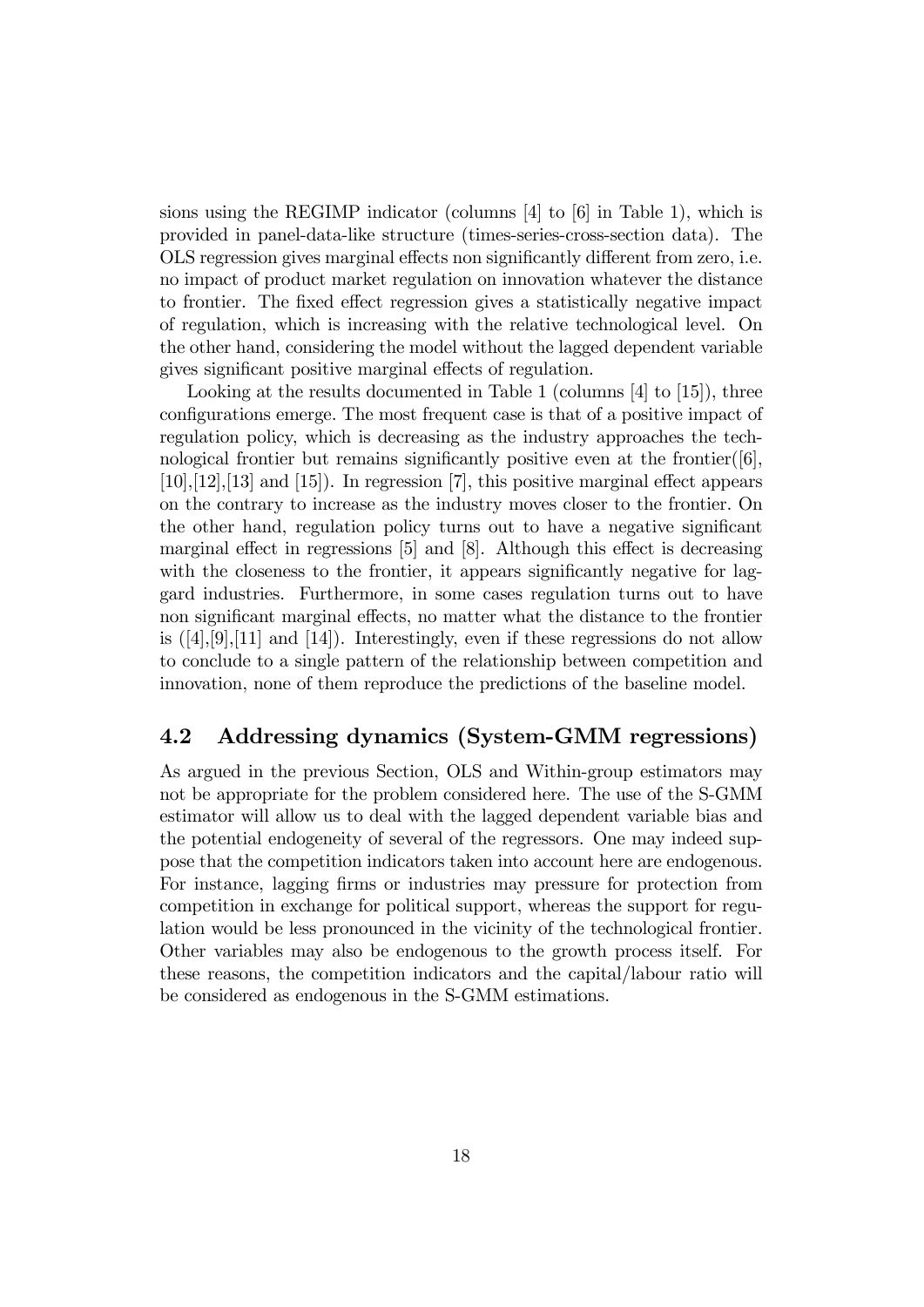|                                      | $\frac{1}{2}$ . The summand $\frac{1}{2}$ of $\frac{1}{2}$ is the summand $\frac{1}{2}$ of $\frac{1}{2}$ is $\frac{1}{2}$ |               |               |            |                     |
|--------------------------------------|---------------------------------------------------------------------------------------------------------------------------|---------------|---------------|------------|---------------------|
|                                      | <b>N-FIRMS/VA</b>                                                                                                         | <b>REGIMP</b> | <b>REGREF</b> | <b>PMR</b> | <b>PMR (Public)</b> |
|                                      | $[1]$                                                                                                                     | [2]           | [3]           | [4]        | [5]                 |
| Patenting (t-1)                      | $0.896***$                                                                                                                | $0.903***$    | $0.843***$    | $0.922***$ | $0.887***$          |
|                                      | (0.064)                                                                                                                   | (0.032)       | (0.049)       | (0.022)    | (0.033)             |
| <b>Closeness to Frontier</b>         | $-0.013$                                                                                                                  | $1.924**$     | $-0.284$      | 0.003      | 0.046               |
|                                      | (0.126)                                                                                                                   | (0.972)       | (0.230)       | (0.053)    | (0.129)             |
| Closeness x Competition (Regulation) | $-0.113*$                                                                                                                 | $0.936**$     | $0.494**$     | 0.020      | 0.068               |
|                                      | (0.067)                                                                                                                   | (0.469)       | (0.198)       | (0.114)    | (0.096)             |
| Competition (Regulation)             | $0.509*$                                                                                                                  | $-3.794**$    | $-1.926**$    | 0.257      | $-0.144$            |
|                                      | (0.280)                                                                                                                   | (1.909)       | (0.823)       | (0.450)    | (0.397)             |
| <b>Externalities</b>                 | $0.177*$                                                                                                                  | $0.116**$     | $0.219***$    | $0.084***$ | $0.114***$          |
|                                      | (0.105)                                                                                                                   | (0.046)       | (0.064)       | (0.024)    | (0.036)             |
| Capital Intensity                    | 0.032                                                                                                                     | $-0.032$      | 0.122         | $-0.041$   | $0.118**$           |
|                                      | (0.057)                                                                                                                   | (0.041)       | (0.079)       | (0.039)    | (0.055)             |
| Year dummies                         | Yes                                                                                                                       | Yes           | Yes           | Yes        | Yes                 |
| Number of Obs                        | 1352                                                                                                                      | 2646          | 2646          | 2521       | 2646                |
| Sargan-Hansen p                      | 0.387                                                                                                                     | 0.164         | 0.117         | 0.187      | 0.224               |
| AR(2)p                               | 0.522                                                                                                                     | 0.908         | 0.919         | 0.654      | 0.946               |
| Instruments                          | 122                                                                                                                       | 136           | 131           | 106        | 142                 |
| Individuals                          | 133                                                                                                                       | 148           | 148           | 134        | 148                 |
| Estimator                            | SY GMM                                                                                                                    | SY GMM        | SY GMM        | SY GMM     | SY GMM              |

Regressions for Competition ([1] ) and Regulation ([2] to [5]) **Dependent Variable:** Patenting (patents decomposition /hours worked) **- System-GMM Estimations**

|                                  |                   | Marginal effect of competition ([1]) and Regulation ([2] to [5]) |               |            |                     |
|----------------------------------|-------------------|------------------------------------------------------------------|---------------|------------|---------------------|
|                                  | <b>N-FIRMS/VA</b> | <b>REGIMP</b>                                                    | <b>REGREF</b> | <b>PMR</b> | <b>PMR (Public)</b> |
| Closeness (sample values)        | [1]               | [2]                                                              | [3]           | [4]        | [5]                 |
| Minimum                          | $0.294*$          | $-2.033**$                                                       | $-0.997**$    | 0.294      | $-0.017$            |
|                                  | (0.153)           | (1.027)                                                          | (0.455)       | (0.264)    | (0.217)             |
| Mean less one standard deviation | $0.100**$         | $-0.451*$                                                        | $-0.162$      | $0.330*$   | 0.098               |
|                                  | (0.045)           | (0.240)                                                          | (0.150)       | (0.175)    | (0.063)             |
| Mean                             | $0.053*$          | $-0.028$                                                         | 0.061         | $0.338*$   | $0.128***$          |
|                                  | (0.028)           | (0.062)                                                          | (0.105)       | (0.183)    | (0.038)             |
| Mean plus one standard deviation | 0.006             | $0.395**$                                                        | $0.284**$     | $0.345*$   | $0.159***$          |
|                                  | (0.035)           | (0.200)                                                          | (0.125)       | (0.199)    | (0.052)             |
| Maximum                          | $-0.012$          | $0.516**$                                                        | $0.348**$     | $0.348*$   | $0.167***$          |
|                                  | (0.042)           | (0.258)                                                          | (0.141)       | (0.208)    | (0.062)             |

Note: Hubert-White corrected standard errors in parentheses \* p<0.10, \*\* p<0.05, \*\*\* p<0.01; All variables in log

Table 2.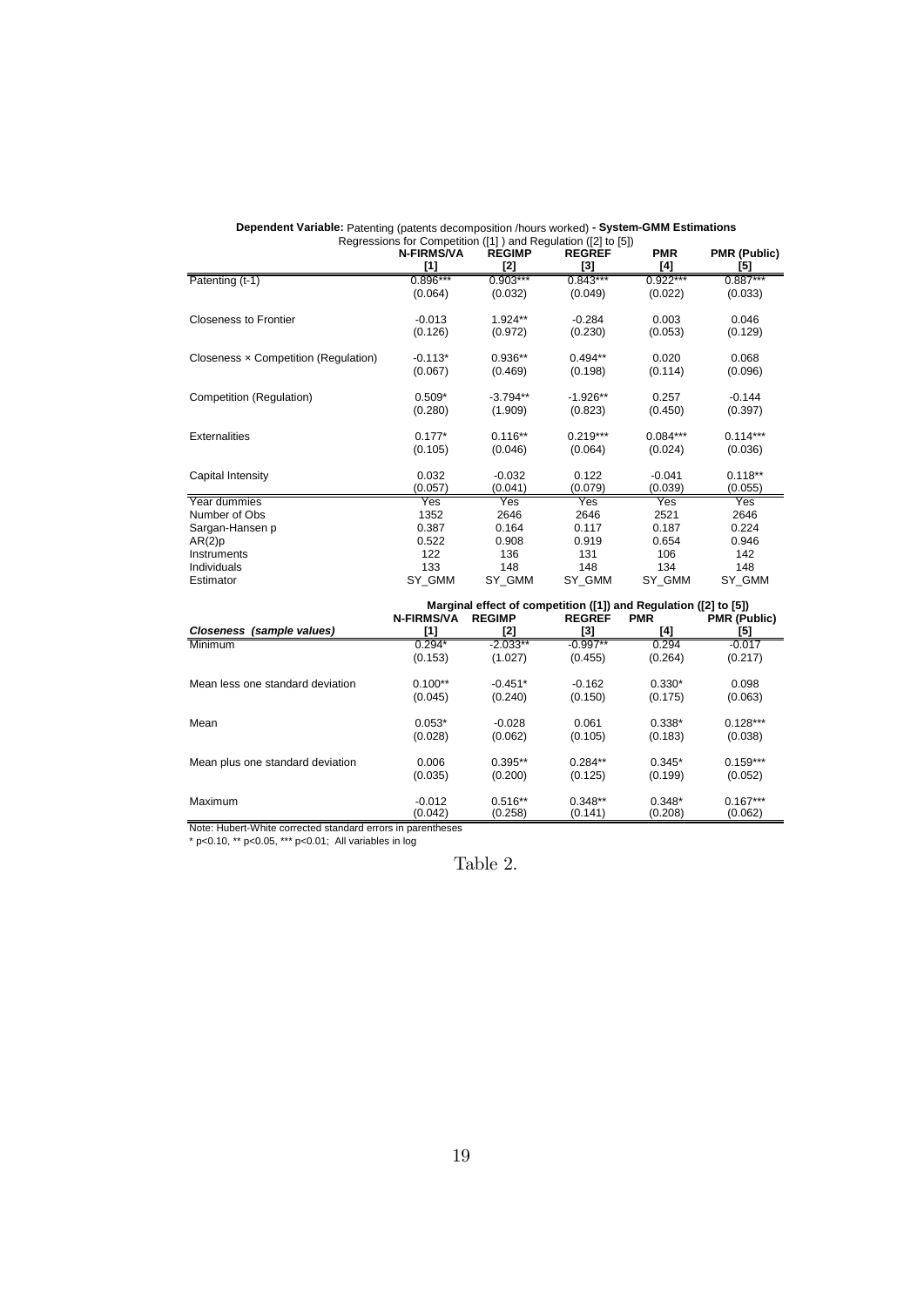

Figure 2. Marginal effect of N-Firms/VA on patenting

Table 2 presents the S-GMM estimations of the effects of competition on innovation. As in our previous results, the number of firms plays a positive role for innovation, but only when industries are far from the technological frontier (Column  $[1]$ ). This effect vanishes once the relative productivity level rises above the mean. Figure 2 presents the plot of the marginal effect against the closeness to the technological frontier. As one notices clearly with the confidence intervals, a significant innovation-boosting effect exists only for industries under the mean relative productivity. The Figure displays also the histogram of the relative productivity levels. One notices that only a limited number of industry laggards are likely to benefit from increased competition while the bulk of the industries would benefit very little if anything.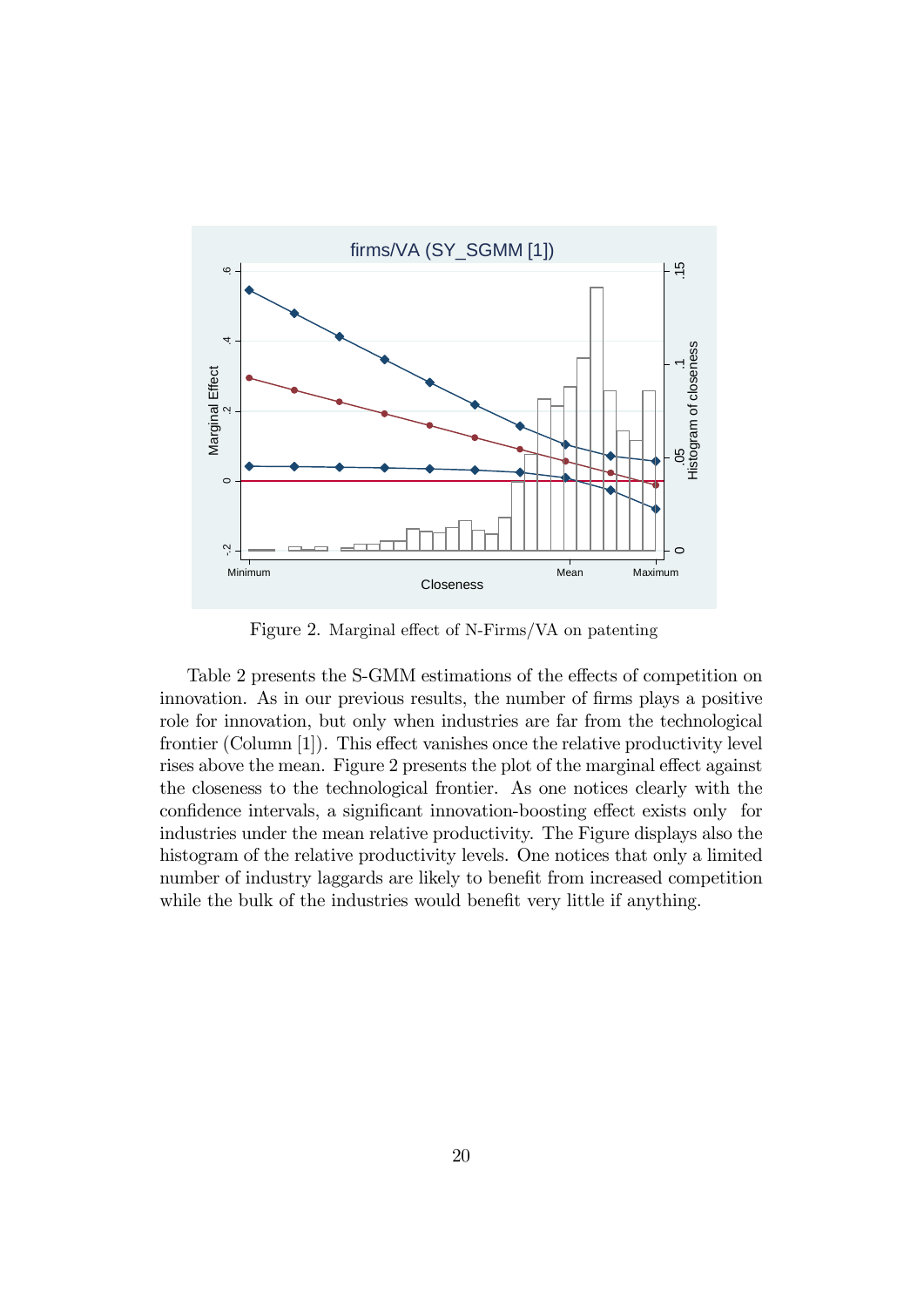

Figure 3. Marginal effect of REGIMP on patenting

This effect of competition is broadly confirmed by the results obtained using the indicators of regulation. For the regulation impact (Column [2] and Figure 3) and regulation in non-manufacturing activities (Column [3] and Figure 4) indicators, competition regulation has a negative impact on innovation far from the frontier. This effect becomes gradually positive as the relative productivity level increases above the mean and turns out to be significantly positive at the frontier. The results for the economy-wide product market regulation indicators (Columns [4] and [5], Figures 5 and 6) are in line with those just mentioned. Product market regulation has no impact on innovation far from the frontier, and an increasingly positive effect as the productivity level rises.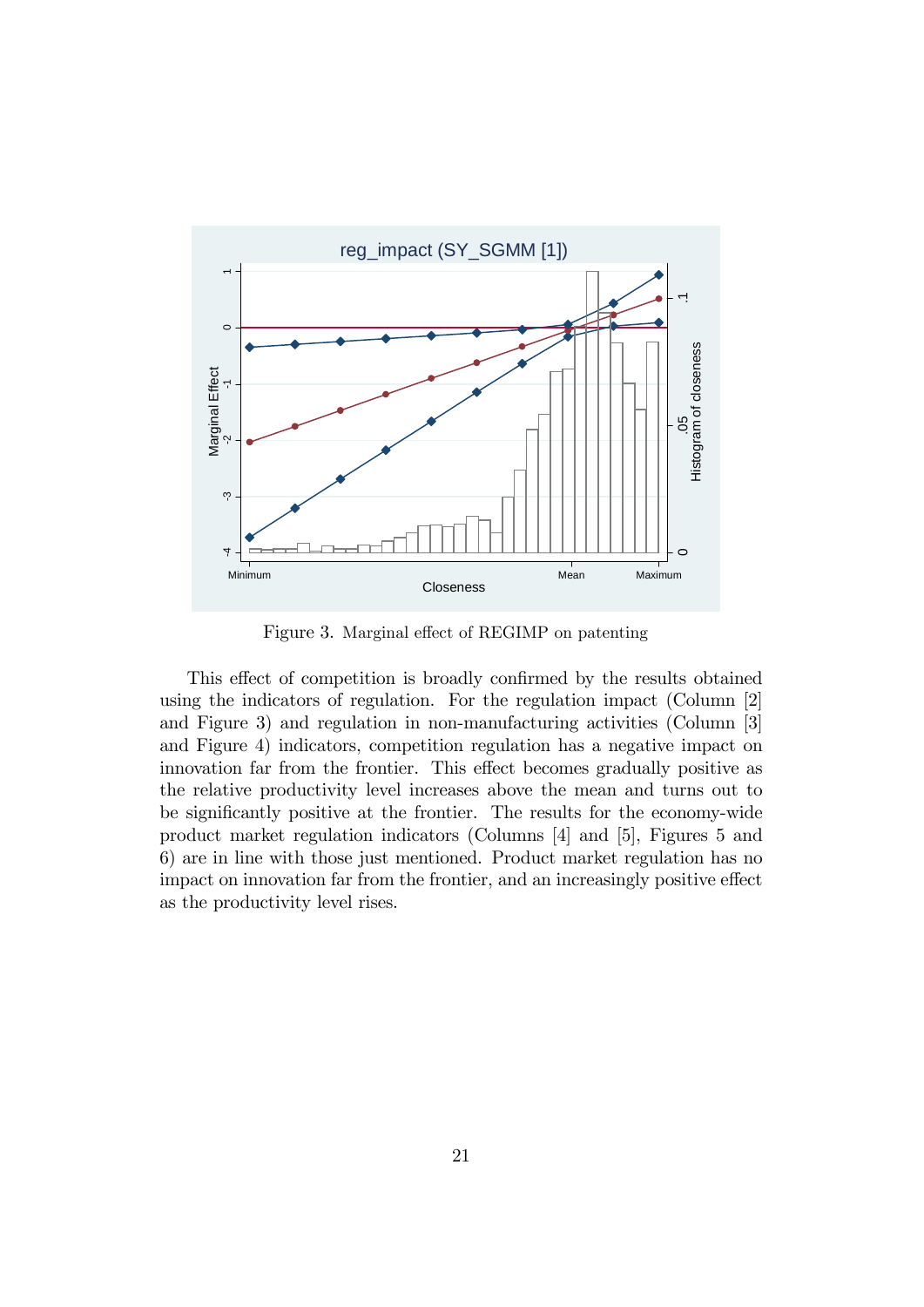

Figure 4. Marginal effect of REGREF on patenting

On the whole, the use of an estimator well-suited to a dynamic specification allows to depict a clearer picture about the marginal effect of competition and regulation according to the proximity to the technological frontier: product market regulation has an increasingly positive impact on innovation as the industry moves closer to the frontier, i.e. the marginal effects of regulation indicators display a positive slope. The findings with the relative number of firms as a proxy for the outcome of market competition are consistent with this result. The next Section checks the robustness of these results by considering alternative specifications under system GMM.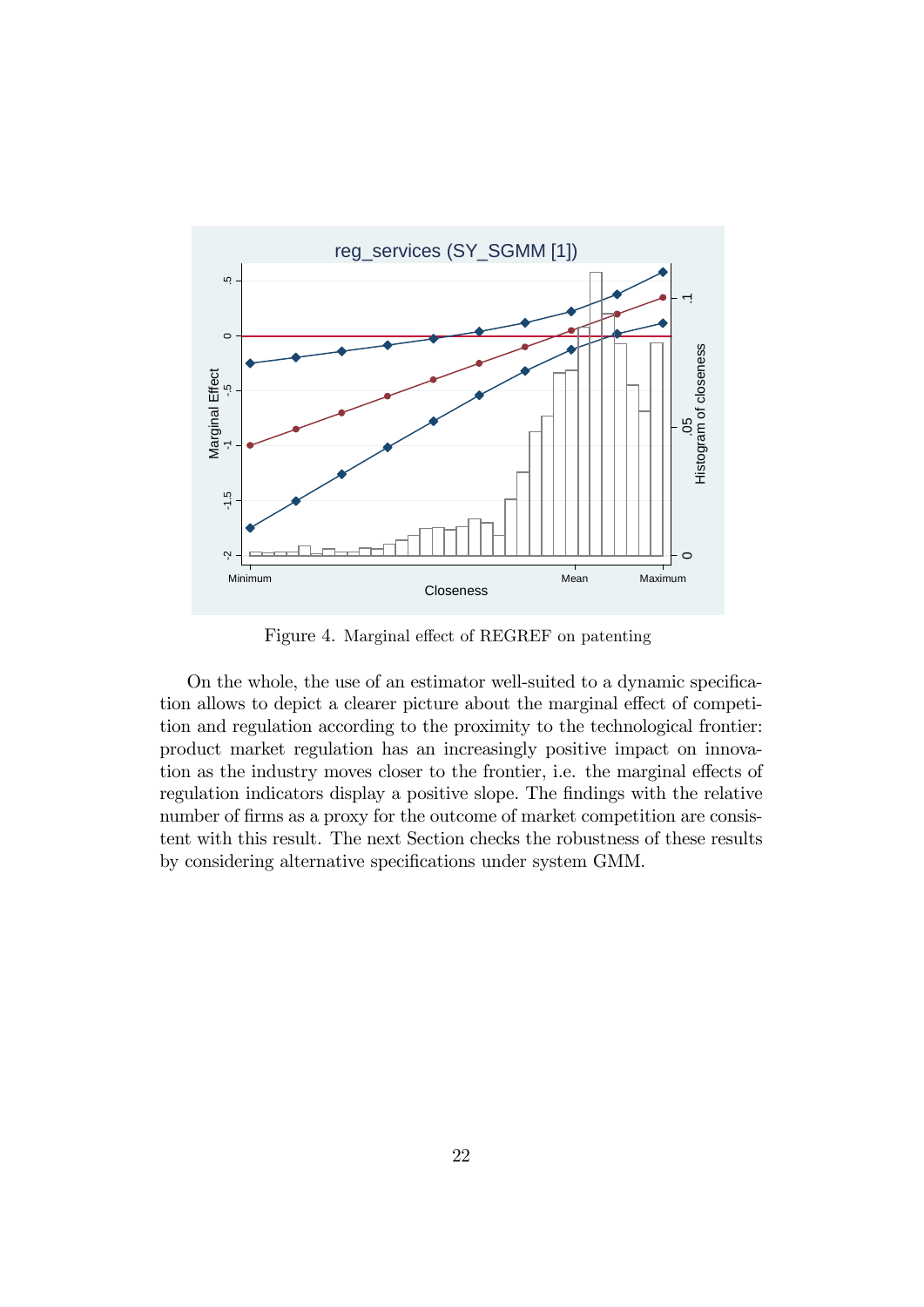

Figure 5. Marginal effect of PMR on patenting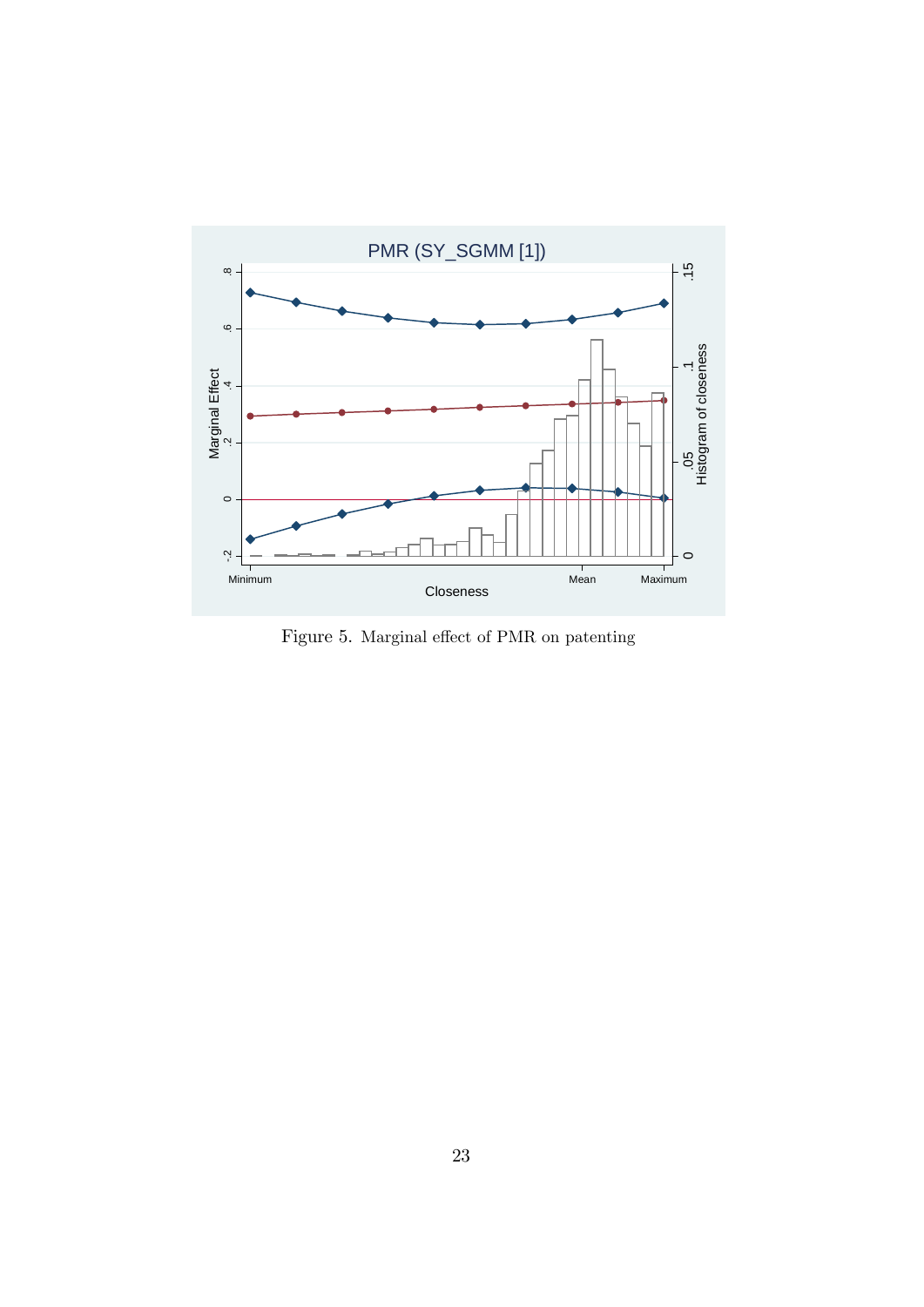

Figure 3.9. Marginal effect of  $PMR(Public)$  on patenting

# 5 Robustness tests

#### 5.1 Additional controls

The model considered in the preceding Section is now extended to include other variables. The competition indicators considered previously referred to the domestic situation only. However competition from foreign firms can be important in some industries. In order to control for this effect, the import penetration ratio is included in the regressions. Other institutional variables may have an influence too. The literature on competition and innovation refers particularly to labour and financial markets (Aghion, 2006). More labour market flexibility is supposed to favour restructuring and hasten the decline of sunset industries, allowing factors to be transferred to sunrise industries (Saint-Paul, 2002). Also, more developed financial markets are expected to boost innovative investment since credit-constrained firms may not be able to finance the fixed costs necessary to develop new product or processes. For these reasons, two variables were introduced in the regression: a measure of employment protection and the ratio of total financial assets of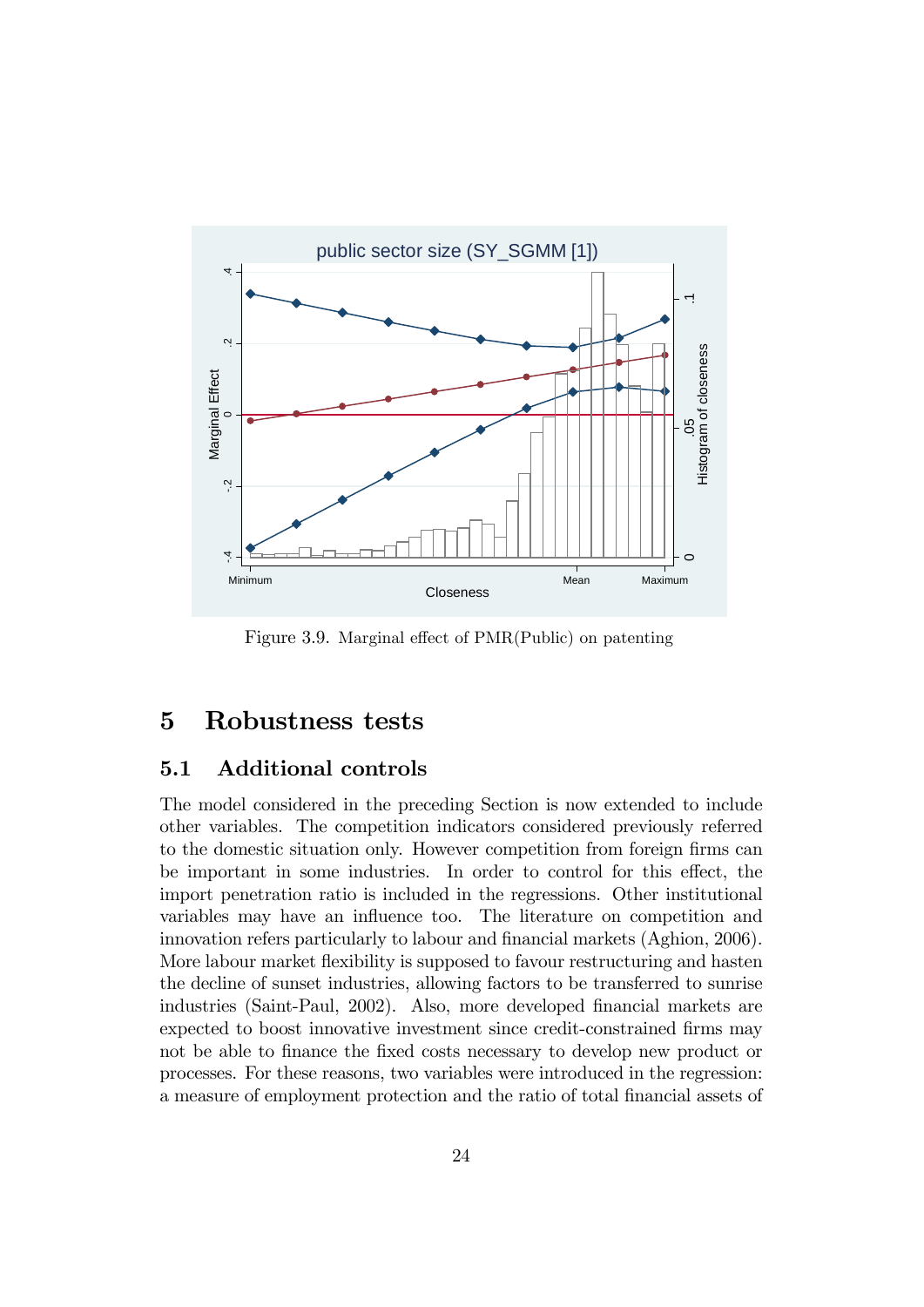institutional investors to GDP (OECD). Results for the extended models are presented in Table 3.

Import penetration turns out to have significant coefficients for models  $[1]$  and  $[4]$ . Each time, the coefficient is positive, which means that the innovation-boosting effect of foreign competition is present. However, changing the competition indicator leads to non significant coefficients in models [2], [3] and [5]. The labour market legislation (employment protection) variable obtains significant coefficients with all regulation indicators. However, the impact is negative with the economy-wide product market regulation indicators ([4] and [5]) but positive with the non-manufacturing regulation indicators ([2] and [3]). One cannot therefore conclude to the existence of an innovation-hindering effect of employment legislation. Finally, the financial variable obtains significant, positive, coefficients with the economy-wide indicators ([4] and [5]).

The extension of the model with the three variables do not significantly change the results concerning the marginal effect of product market regulation or competition. The magnitude of the effect is sometimes changed  $($ for instance with the "knock-on" effect of non-manufacturing regulation REGIMP) but the positively-sloped relationship of the regulation effect with the relative productivity level is maintained. The same applies for the negative slope of the marginal effect of the relative number of firms  $([1])$  The only change worth mentioning takes place with the REGREF indicator([3]), usually used as proxy of the evolution of regulation at the national level. Using this indicator, regulation now fails to have a positive impact on innovation even at the frontier. However, since REGIMP seems more suited to the industry-level data used in the estimations, the results of model [2] are supposed to be more accurate. One can also note that the positive impact of the PMR variable restricted to the Public Sector  $|5|$  turns now significant far from the technological frontier whereas it was not the case in the baseline model (Table 2, column [5]).

We also consider a translog-like specification to test the effect of the interaction between competition and proximity to the frontier. To this effect, quadratic terms for the distance to frontier and the competition indicators were introduced in the regressions. This more flexible function should make it possible to estimate more accurately the effects of regulation. Results are presented in Table 4. Once again, nothing substantial is altered in comparison with the results in Tables  $2 \text{ or } 3$ . The slopes of the marginal effects remain the same and the magnitude of the effects is not changed very much. However, this time, regulation fails to have a positive innovation effect at the frontier even with the REGIMP indicator.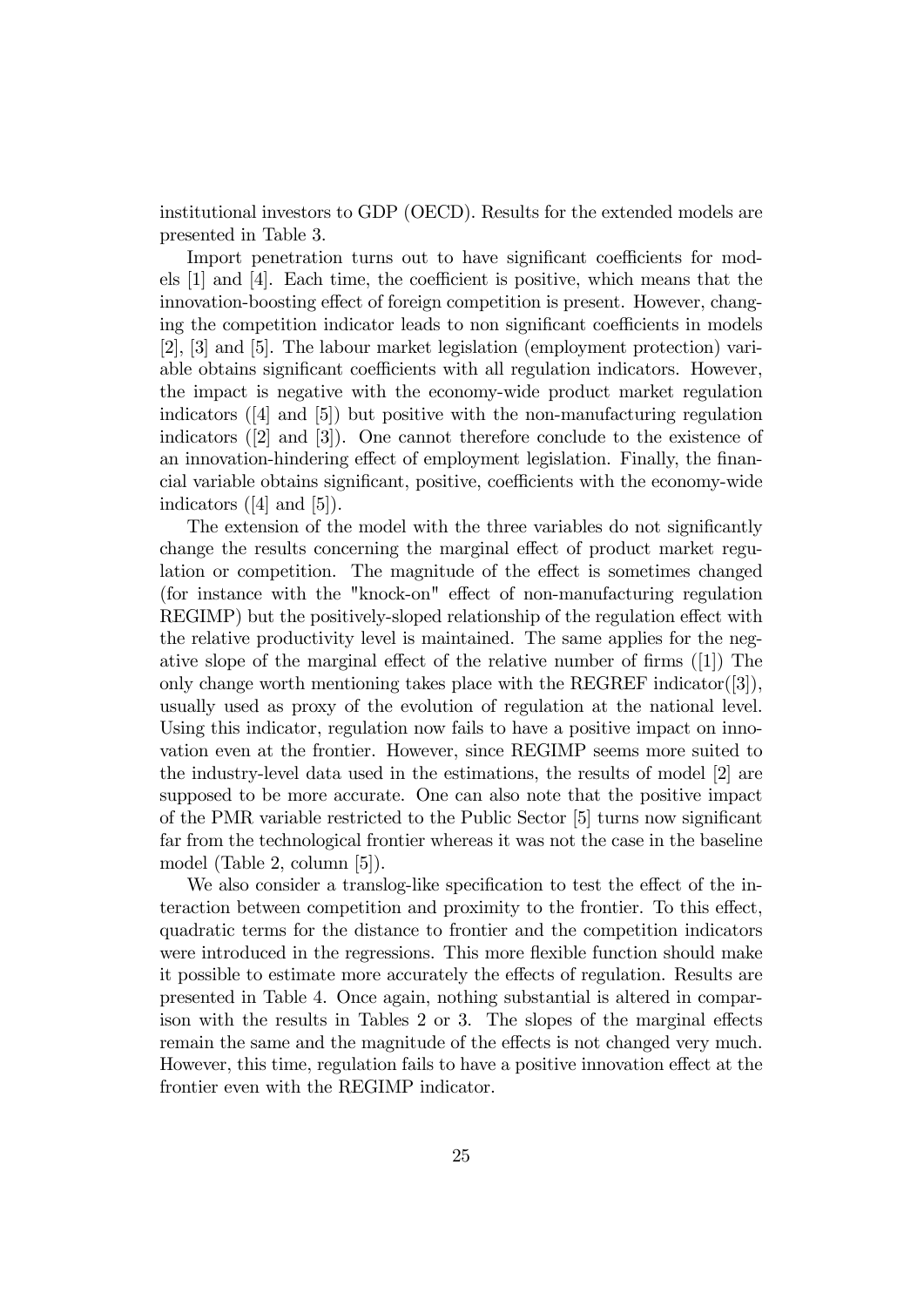| Regressions for Competition ([1] ) and Regulation ([2] to [5]) (Full set of controls) |                            |                        |                                                                   |                   |                            |
|---------------------------------------------------------------------------------------|----------------------------|------------------------|-------------------------------------------------------------------|-------------------|----------------------------|
|                                                                                       | <b>N-FIRMS/VA</b><br>$[1]$ | <b>REGIMP</b><br>$[2]$ | <b>REGREF</b><br>$[3]$                                            | <b>PMR</b><br>[4] | <b>PMR (Public)</b><br>[5] |
| Patenting (t-1)                                                                       | $0.919***$                 | $0.857***$             | $0.840***$                                                        | $0.835***$        | $0.693***$                 |
|                                                                                       | (0.027)                    | (0.044)                | (0.044)                                                           | (0.051)           | (0.082)                    |
| <b>Closeness to Frontier</b>                                                          | $-0.125$                   | $1.411***$             | $-0.031$                                                          | $-0.117$          | $-0.027$                   |
|                                                                                       | (0.133)                    | (0.516)                | (0.125)                                                           | (0.106)           | (0.111)                    |
| Closeness x Competition (Regulation)                                                  | $-0.104$                   | $0.665***$             | 0.065                                                             | 0.265             | 0.059                      |
|                                                                                       | (0.069)                    | (0.257)                | (0.115)                                                           | (0.163)           | (0.086)                    |
| Competition (Regulation)                                                              | 0.469                      | $-2.814***$            | $-0.780$                                                          | $-0.010$          | 0.775                      |
|                                                                                       | (0.289)                    | (1.067)                | (0.551)                                                           | (0.927)           | (0.485)                    |
| <b>Externalities</b>                                                                  | $0.061*$                   | $0.156***$             | $0.152***$                                                        | $0.106*$          | $0.282***$                 |
|                                                                                       | (0.035)                    | (0.041)                | (0.043)                                                           | (0.062)           | (0.086)                    |
| Capital Intensity                                                                     | $0.168**$                  | $-0.069$               | 0.033                                                             | 0.015             | $0.119**$                  |
|                                                                                       | (0.070)                    | (0.074)                | (0.054)                                                           | (0.063)           | (0.057)                    |
| Import Penteration                                                                    | $0.109*$                   | $-0.054$               | 0.015                                                             | $0.239**$         | 0.052                      |
|                                                                                       | (0.062)                    | (0.047)                | (0.060)                                                           | (0.118)           | (0.092)                    |
| Labour Market Regulation                                                              | $-0.045$                   | $0.118*$               | $0.169*$                                                          | $-0.444**$        | $-0.278*$                  |
|                                                                                       | (0.033)                    | (0.069)                | (0.098)                                                           | (0.207)           | (0.153)                    |
| <b>Financial Assets/GDP</b>                                                           | $-0.019$                   | $-0.001$               | $-0.012$                                                          | $0.293**$         | $0.518**$                  |
|                                                                                       | (0.051)                    | (0.060)                | (0.055)                                                           | (0.117)           | (0.207)                    |
| Year dummies                                                                          | Yes                        | Yes                    | Yes                                                               | Yes               | Yes                        |
| Number of Obs                                                                         | 1154                       | 2110                   | 2110                                                              | 2110              | 2110                       |
| Sargan-Hansen p                                                                       | 0.378                      | 0.148                  | 0.125                                                             | 0.128             | 0.117                      |
| AR(2)p                                                                                | 0.823                      | 0.920                  | 0.885                                                             | 0.900             | 0.873                      |
| Instruments                                                                           | 99                         | 122                    | 93                                                                | 75                | 106                        |
| Individuals                                                                           | 125                        | 126                    | 126                                                               | 126               | 126                        |
| Estimator                                                                             | SY GMM                     | SY GMM                 | SY GMM                                                            | SY GMM            | SY GMM                     |
|                                                                                       |                            |                        | Marginal effect of Competition ([1]) and Regulation ([2] to [15]) |                   |                            |
|                                                                                       | <b>N-FIRMS/VA</b>          | <b>REGIMP</b>          | <b>REGREF</b>                                                     | <b>PMR</b>        | PMR (Public)               |
| Closeness (sample values)                                                             | [1]                        | [2]                    | [3]                                                               | [4]               | [5]                        |
| Minimum                                                                               | $0.232*$                   | $-1.425***$            | $-0.644*$                                                         | 0.545             | $0.899**$                  |
|                                                                                       | (0.134)                    | (0.534)                | (0.341)                                                           | (0.673)           | (0.394)                    |
| Mean less one standard deviation                                                      | $0.086**$                  | $-0.349**$             | $-0.538**$                                                        | $0.974*$          | 0.994***                   |
|                                                                                       | (0.042)                    | (0.142)                | (0.222)                                                           | (0.545)           | (0.371)                    |
| Mean                                                                                  | $0.045*$                   | $-0.104$               | $-0.513**$                                                        | 1.072**           | $1.016***$                 |
|                                                                                       | (0.024)                    | (0.091)                | (0.209)                                                           | (0.531)           | (0.373)                    |
| Mean plus one standard deviation                                                      | 0.004                      | 0.142                  | $-0.489**$                                                        | $1.171**$         | 1.038***                   |
|                                                                                       | (0.029)                    | (0.119)                | (0.204)                                                           | (0.522)           | (0.377)                    |
| Maximum                                                                               | $-0.012$                   | $0.248*$               | $-0.479**$                                                        | $1.213**$         | $1.047***$                 |
|                                                                                       | (0.037)                    | (0.150)                | (0.205)                                                           | (0.521)           | (0.380)                    |

**Dependent Variable:** Patenting (patents decomposition /hours worked) **- System-GMM Estimations** Regressions for Competition ([1] ) and Regulation ([2] to [5]) (Full set of controls)

Note: Hubert-White corrected standard errors in parentheses \* p<0.10, \*\* p<0.05, \*\*\* p<0.01; All variables in log

Table 3.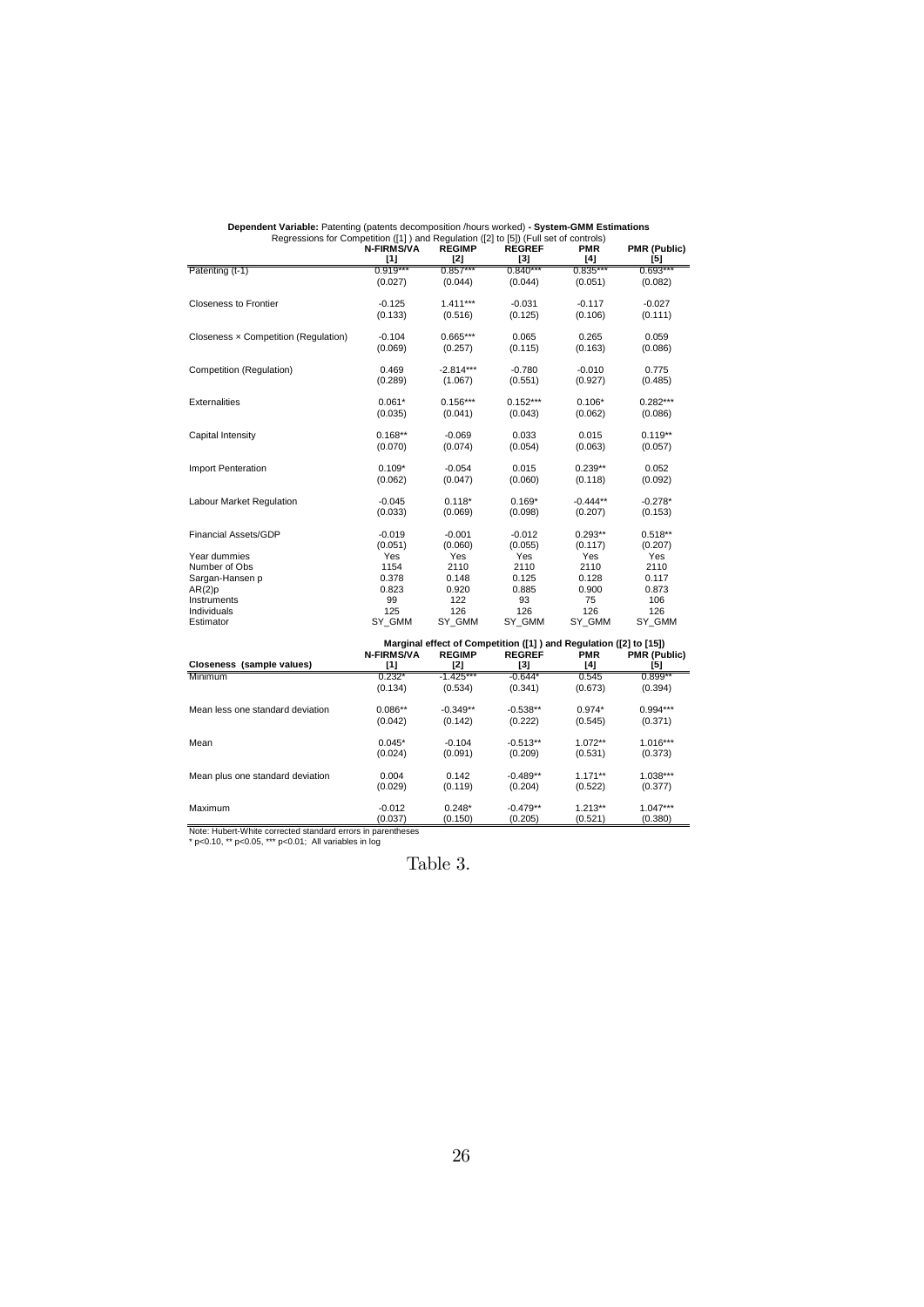| is equessions for Competition ([1] and is equidition ([2] to [3]) (Transformation) | <b>N-FIRMS/VA</b>        | <b>REGIMP</b>        | <b>REGREF</b>                                                     | <b>PMR</b>        | PMR (Public)        |
|------------------------------------------------------------------------------------|--------------------------|----------------------|-------------------------------------------------------------------|-------------------|---------------------|
|                                                                                    | [1]                      | [2]                  | $^{[3]}$                                                          | [4]               | [5]                 |
| Patenting (t-1)                                                                    | $0.918***$               | $0.836***$           | $0.865***$                                                        | $0.913***$        | $0.880***$          |
|                                                                                    | (0.031)                  | (0.041)              | (0.033)                                                           | (0.024)           | (0.031)             |
| <b>Closeness to Frontier</b>                                                       | $0.891*$                 | 0.385                | 0.674                                                             | 0.115             | 0.301               |
|                                                                                    | (0.479)                  | (0.681)              | (0.846)                                                           | (0.580)           | (0.298)             |
| Closeness x Competition (Regular                                                   | $-0.061$                 | $0.396*$             | $0.505**$                                                         | 0.042             | 0.052               |
|                                                                                    | (0.038)                  | (0.218)              | (0.242)                                                           | (0.096)           | (0.089)             |
| Competition (Regulation)                                                           | $0.295**$                | $-1.248$             | $-4.420***$                                                       | $1.001*$          | $-0.132$            |
|                                                                                    | (0.147)                  | (1.070)              | (1.406)                                                           | (0.514)           | (0.345)             |
| Externalities                                                                      | $0.102**$                | $0.191***$           | $0.180***$                                                        | 0.095***          | $0.119***$          |
|                                                                                    | (0.047)                  | (0.051)              | (0.042)                                                           | (0.026)           | (0.035)             |
| Capital Intensity                                                                  | 0.037                    | 0.011                | 0.014                                                             | $-0.033$          | $0.103***$          |
|                                                                                    | (0.046)                  | (0.041)              | (0.038)                                                           | (0.043)           | (0.036)             |
| Closeness to Frontier <sup>2</sup>                                                 | $-0.139**$               | $-0.099$             | 0.078                                                             | $-0.014$          | $-0.037$            |
|                                                                                    | (0.064)                  | (0.113)              | (0.082)                                                           | (0.084)           | (0.041)             |
| Competition <sup>2</sup> (Regulation <sup>2</sup> )                                | 0.013                    | $-0.095$             | $-0.553***$                                                       | $-0.533***$       | 0.087               |
|                                                                                    | (0.010)                  | (0.201)              | (0.161)                                                           | (0.169)           | (0.111)             |
| Year dummies                                                                       | Yes                      | Yes                  | Yes                                                               | Yes               | Yes                 |
| Number of Obs                                                                      | 1352                     | 2646                 | 2646                                                              | 2521              | 2646                |
| Sargan-Hansen p                                                                    | 0.556                    | 0.185                | 0.211                                                             | 0.288             | 0.117               |
| AR(2)p                                                                             | 0.524                    | 0.950                | 0.904                                                             | 0.651             | 0.958               |
| Instruments                                                                        | 121                      | 142                  | 144                                                               | 106               | 143                 |
| Individuals                                                                        | 133                      | 148                  | 148                                                               | 134               | 148                 |
| Estimator                                                                          | SY GMM                   | SY GMM               | SY GMM                                                            | SY GMM            | SY GMM              |
|                                                                                    |                          |                      | Marginal effect of Competition ([1]) and Regulation ([2] to [15]) |                   |                     |
| Closeness (sample values)                                                          | <b>N-FIRMS/VA</b><br>[1] | <b>REGIMP</b><br>[2] | <b>REGREF</b><br>[3]                                              | <b>PMR</b><br>[4] | PMR (Public)<br>[5] |
| Minimum                                                                            | $0.178**$                | $-0.765*$            | $-1.180**$                                                        | $0.485*$          | 0.152               |
|                                                                                    | (0.076)                  | (0.429)              | (0.542)                                                           | (0.286)           | (0.263)             |
| Mean less one standard deviation                                                   | $0.073***$               | $-0.096$             | $-0.327**$                                                        | $0.560**$         | 0.240               |
|                                                                                    | (0.021)                  | (0.132)              | (0.147)                                                           | (0.234)           | (0.160)             |
| Mean                                                                               | $0.048**$                | 0.082                | $-0.098$                                                          | $0.576**$         | $0.263*$            |
|                                                                                    | (0.020)                  | (0.137)              | (0.074)                                                           | (0.238)           | (0.148)             |
| Mean plus one standard deviation                                                   | 0.022                    | 0.261                | 0.130                                                             | $0.592**$         | $0.286**$           |
|                                                                                    | (0.030)                  | (0.198)              | (0.115)                                                           | (0.247)           | (0.145)             |
| Maximum                                                                            | 0.013                    | 0.312                | 0.195                                                             | $0.598**$         | $0.293**$           |
|                                                                                    | (0.034)                  | (0.221)              | (0.141)                                                           | (0.252)           | (0.147)             |

**Dependent Variable:** Patenting (patents decomposition /hours worked) **- System-GMM Estimations** Regressions for Competition ([1] ) and Regulation ([2] to [5]) (Translog Model)

Note: Hubert-White corrected standard errors in parentheses \* p<0.10, \*\* p<0.05, \*\*\* p<0.01; All variables in log

#### Table 4.

The two above-mentioned extensions can be combined to obtain a translog model with the full set of controls. Table 5 presents the estimations of this model with the various competition or regulation indicators. The results concerning the marginal effects are basically unchanged. The main result, i.e. the non existence of a significant negative effect of product market regulation at the technological frontier, is preserved. However, it should be also noticed that, relatively to the simple translog model, the extended one provides a better assessment of the impact of regulation. While in the previous table (Table 4, columns  $[2]$  and  $[3]$ ) the marginal effects of regulation in services and their impact on industries were only significant far from the frontier, they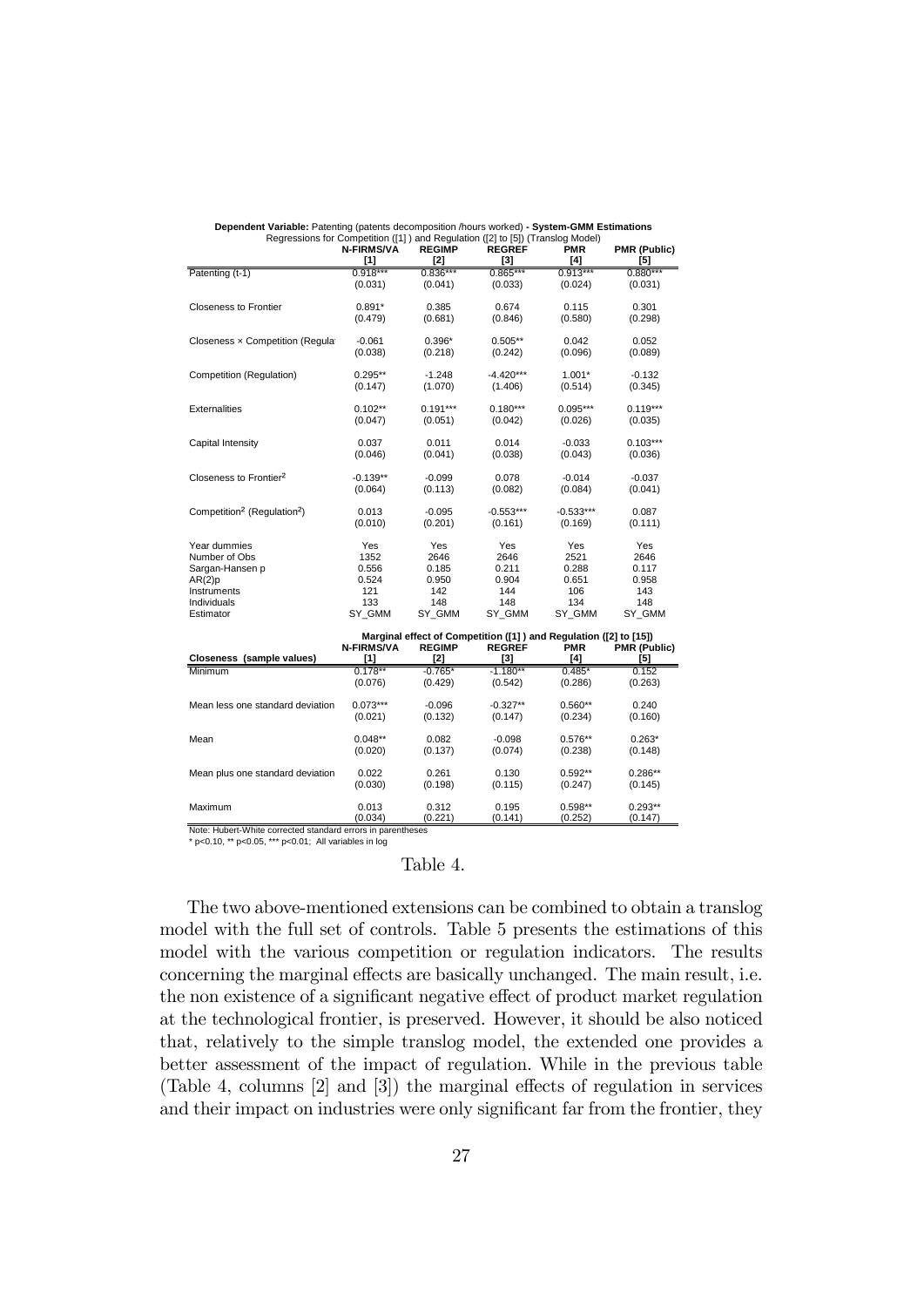are now significant for a larger interval. Concerning the effects of additional controls, results are not substantially modified. The positive effects of labour market legislation obtained with the regimpact and REGREF indicators now turn out to be insignificant (columns  $[2]$  and  $[3]$ ) while the negative impact obtained with the economy-wide regulation indicators is maintained. The financial assets variable only obtains a significant coefficient with the PMR variable restricted to the Public sector (column [5]).

Besides some changes in the significance and magnitude of the marginal effect of regulation, the picture depicted in the system-GMM regressions (Table 2) remains qualitatively unchanged after this first robustness test. Indeed, most of the time, regulation policy improves innovative performances as one moves closer to the leading edge of technology (columns [2][4][5], Tables 2, 3 and 4). Only the model with additional institutional controls using the regulation in services indicator (column [3], Tables 3 and 5) delivers divergent results. Product market regulation turns out significantly detrimental to innovative performances near the frontier only in regression [3] in Table 3. Nevertheless, this adverse impact of services regulation is weaker the closer to the frontier an industry is.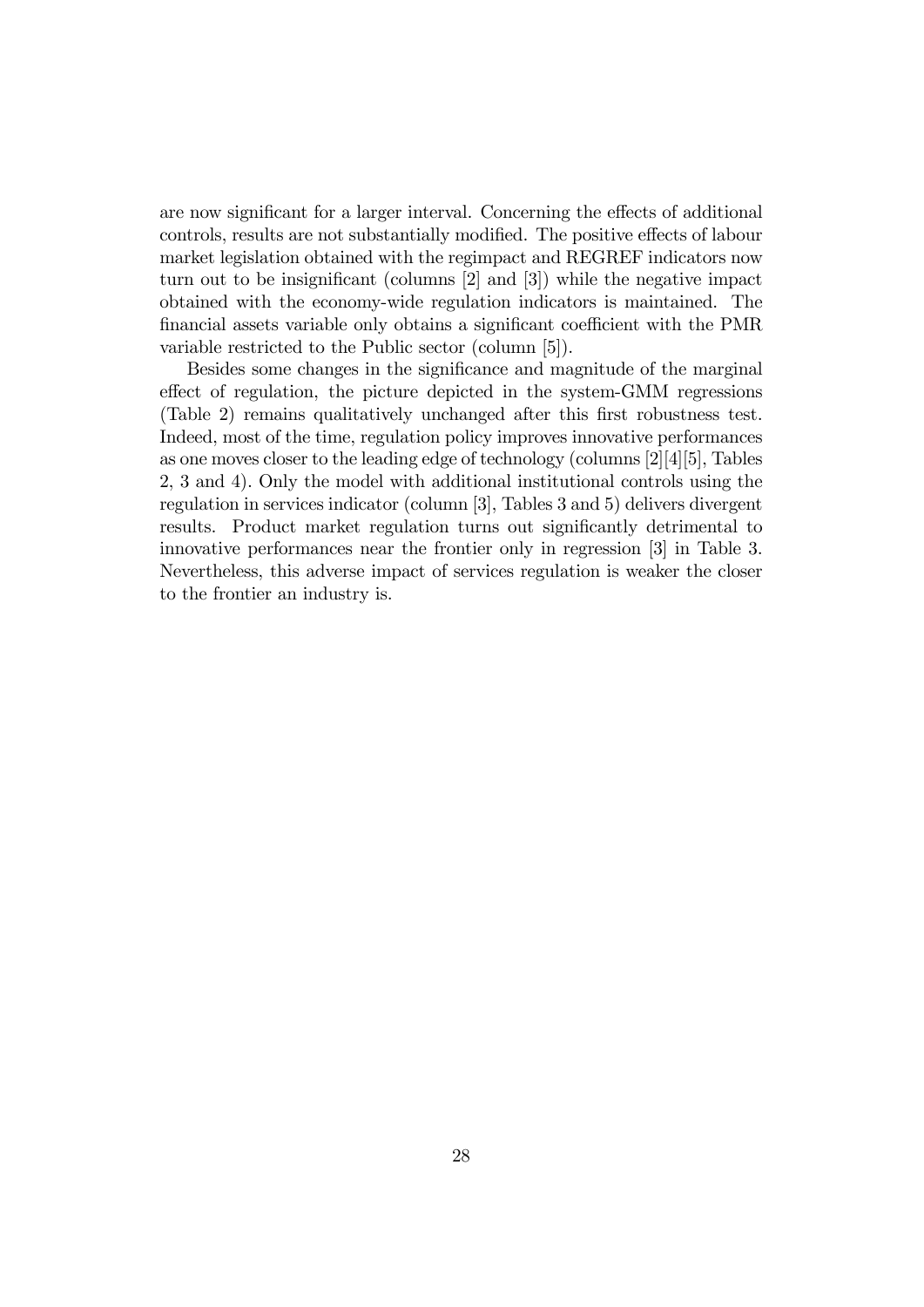| Regressions for Competition ([1]) and Regulation ([2] to [5]) (Full set of controls; Translog Model) |                   |               |                                                                   |               |                     |
|------------------------------------------------------------------------------------------------------|-------------------|---------------|-------------------------------------------------------------------|---------------|---------------------|
|                                                                                                      | <b>N-FIRMS/VA</b> | <b>REGIMP</b> | <b>REGREF</b>                                                     | <b>PMR</b>    | <b>PMR (Public)</b> |
|                                                                                                      | $[1]$             | $[2]$         | $[3]$                                                             | [4]           | [5]                 |
| Patenting (t-1)                                                                                      | $0.920***$        | $0.950***$    | $0.814***$                                                        | $0.927***$    | $0.688***$          |
|                                                                                                      | (0.023)           | (0.031)       | (0.053)                                                           | (0.040)       | (0.076)             |
| <b>Closeness to Frontier</b>                                                                         | 0.344             | 1.632         | 1.495                                                             | $-0.520$      | 0.791               |
|                                                                                                      | (0.825)           | (1.103)       | (1.148)                                                           | (0.599)       | (0.817)             |
|                                                                                                      |                   |               |                                                                   |               |                     |
| Closeness x Competition (Regulation)                                                                 | $-0.101$          | $0.565**$     | 0.401                                                             | 0.101         | 0.075               |
|                                                                                                      | (0.066)           | (0.276)       | (0.246)                                                           | (0.143)       | (0.076)             |
|                                                                                                      |                   |               |                                                                   |               |                     |
| Competition (Regulation)                                                                             | $0.462*$          | $-4.143**$    | $-1.016$                                                          | 0.850         | 0.814               |
|                                                                                                      | (0.274)           | (2.003)       | (0.860)                                                           | (0.951)       | (0.529)             |
| Externalities                                                                                        | $0.066**$         | $0.062**$     | $0.165***$                                                        | 0.025         | $0.292***$          |
|                                                                                                      | (0.033)           | (0.029)       | (0.052)                                                           | (0.036)       | (0.080)             |
|                                                                                                      |                   |               |                                                                   |               |                     |
| Capital Intensity                                                                                    | $0.154**$         | 0.006         | 0.087                                                             | 0.032         | $0.127**$           |
|                                                                                                      | (0.064)           | (0.103)       | (0.058)                                                           | (0.053)       | (0.061)             |
|                                                                                                      |                   |               |                                                                   |               |                     |
| Import Penteration                                                                                   | $0.099*$          | $-0.023$      | 0.073                                                             | $0.205**$     | 0.032               |
|                                                                                                      | (0.054)           | (0.069)       | (0.061)                                                           | (0.104)       | (0.094)             |
| Labour Market Regulation                                                                             | $-0.031$          | $-0.026$      | 0.058                                                             | $-0.276*$     | $-0.308*$           |
|                                                                                                      | (0.036)           | (0.077)       | (0.093)                                                           | (0.161)       | (0.177)             |
|                                                                                                      |                   |               |                                                                   |               |                     |
| <b>Financial Assets/GDP</b>                                                                          | $-0.000$          | $-0.021$      | $-0.017$                                                          | 0.088         | $0.490**$           |
|                                                                                                      | (0.050)           | (0.060)       | (0.061)                                                           | (0.092)       | (0.204)             |
|                                                                                                      |                   |               |                                                                   |               |                     |
| Closeness to Frontier <sup>2</sup>                                                                   | $-0.062$          | $-0.046$      | $-0.249$                                                          | 0.064         | $-0.113$            |
|                                                                                                      | (0.107)           | (0.103)       | (0.182)                                                           | (0.093)       | (0.116)             |
| Competition <sup>2</sup> (Regulation <sup>2</sup> )                                                  | 0.008             | $-0.421$      | $-0.391**$                                                        | $-0.416$      | $-0.057$            |
|                                                                                                      | (0.011)           | (0.300)       | (0.189)                                                           | (0.429)       | (0.159)             |
| Year dummies                                                                                         | Yes               | Yes           | Yes                                                               | Yes           | Yes                 |
| Number of Obs                                                                                        | 1154              | 2110          | 2110                                                              | 2110          | 2110                |
| Sargan-Hansen p                                                                                      | 0.294             | 0.137         | 0.219                                                             | 0.231         | 0.210               |
| AR(2)p                                                                                               | 0.815             | 0.928         | 0.893                                                             | 0.920         | 0.889               |
| Instruments                                                                                          | 103               | 95            | 88                                                                | 77            | 110                 |
| Individuals<br>Estimator                                                                             | 125<br>SY_GMM     | 126<br>SY_GMM | 126<br>SY_GMM                                                     | 126<br>SY_GMM | 126<br>SY_GMM       |
|                                                                                                      |                   |               |                                                                   |               |                     |
|                                                                                                      |                   |               | Marginal effect of Competition ([1]) and Regulation ([2] to [15]) |               |                     |
|                                                                                                      | <b>N-FIRMS/VA</b> | <b>REGIMP</b> | <b>REGREF</b>                                                     | PMR           | PMR (Public)        |
| Closeness (sample values)                                                                            | [1]               | [2]           | [3]                                                               | [4]           | [5]                 |
| Minimum                                                                                              | $0.233*$          | $-1.222**$    | $-1.250*$                                                         | 0.596         | $0.846**$           |
|                                                                                                      | (0.125)           | (0.578)       | (0.651)                                                           | (0.501)       | (0.348)             |
| Mean less one standard deviation                                                                     | $0.091**$         | $-0.308*$     | $-0.601**$                                                        | $0.759*$      | $0.967***$          |
|                                                                                                      | (0.038)           | (0.187)       | (0.284)                                                           | (0.448)       | (0.351)             |
|                                                                                                      |                   |               |                                                                   |               |                     |
| Mean                                                                                                 | $0.052**$         | $-0.099$      | $-0.453**$                                                        | $0.796*$      | 0.995***            |
|                                                                                                      | (0.023)           | (0.150)       | (0.216)                                                           | (0.452)       | (0.357)             |
|                                                                                                      |                   |               |                                                                   |               |                     |
| Mean plus one standard deviation                                                                     | 0.013             | 0.109         | $-0.305*$                                                         | $0.833*$      | $1.022***$          |
|                                                                                                      | (0.031)           | (0.175)       | (0.172)                                                           | (0.462)       | (0.366)             |
| Maximum                                                                                              | $-0.003$          | 0.199         | $-0.241$                                                          | $0.849*$      | $1.034***$          |
|                                                                                                      | (0.039)           | (0.201)       | (0.164)                                                           | (0.468)       | (0.370)             |

**Dependent Variable:** Patenting (patents decomposition /hours worked) **- System-GMM Estimations**

Note: Hubert-White corrected standard errors in parentheses \* p<0.10, \*\* p<0.05, \*\*\* p<0.01; All variables in log

Table 5.

## 5.2 The model with lagged regressors

To test further the robustness of the results, regressors are now included with a lag. This specification allow to further reduce the risk of reverse causality. Results for the base and for the translog models are presented in Tables 6 and 7 and are compared with those of the contemporaneous model (Tables 2 and 4).

Concerning the base model for the S-GMM estimates, two main differences arise. First, while the contemporaneous model account for a positive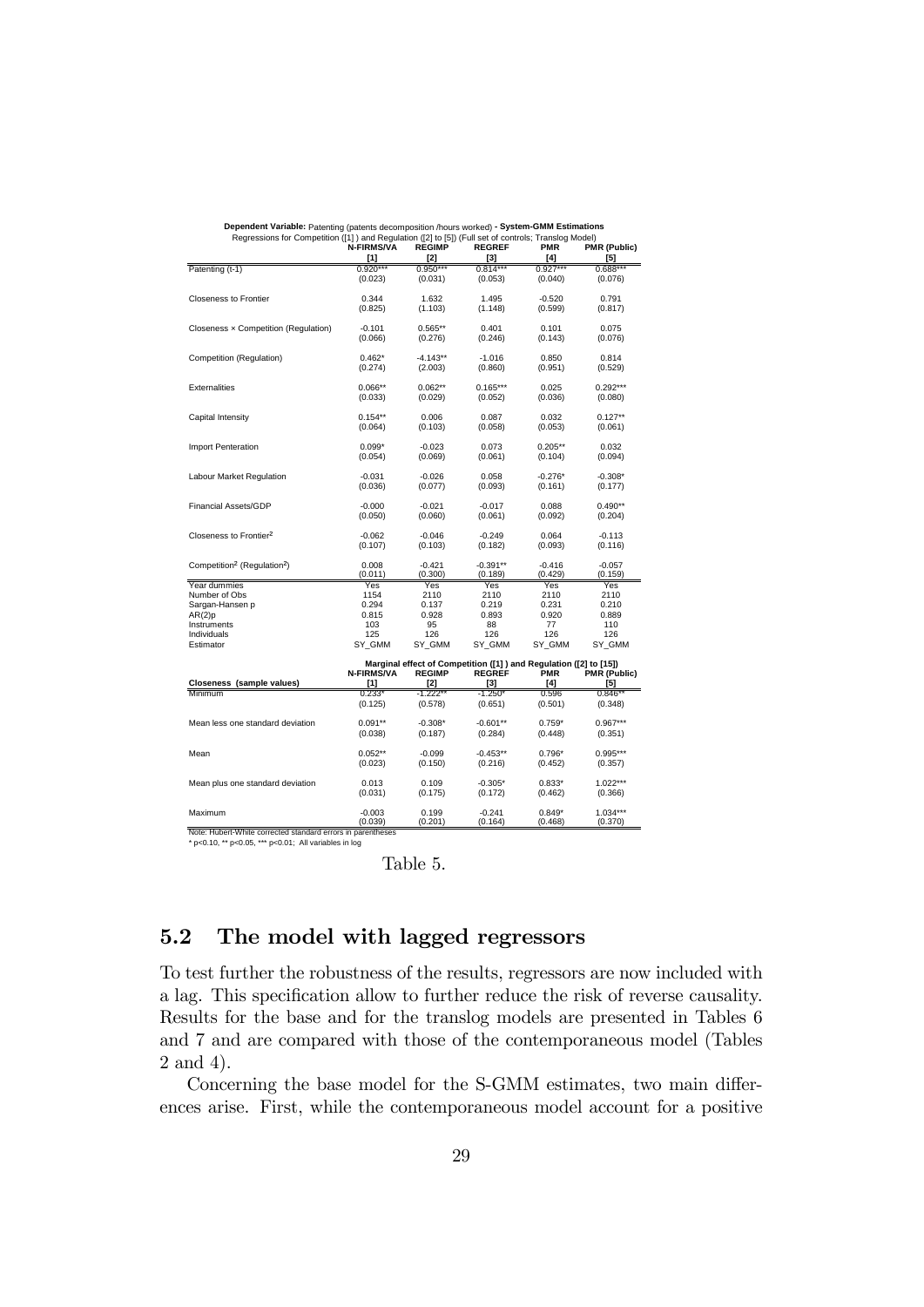significant impact of regulation close to the frontier (Table 2, columns  $[2]$  and [3]), regulation policy in the lagged model does not have a significant impact near the frontier (Table 6, columns [2] and [3]). In contrast, the economy-wide regulation indicator for the Public sector turns out now to have a significant and positive impact for laggard industries, while they were non significant in the baseline model (Table 2 and 6, columns [4] and [5]). For all regulation indicators the main result obtained with system-GMM estimations is confirmed, i.e. a positively-sloped relationship for the marginal effect of regulation as the distance to the frontier decreases. Also, one should note that the negative slope for the relative number of firms is preserved.

Results for the translog model estimations are given in Table 7. Two main remarks can be made. First, for the impact of service regulation (REGREF) and Public sector indicators (PMR(public), the magnitude of the marginal effect is higher in the translog lagged model than in contemporaneous one (see Tables 4 and 7). Second, the adverse impact of the REGREF and REGIMP indicators  $(2)$  and  $[3]$  appear significant for a wider interval, at least up to the mean value of the relative productivity level, whereas this effect was only significant for small values in the translog contemporaneous model (Table 4). Most importantly, the upward slope of the marginal effect is still observed.

One should stress that here again the most interesting result is not substantially modified: there is no evidence of an adverse impact of regulation near the frontier and the marginal effects of regulation display a positivelysloped relationship against the relative productivity level of the industry. Similarly, the marginal effect of the number of firms per value added on patenting is significantly positive for laggard industries and decreases with the productivity gap, becoming non significant at the frontier.

# 6 A possible explanation

Recent works have undertaken the attempt to reconcile the traditional Schumpeterian view of a negative effect of competition on innovation and the idea according to which competition may push firms to reduce their inefficiencies in order to keep their market position. Aghion et al. (2005) present a theoretical basis enabling to encompass both arguments. The rationale consists in considering that innovation is carried out by incumbents that take into account not only post-innovations rents but the difference between postand pre- innovation rents. The inclusion of positive and negative effects of competition leads to the inverted U-shape pattern depicting the relationship between competition and innovation.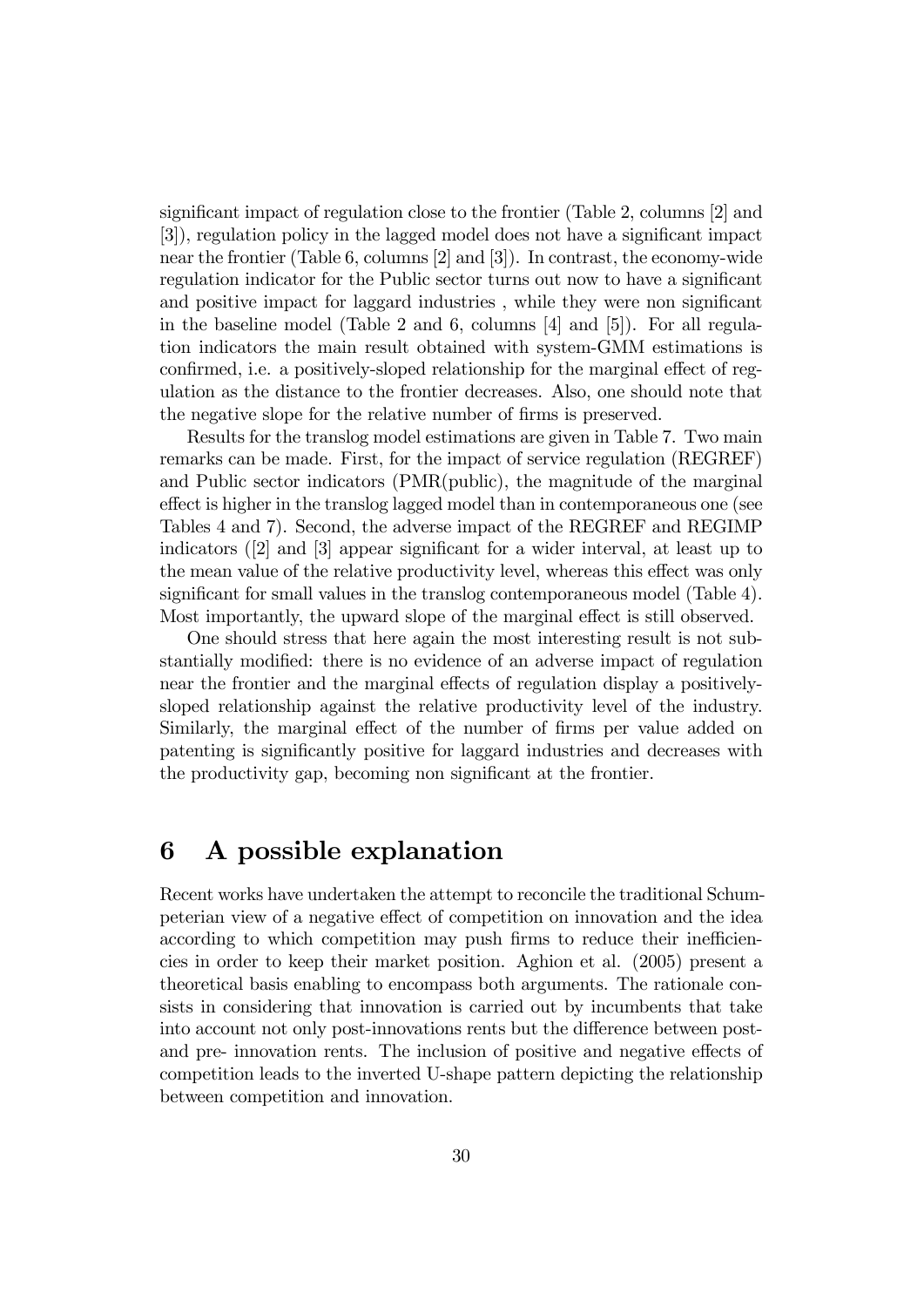One important prediction of Aghion et al.  $(2005)$  is that, for those firms competing at the leading edge, it is the pro-innovation effect of competition that dominates. We show in this Section that the validity of this prediction depends on the extent to which leaders are absents in the R&D contest. Results are different if leaders do carry out R&D and, by doing so, they can make more difficult the catching-up process of laggards. For a sake of presentation, we slightly modify the Aghion et al.'s (2005) model to include this possibility.

#### 6.1 The baseline setup

Consider Aghion et al.ís (2005) economy composed of a unit mass of identical consumers. Each consumer supplies a unit of labour inelastically and has a logarithmic instantaneous utility function  $u(y_t) = \ln y_t$  with a constant discount rate of r. The consumption good is produced with intermediate goods according to the following production function:

$$
\ln y_t = \int_0^1 \ln x_{jt} \, dj \tag{8}
$$

In each industry  $j$ , there are two duopolists, A and B. At each date, the final consumption good needs, as inpunt, an aggregate good of each industry with the form  $x_j = x_{A_j} + x_{B_j}$ . Because of the utility function's specification (8), each individual spends the same amount on each good. Total spending is normalised to unity, so that the budget constraint is  $p_{Aj}x_{Aj} + p_{Bj}x_{Bj} = 1$ .

Each intermediate Örm produces with constant returns to scale using labour as the only input. Denoting  $k$  the technology level of the duopoly firms in industry  $j$ , one unit of labour generates an output flow equal to:

$$
A_i = \gamma^{k_i} \qquad i = A, B \tag{9}
$$

The baseline model assumes that, in any intermediate industry, the largest gap between the leader and the follower is one technological step because of knowledge externalities. If the leader innovate, the follower immediately moves one step up the quality ladder so that the relative positions of the two firms is not altered.

At any point in time, there will be two types of sectors in the economy: leveled industries where both Örms are at the same technological level and unleveled industries where the technological leader is one quality step above its competitor. Thus, three type of firms are possible  $i \in \{-1, 0, 1\}$ : the follower  $(i = -1)$ ; the firm in a level sector  $(i = 0)$ , the leader firm  $(i = 1)$ . Depending on innovation firms A and B transit among these different states.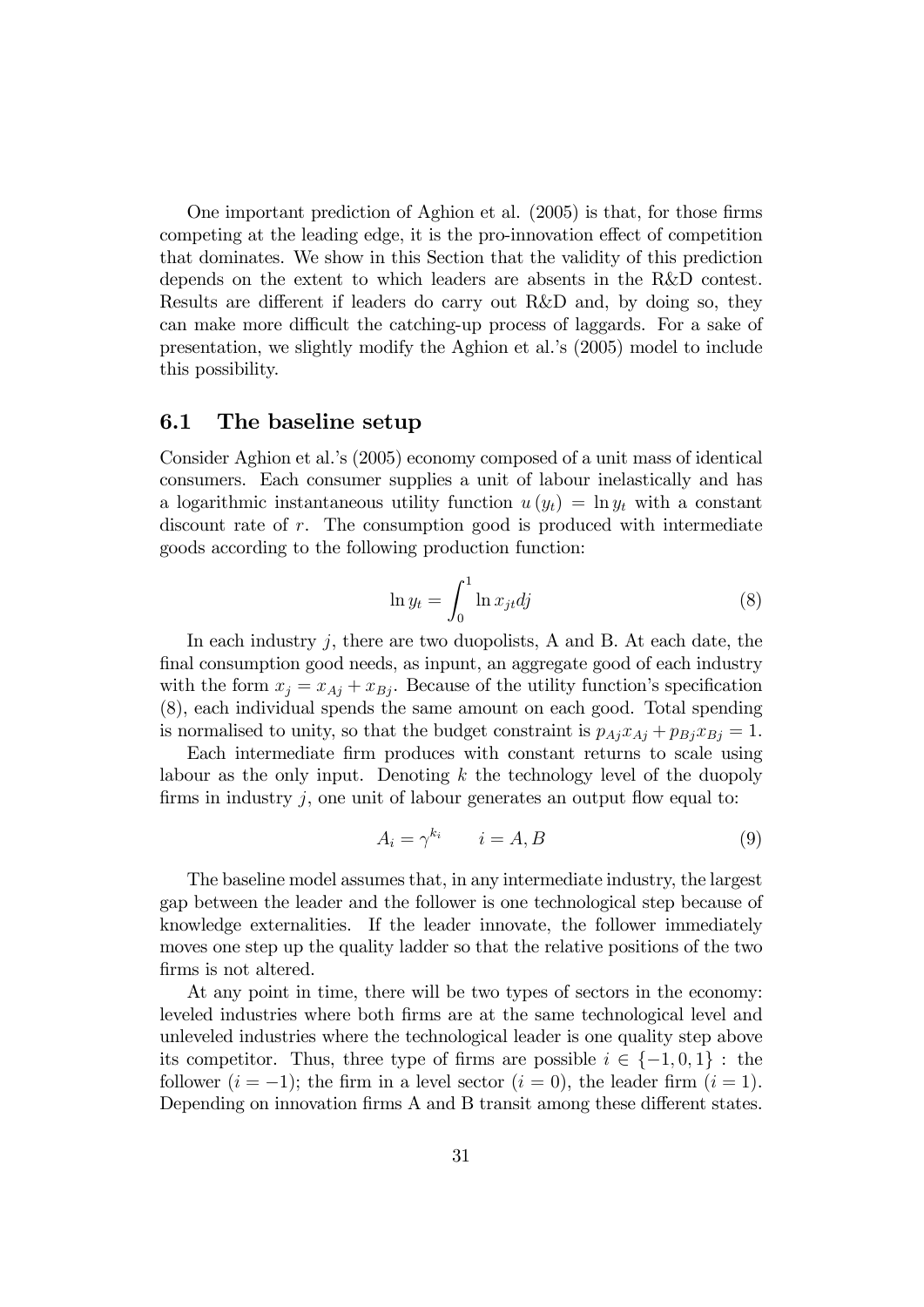Product market competition is modelled in the following way. The degree of collusion  $\epsilon$  of the two firms in a leveled industry will measure the degree of product market competition. Firms do not collude when the industry is unleveled. In this case, the leader applies a limit pricing rule, setting a price equal to the marginal cost of the laggard. The latter makes then zero profit while the leader makes a profit equal to one minus its production cost (wages are normalised to 1):

$$
\pi_{-1} = 0 \qquad \pi_1 = 1 - \frac{1}{\gamma} \tag{10}
$$

In a leveled industry, if firms do not collude, Bertrand competion brings profits to zero. At a maximum level of collusion, firms split the leader profits between themselves (one half for each). Thus the model summarises in  $\Delta =$  $1 - \epsilon$   $(0 \le \epsilon \le 1/2)$  the degree of competition. Profits in leveled sectors are then given by:

$$
\pi_0 = (1 - \Delta) \pi_1 \tag{11}
$$

If a firm moves one technological step ahead at a Poisson hazard rate of *n* it incurs in a R&D cost  $\frac{c n^2}{2}$ . The follower can move one step ahead at a hazard rate h even without spending anything on R&D. One note  $n_0$ the R&D intensity of each firm in leveled industries,  $n_{-1}$  that of the follower firm and  $n_1$  that of a leading firm in an unleveled industry. A particular characteristic of the baseline model is that  $n_1 = 0$  since the leading firm has no incentive to innovate because of the knowledge externality assumption. It is this feature that we modify.

#### 6.2 A leader reducing knowledge diffusion

The assumption of a non-innovative technological leader appears to contradict casual evidence in a large number of activities.<sup>5</sup> We therefore slightly modify the baseline setup exposed above to allow for leader innovation. We keep the assumption restricting the maximum sustainable productivity gap to be one step. As before, in an industry in which the leader has succeeded in innovating, its rival will immediately be upgraded one step. However, we consider that the leader's R&D effort  $n_1$  makes it more difficult for the follower to innovate and move one step ahead, i.e. it reduces the catch-up probability to  $h - \lambda n_1$ , with  $\lambda$  a parameter capturing the ability of the leader

 $5$ One may for instance check the R&D expenditure of industry leaders given in Table 1 of Segerstrom (2007).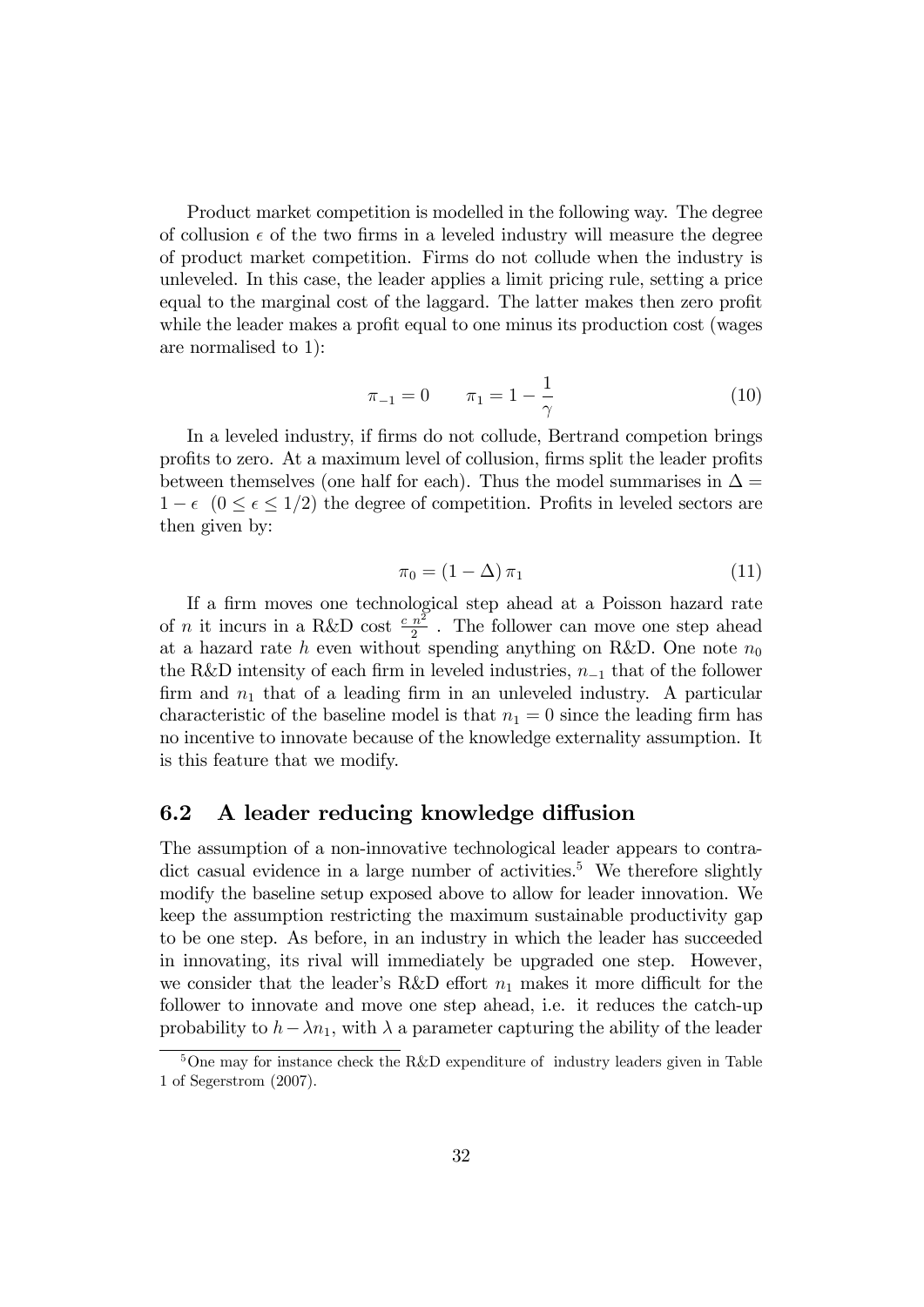to influence the R&D difficulty of the follower. This type of effect is supported by the empirical evidence provided by Crépon and Duguet (1997): in narrow defined industries, they find a negative externality of  $R&D$  between competitors. One may suppose that the engagement of the leader in a new discovery induces a change in the technological paradigm. Even if the quality difference is still one step, the leader's innovation makes this last step harder to climb for the follower.<sup>6</sup>.

The steady state Bellman equations can be expressed as:

$$
rV_1 = \pi_1 + (n_{-1} + h - \lambda n_1)(V_0 - V_1) + n_1(V_1 - V_1) - \frac{cn_1^2}{2}
$$
 (12)

$$
rV_{-1} = \pi_{-1} + (n_{-1} + h - \lambda n_1) (V_0 - V_{-1}) - \frac{cn_{-1}^2}{2}
$$
 (13)

$$
rV_0 = \pi_0 + n_0 (V_1 - V_0) + \overline{n}_0 (V_{-1} - V_0) - \frac{cn_0^2}{2}
$$
 (14)

Where  $V_i$  is the value of each type of firm  $i \in \{-1, 0, 1\}$ . The R&D effort of the competitor in a leveled sector is denoted by  $\overline{n}_0$ . In a symmetric Nash equilibrium both R&D intensity are equal. Hence, the baseline model of Aghion et al. (2005) might be interpreted as a particular case in which  $\lambda = 0$ . Using the maximum principle, first order conditions on the right-hand-side lead to:

$$
cn_1 = \lambda (V_1 - V_0) \tag{15}
$$

$$
cn_{-1} = V_0 - V_{-1} \tag{16}
$$

$$
cn_0 = V_1 - V_0 \tag{17}
$$

Recalling that  $\pi_0 = (1 - \Delta) \pi_1$  and solving for  $n_1$  and  $n_{-1}$  leads to the reduced system:

$$
0 = \Delta \pi_1 - \frac{\rho c n_1}{\lambda} + \frac{c n_1^2}{2} \left( 1 - \frac{1}{\lambda^2} \right)
$$
 (18)

<sup>6</sup>The very closely related quality ladder model of Grossman and Helpman [1991] also assumes that leaders do not innovate. Rewards of a new improvement in quality are not profitable enough to incitate the leader to engage in R&D. Nevertheless, as pointed out in Chapter 4, Footnote 4, leaders might have other reasons, namely to deter the innovation of their rivals. This case is excluded in the standard quality ladder framework.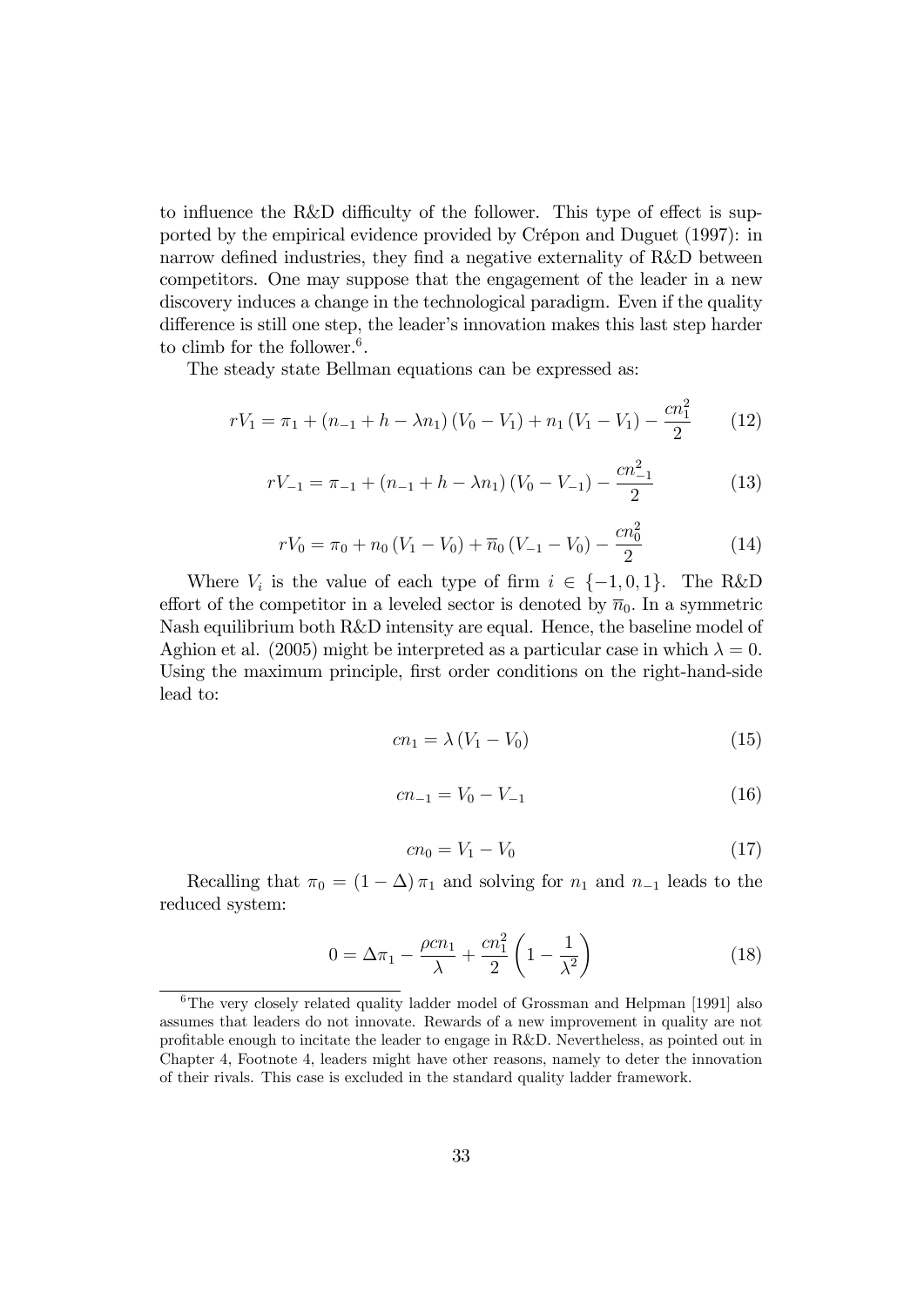$$
0 = -(1 - \Delta)\pi_1 - \frac{1}{\lambda^2} \frac{cn_1^2}{2} + \left(\rho + n_1 \left[\frac{1}{\lambda} - \lambda\right]\right) cn_{-1} + \frac{cn_{-1}^2}{2}
$$
 (19)

Where  $\rho \equiv h + r$ . These equations give the solution for the leader R&D effort  $n_1$  and for that of the follower  $n_{-1}$ , respectively. The following propositions analyse the properties of stationary R&D efforts in this jump-stochastic process.

**Proposition 1.** The possibility of two stationary  $R\&D$  effort of the **leader** firm depends on  $\lambda$ .

(a) For  $\lambda < 1$  there is one relevant stationary strategy for the leader:

$$
n_{1a} = \lambda \frac{\rho c - \sqrt{D_1}}{c(\lambda^2 - 1)}
$$
\n(20)

- Where  $D_1 \equiv \rho^2 c^2 2c(\lambda^2 1) \Delta \pi_1$ . For this strategy, competition increases  $R&CD$  effort.
- (b) For  $\lambda > 1$  and  $\lambda^2 1 < \frac{\rho^2 c}{2 \Delta \pi}$  $\frac{\rho^2 c}{2\Delta \pi_1}$  there exists two relevant stationary strategies for the leader:  $n_{1a}$  and

$$
n_{1b} = \lambda \frac{\rho c + \sqrt{D_1}}{c(\lambda^2 - 1)}
$$
\n(21)

For stratgey  $n_{1b}$ , competition discourages R&D effort.

**Proof.** This results relies on the possibility of one or two positive roots of (18). First, we solve the quadratic equation (18). This gives  $n_{1a}$  and  $n_{1b}$ . For  $\lambda < 1$  the coefficient multiplying the squared term in (18) is negative: c  $\frac{c}{2}\left(1-\frac{1}{\lambda^2}\right)$  $\frac{1}{\lambda^2}$  < 0. The discriminant  $D_1$  is positive when  $\lambda^2 - 1 < \frac{\rho^2 c}{2 \Delta \pi}$  $\frac{\rho^2 c}{2\Delta \pi_1}$ , which is allways ensured for  $\lambda < 1$ . Hence the function first increases and then decreases (inverted U-shape). The intercept is positive  $(\Delta \pi_1)$ , so only one solution is positive. Clearly, for  $\lambda < 1$  the term  $(\lambda^2 - 1) < 0$  so that  $n_{1a}$ is the positive root in this case. One immediately verifies that for  $\frac{\partial n_{1a}}{\partial \Delta}$  < 0 (innovation-inducing effect of competition). A similar reasoning applies for  $\lambda > 1$ . The coefficient multiplying the squared term in (18) is now positive:  $\frac{c}{2}\left(1-\frac{1}{\lambda^2}\right)$  $\frac{1}{\lambda^2}$  > 0. Since the intercept is positve, for  $\lambda^2 - 1 < \frac{\rho^2 c}{2 \Delta \pi}$  $\frac{\rho^2 c}{2\Delta \pi_1} D_1$  is also positive and the curve depicted by  $(18)$  intercepts twice the  $n_1$  axis in the positive side. These roots are given by  $n_{1a}$  and  $n_{1b}$ . For  $\lambda > 1$  one immediatley verifies that for  $\frac{\partial n_{1b}}{\partial \Delta} < 0$  (innovation-deterring effect of competition).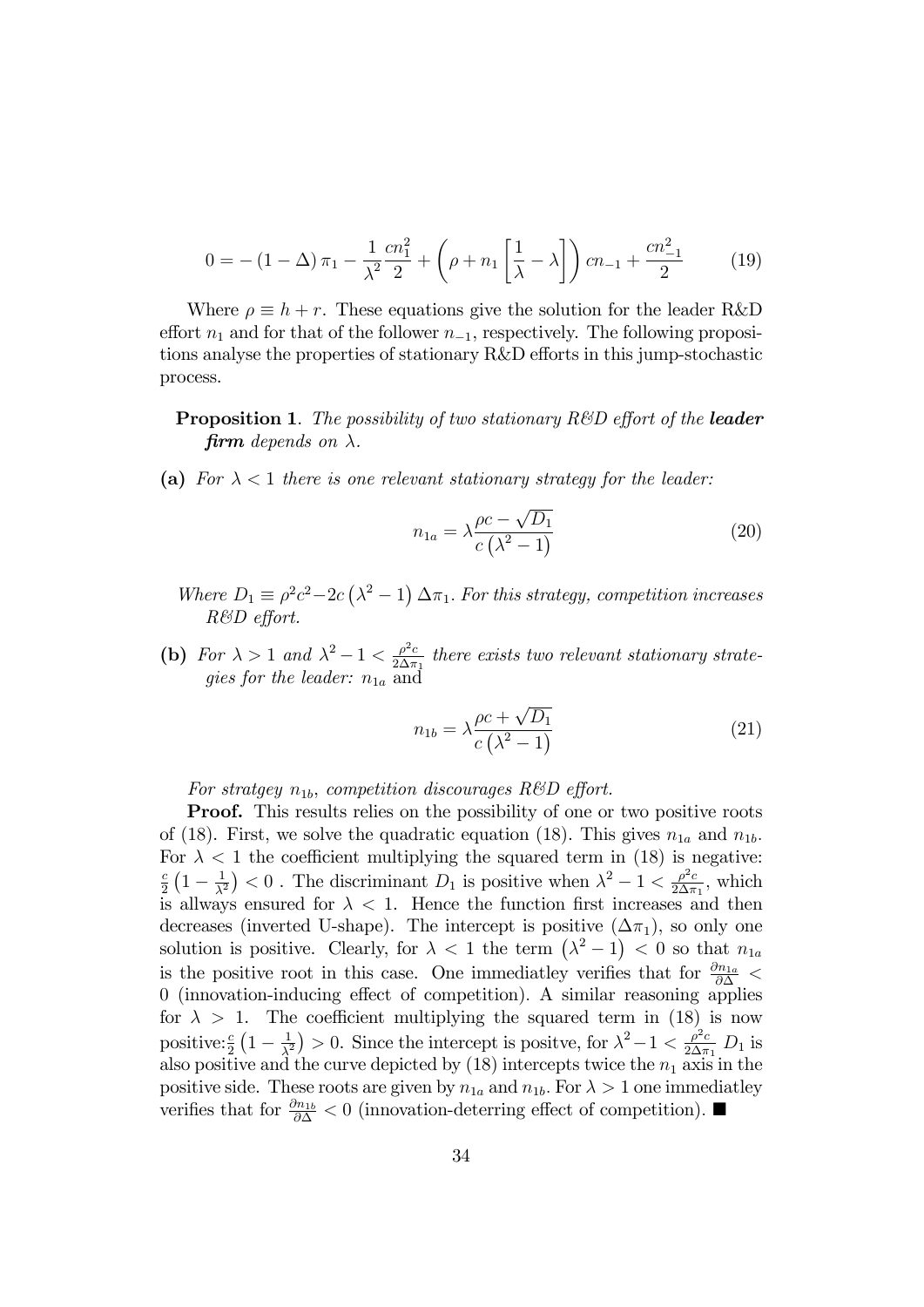- **Proposition 2.** The possibility of two stationary  $R\&D$  effort of a leveled firm depends on  $\lambda$ .
- (a) For  $\lambda < 1$  there is one relevant stationary strategy for a leveled firm:

$$
n_{0a} = \frac{\rho c - \sqrt{D_1}}{c\left(\lambda^2 - 1\right)}\tag{22}
$$

- Where  $D_1 \equiv \rho^2 c^2 2c(\lambda^2 1) \Delta \pi_1$ . For this strategy competition increases  $R&D$  effort.
- (b) For  $\lambda > 1$  and  $\lambda^2 1 < \frac{\rho^2 c}{2 \Delta \pi}$  $\frac{\rho^2 c}{2\Delta \pi_1}$  there exists two relevant stationary strategies for a leveled firm:  $n_{0a}$  and

$$
n_{0b} = \frac{\rho c + \sqrt{D_1}}{c\left(\lambda^2 - 1\right)}\tag{23}
$$

For stratgey  $n_{0b}$  competition discourages R&D effort.

**Proof.** This result follows inmediately from Proposition 2 and the first order conditions (15) and (17) by which one deduces  $n_1 = \lambda n_0$ .

**Proposition 2.** For any value of  $\lambda$ , competition discourages the stationary  $R&D$  effort of the **follower firm**. The follower's stationary strategy is given by:

$$
n_{-1} = \frac{\left(-\left(\rho + n_1\left[\frac{1}{\lambda} - \lambda\right]\right)c + \sqrt{D_{-1}}\right)}{c}
$$
\n
$$
[(\rho - \left[\frac{1}{\lambda} - \lambda\right])^{-1}\right]^{2} = \left[\left(\rho - \left(\frac{1}{\lambda}\right)^{2}\right]^{2} - \left[\left(\frac{1}{\lambda} - \frac{1}{\lambda}\right)\right]^{-1}\right]^{2}
$$
\n
$$
(24)
$$

Where  $D_{-1} \equiv \left[ \left( \rho + n_1 \left[ \frac{1}{\lambda} - \lambda \right] \right) c \right]^2 + 2c \left[ \left( 1 - \Delta \right) \pi_1 + \frac{1}{\lambda^2} \right]$  $\frac{1}{\lambda^2} \frac{cn_1^2}{2}$ i .

Proof. This result comes from the solution of the quadratic equation (19). The coefficient multiplying the squared term in (19) is positive:  $\frac{c}{2} > 0$ . The discriminant  $D_{-1}$  is allways positive too. Thus, the polynomial function first decreases and then increases (U-shape). Since its intercept is negative  $\left( -\left( 1-\Delta \right) \pi _{1}-\frac{1}{\lambda ^{2}}\right)$  $\frac{1}{\lambda^2} \frac{c(n_1)^2}{2}$  < 0) one solution lies on the negative side of the  $n_{-1}$ axis and the other on the positive one. Therefore, only the latter is relevant and is given by  $(24)$ .

The two possible stationary strategies of the leader will imply two type of equilibrium since  $n_0$  and  $n_{-1}$  are functions of  $n_1$ . As in Aghion et al.  $(2005)$ , the steady state equilibrium is defined in terms of the structure of the sector. If  $\mu_1$  is the probability in steady state of being in an unleveled sector, the probability that a sector moves from an unleveled state to a leveled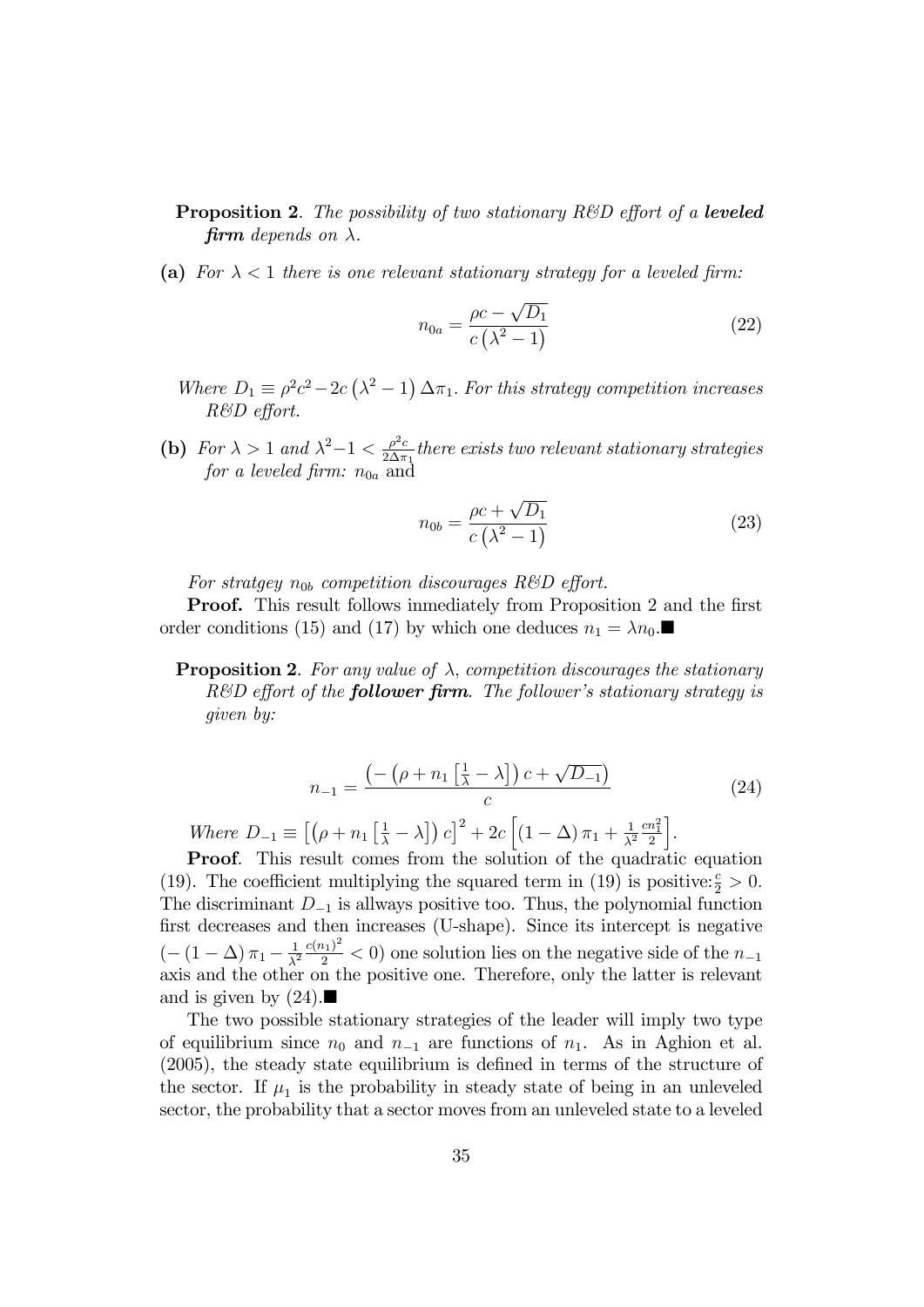one is then  $\mu_1 (n_{-1} + h - \lambda n_1)$ . The transition in the opposite direction is made with probability  $2\mu_0 n_0$ , where  $\mu_0$  denotes the steady-state probability of being in a leveled sector. The steady state equilibrium is given by equalising inward- and outward-flows:

$$
\mu_1 (n_{-1} + h - \lambda n_1) = 2\mu_0 n_0 \tag{25}
$$

Where the condition  $\mu_1 + \mu_0 = 1$ , of course, must hold . This implies:

$$
\mu_1 = \frac{2n_0}{[(n_{-1} + h - \lambda n_1) + 2n_0]}
$$
\n(26)

$$
\mu_0 = 1 - \mu_1 \tag{27}
$$

The R&D effort of the leader does not change the structure of the industry, but it contributes to the aggregate flow of innovation, which can be expressed as:

$$
I = \mu_1 (n_{-1} + h - \lambda n_1 + n_1) + 2\mu_0 n_0 \tag{28}
$$

The implication of the stationary R&D effort of the leader  $n_{1b}$  is that the the steady state proportion of unleveled sectors can be important, because the leader innovates and the follower has a lower probability to catch-up. In this type of sectors, if  $n_{1b}$  applies, both leader's and follower's R&D are deterred by competition. Thus, the aggregate effect of competition may be in fact negative. This is what Figures 7 to 9 show. For the sake of brevity, only numerical simulations are reported. The Figures display the aggregate flow of innovation I as function of competition  $\Delta$ . Figure 7 considers the stationary strategy  $n_{1a}$  for  $\lambda < 1$ , which is the only possible outcome in this case. With use a value of  $\lambda$  very close to 0 ( $\lambda = 0.001$ ). As expected, for very low values of  $\lambda$ , the model reproduces the standards results: the effects of competition on innovation are given by an inverted U-shape pattern.

In Figure 8 we consider the stationary strategy  $n_{1a}$  for  $\lambda > 1$ . Since for this case  $(\lambda > 1)$  there is also a second stationary strategy, Figure 9 plots aggregate innovation when the optimal R&D effort of firms at the leading edge is given by  $n_{1b}$ . Hence, when the ability of the leader to reduce knowledge diffusion is important enough  $(\lambda > 1)$  one has two possible equilibriums. When the stationary strategy of the leader is given by  $n_{1a}$ , the inverted Ushape no longer holds and innovation appears as monotonically increasing with competition. On the other hand, when the leader innovates at the (numerically) higher rate  $n_{1b}$  exactly the opposite occurs: competition is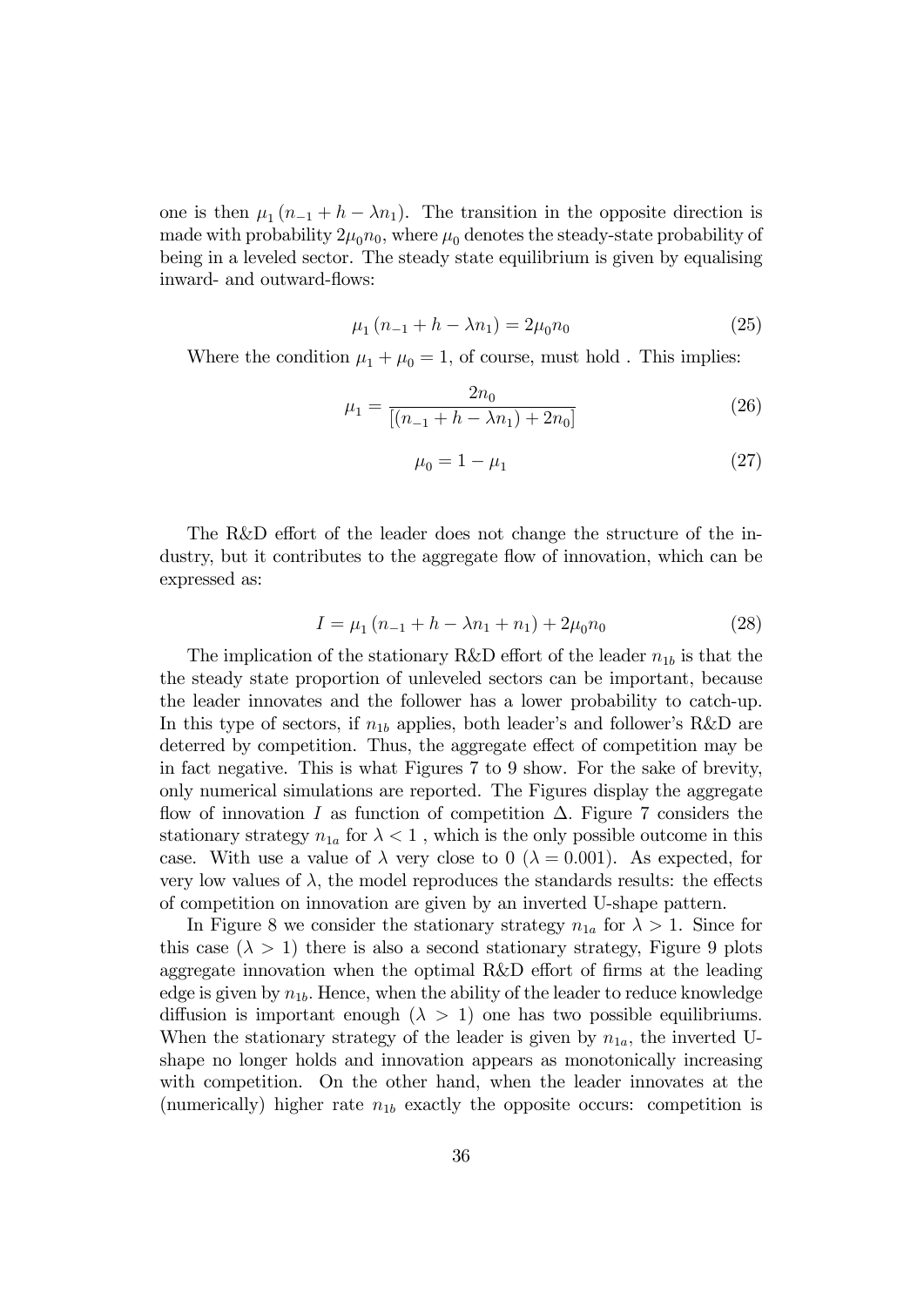uniformly *detrimental* to innovation. As  $n_{1b} > n_{1a}$  one might interpret this results as the outcome of fierce rivalry in high technology industries.



Figure 7. The effect of competition  $(\Delta)$  on aggregate flow of innovation (I) using  $n_{1a}$ 

 $h = 0.5, r = 0, c = 0.5, \pi 1 = 0.8, \lambda = 0.001$ 



Figure 8. The effect of competition  $(\Delta)$  on aggregate flow of innovation (I) using  $n_{1a}$ 

$$
h = 0.5; r = 0; c = 0.5; \pi 1 = 0.8; \lambda = 1.01
$$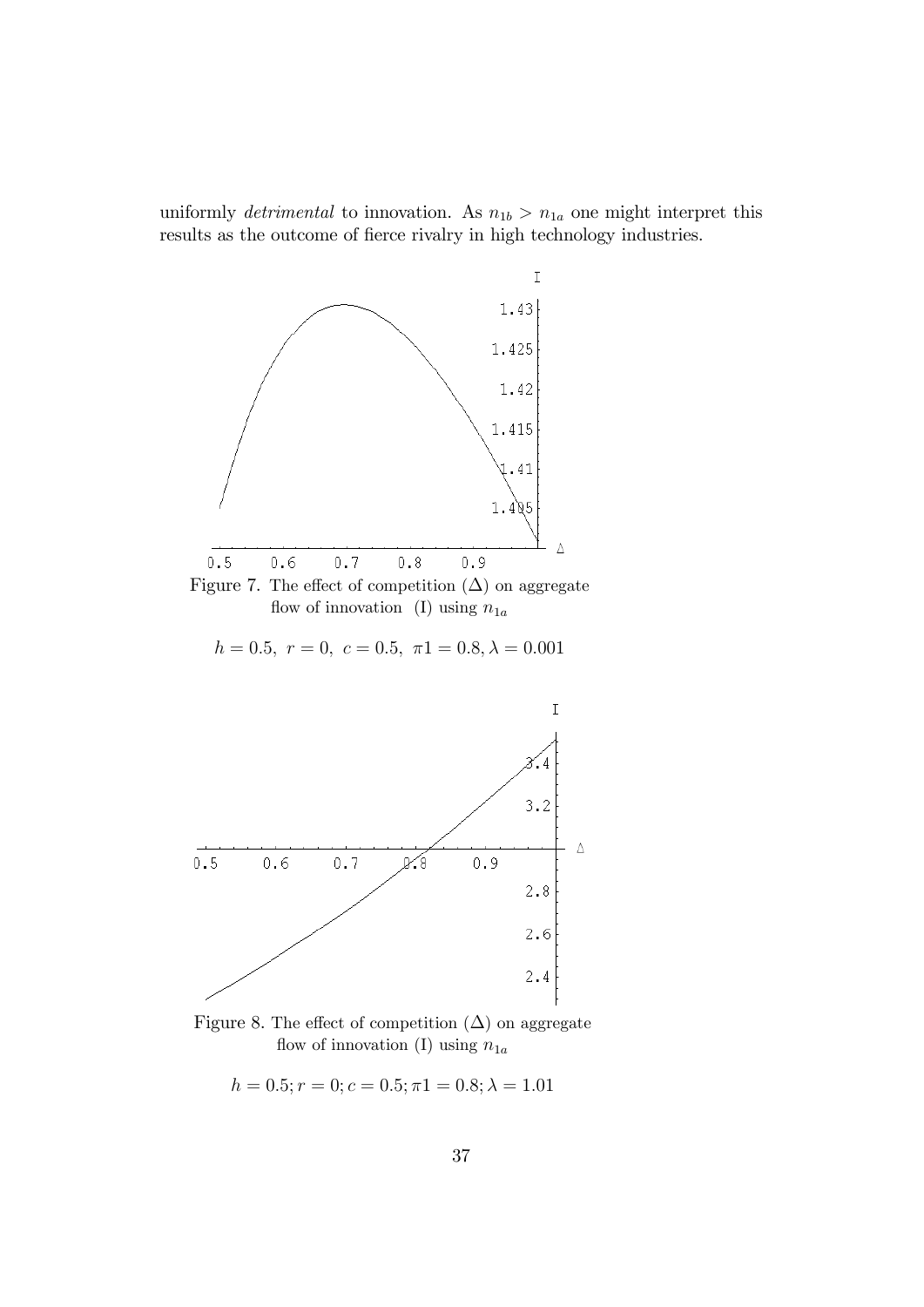

Figure 9. The effect of competition  $(\Delta)$  on aggregate flow of innovation (I) using  $n_{1b}$ 

 $h = 0.5; r = 0; c = 0.5; \pi 1 = 0.8; \lambda = 1.01$ 

Thus, this modification of the baseline model shows that the prediction of a boosting effect of competition on innovation in industries that are close to the technological frontier is not the only possible equilibrium. Namely, if leaders has enough influences on laggard's innovation the outcome of competition may be detrimental for innovation.

# 7 Conclusion

This paper has examined the proposition according to which the impact of competition on innovative performance depends on the distance to the technological frontier. Basically, this proposition states that competition discourages innovation for laggard firms or industries but represents a major incentive to innovate as the economy moves closer to the technological frontier. This is consistent with the idea of an inverted U-shaped relationship between competition and innovation that is stepper for economies at the leading edge of technology. To test the empirical validity of this proposition we used a panel of industries for OECD countries.

The outcome of the estimations presented in this paper do not support the existence of an innovation-bolstering effect of product market competition at the technological frontier. Concerning regulation, two main results arise depending on specifications and proxies. In the first case, regulation has a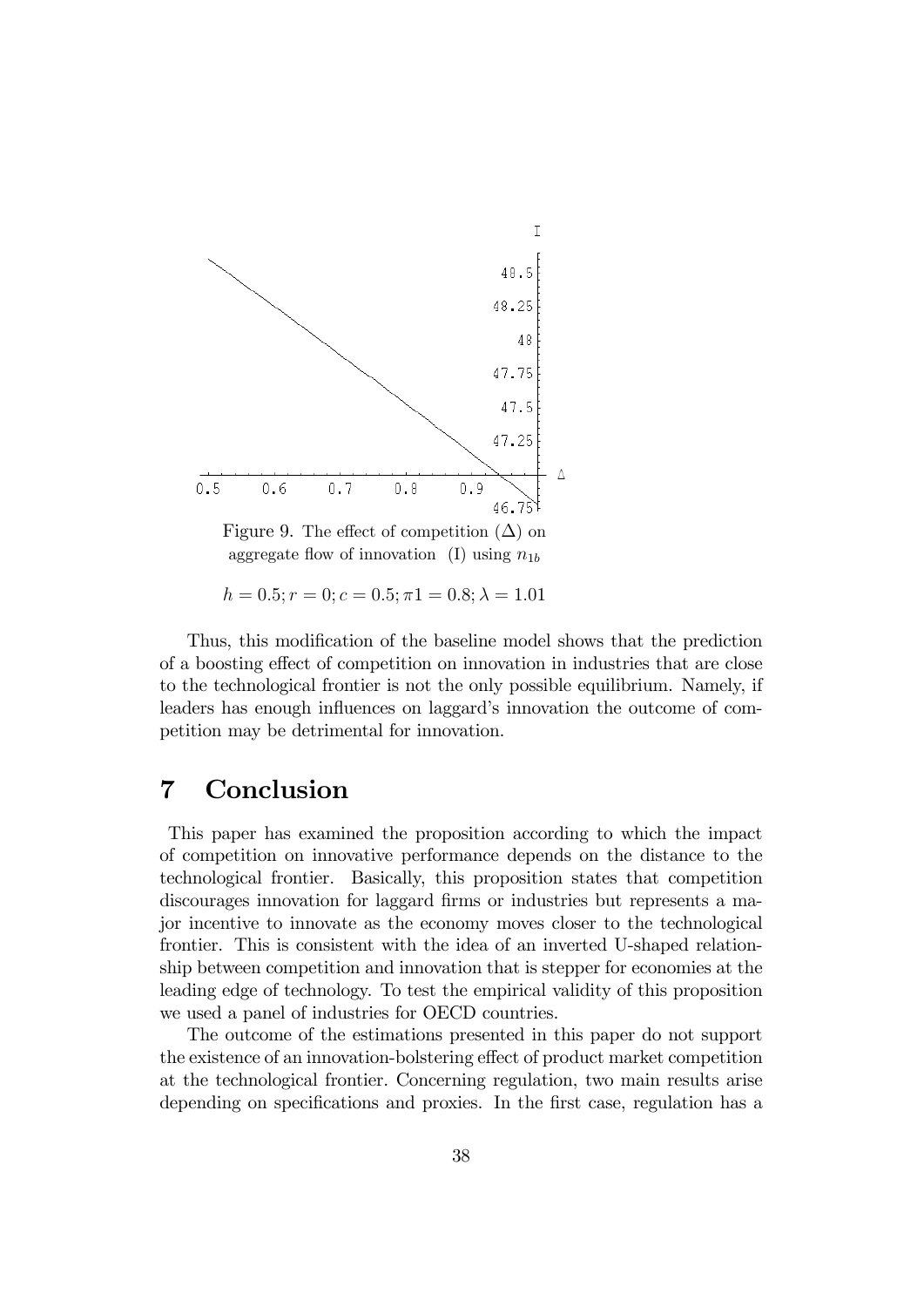positive effect whatever the distance to the frontier and the magnitude of its impact is higher the closer the industry is to the frontier. This is the case when one considers the economy-wide indicators. In the second configuration, which is representative of time-varying indicators of regulation, the effect of regulation is negative far from the frontier and vanishes or becomes positive when the technology gap decreases. Based on these estimates, regulation, if anything, might foster innovation at the leading edge. Regarding the measure of the outcome of competition given by the relative number of firms, results reveals that the positive effect of competition is only observed for laggard industries and is non-significant at the top technological level.

These results, though contradicting the recent belief in the positive effects of competition on innovation, are compatible with previous theoretical work and micro empirical studies that emphasised the existence of a Schumpeterian effect or even a size effect in innovation. Similarly, results concerning the positive impact of the public sector on innovation are also consistent with arguments highlighting the suboptimality of the market equilibrium in the presence of technological externalities. At the end, the lack of evidence supporting the benefits of market competition when industries come close to the technology frontier raises important questions concerning economic policy. Namely, strategies, such as those adopted in the Lisbon Agenda, strongly relying on a positive effect of product market deregulation on innovation seem weakly supported by the data. Competition policy does not seem to be a substitute for science and technology policy. A possible explanation of our results, briefly illustrated in the theoretical Section, put forward the active presence of leaders in the innovative process.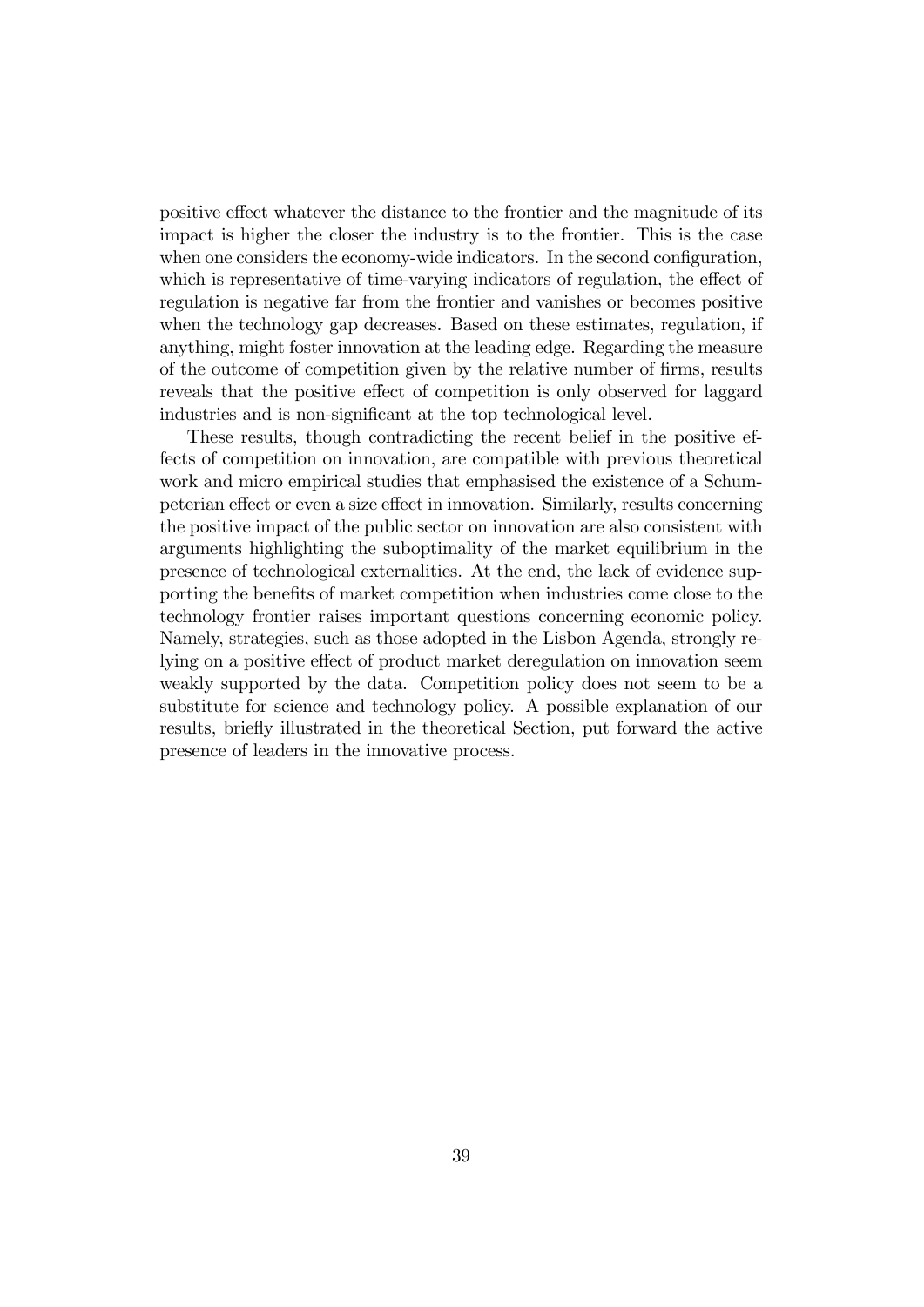# 8 References

# References

- [1] Acemoglu D., P. Aghion and F. Zilibotti (2006). "Distance to Frontier, Selection and Economic Growth". Journal of the European Economic Association, MIT Press, Vol. 4, No 1, pp. 37-74.
- [2] Aghion P. and P. Howitt (1992). "A Model of Growth Through Creative Destruction". Econometrica, Vol. 60, No 2, pp. 323-351.
- [3] Aghion P., C. Harris, P. Howitt and J. Vickers (2001). "Competition, Imitation and Growth with Step-by-Step Innovation". Review of Economic Studies, No 68, pp. 467-492.
- [4] Aghion P. (2003). "Empirical Estimates of the Relationship Between Product Market Competition and Innovation". In J.P. Touffut (ed.). Institutions, Innovation and Growth: Selected Economic Papers. Cheltenham: Edward Elgar, pp. 142-169.
- [5] Aghion P. and R. Griffith (2005). "Competition and Growth. Reconciling Theory and Evidence". Cambridge: MIT Press.
- [6] Aghion P., N. Bloom, R. Blundell, R. Griffith and P. Howitt  $(2005)$ . "Competition and Innovation: An Inverted U Relationship". Quarterly Journal of Economics, Vol.120, No 2, pp. 701-728.
- [7] Aghion P. (2006). "A Primer on Innovation and Growth". Bruegel Policy Brief, No 6.
- [8] Aghion P., R. Blundell, R. Griffith, P. Howitt and S. Prantl (2006). "The Effects of Entry on Incumbent Innovation and Productivity". NBER Working Paper 12027.
- [9] Amable B., L. Demmou and D. Gatti (2007). "Employment Performance and Institutions: New Answers to an Old Question". IZA Discussion Paper No. 2731.
- [10] Anderson T. and C. Hsiao (1981). "Formulation and Estimation of Dynamic Models using Panel Data". Journal of Econometrics, Vol. 18, No 1, pp. 47-82
- [11] Arellano M. and O. Bover (1995). "Another Look at the Instrumental-Variable Estimation of Error Components Models". Journal of Econometrics, Vol. 68, No. 1, pp. 29-51.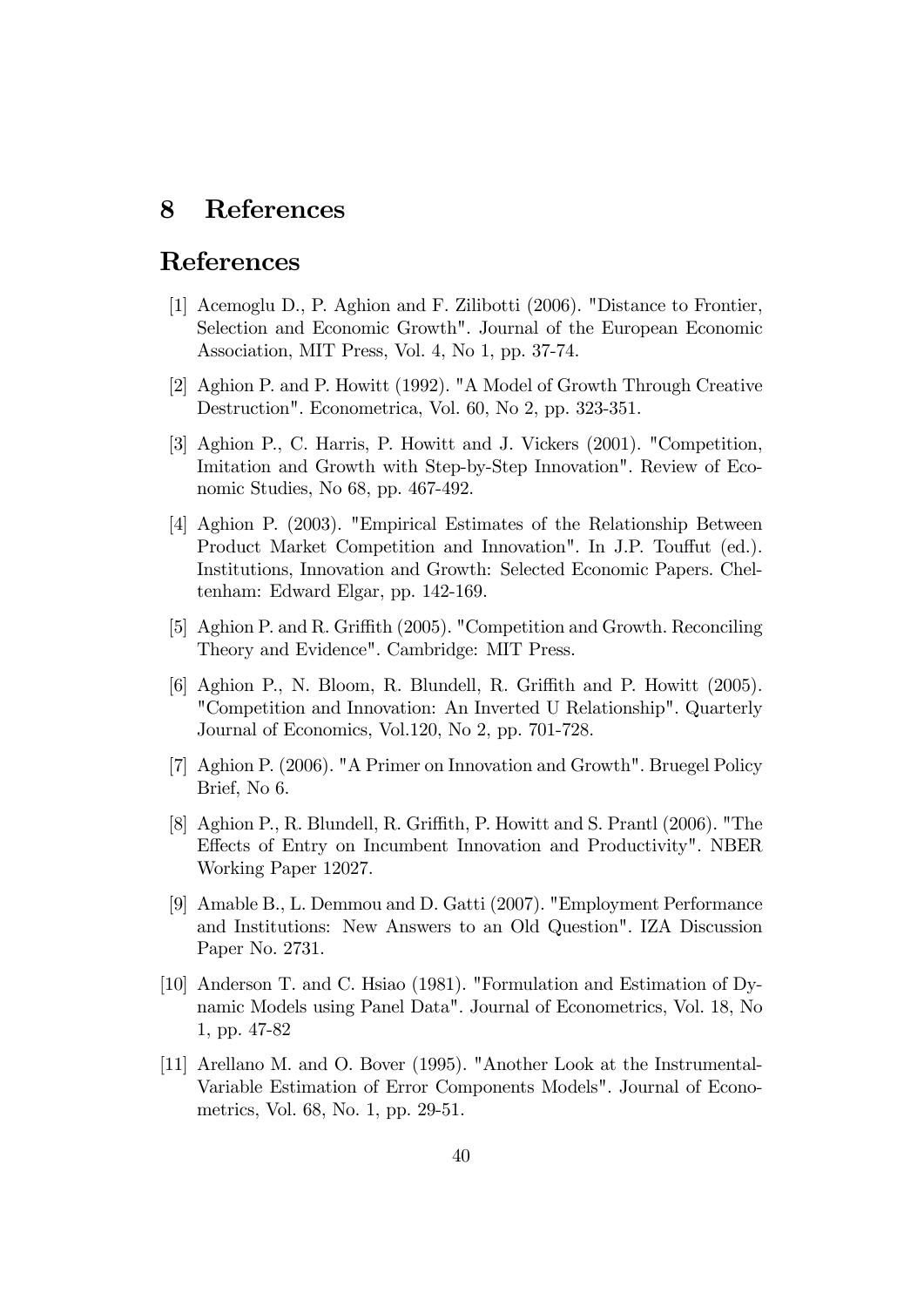- [12] Arellano M. and S. Bond (1991). "Some Tests of Specification for Panel Data: Monte Carlo Evidence and an Application to Employment Equations". Review of Economic Studies, Vol. 58, No. 1, pp. 277-297.
- [13] Askenazy P., C. Cahn and D. Irac (2007). "Déterminants du Niveau díInnovation dans les PME". Bulletin de la Banque de France, No. 165, pp. 87-93
- [14] Baldwin W. and J. Scott (1987). "Market Structure and Technical Change". Chichester: Harwood Academic Publishers.
- [15] Beck T. and R. Levine (2004). "Stock Markets, Banks, and Growth: Panel Evidence". Journal of Banking and Finance, Vol. 28, No. 3, pp. 423-442.
- [16] Benavente J. M., A. Galetovic, R. Sanhueza and P. Serra (2005). "Estimando la demanda por electricidad residencial en Chile: el consumo es sensible al precio". (In Spanish) Cuadernos de Economia, Vol. 42, pp. 31-61.
- [17] Blanchard O. and F. Giavazzi (2003). "Macroeconomic Effect of Regulation and Deregulation in Goods and Labor Markets". Quarterly Journal of Economics, pp. 879-909.
- [18] Blundell R, R. Griffith and J. Van Reenen (1999). "Market Share, Market Value and Innovation in a Panel of British Manufacturing Firms". The Review of Economic Studies, Vol. 66, No. 3, pp. 529-554.
- [19] Blundell R. and S. Bond (1998). "Initial Conditions and Moment Restrictions in Dynamic Panel Data Models". Journal of Econometrics, Vol. 87, No. 1, pp. 115-143.
- [20] Bond S. (2002). "Dynamic Panel Data Models: a Guide to Micro Data Methods and Practice". Portuguese Economic Journal, Vol.1, pp. 141- 162.
- [21] Braumoeller B. F. (2004). "Hypothesis Testing and Multiplicative Interaction Terms". International Organization, Vol. 58, No. 4, pp. 807-820.
- [22] Calderon C., A. Chong and N. Loayza (2002). "Determinants of Current Account Deficits in Developing Countries". Contributions to Macroeconomics, Vol. 2, No. 1, p. 1021.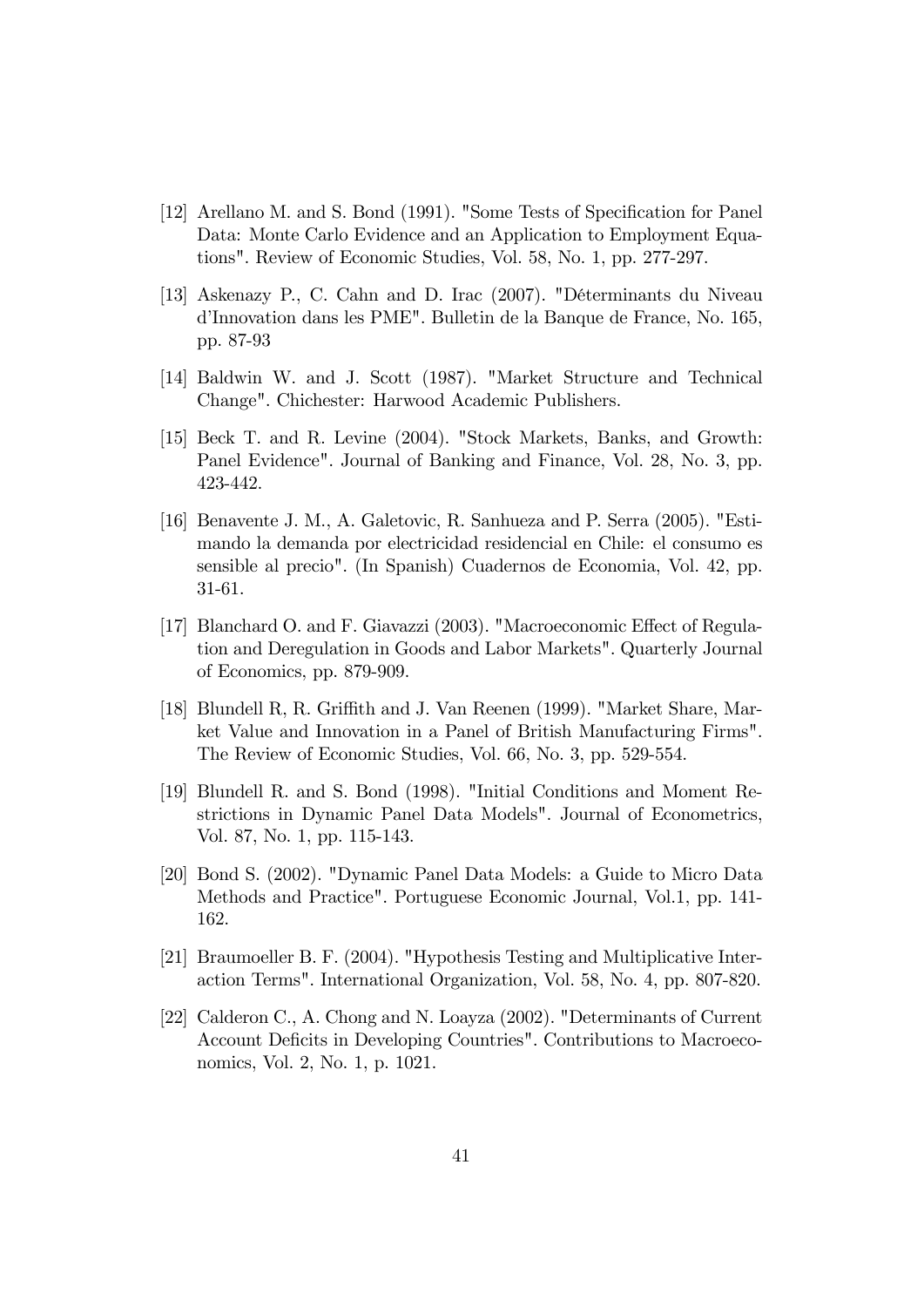- [23] Chumacero R.A., J.R. Fuentes and K. Schmidt-Hebbel (2004). "Chile's Free Trade Arrangements: How Big is the Deal?". Central Bank of Chile Working Papers No 264.
- [24] Cohen W.M. and R.C. Levin (1989). " Empirical Studies of Innovation and Market Structure". In R. Schmalensee and R. Willig (eds). Handbook of Industrial Organisation. North-Holland, Vol. 2, pp. 1060-1107.
- [25] Conway P. and G. Nicoletti (2006). " Product Market Regulation in the Non-Manufacturing Sectors of OECD Countries: Measurements and Highlights". OECD Economics Department Working Paper No. 530.
- [26] Conway P., D. de Rosa, G. Nicoletti and F. Steiner (2006) ."Regulation, Competition, and Productivity Convergence". OECD Economics Department Working Paper No. 509.
- [27] Conway P., V. Janod and G. Nicoletti (2005). "Product Market Regulation in OECD Countries, 1998 to 2003". OECD Economics Department Working Papers, No. 419, OECD Publishing.
- [28] Crépon B., E. Duguet and I. Kabla (1995). "Some Moderate Support for Schumpeterian Hypothesis Using Various Measures of Innovation". In A. Kleinknecht (ed). Determinants of Innovations and Diffusion : the Message from New Indicators. Mac Millan Press.
- [29] Crepon B. and E. Duguet (1997)." Research and Development, Competition and Innovation. Pseudo-Maximum Likelihood and Simulated Maximum Likelihood Methods Applied to Count Data Models with Heterogeneity". Journal of Econometrics, Vol. 79, No. 2, pp. 355-378.
- [30] Crepon B., E. Duguet and J. Mairesse (1998). "Research, Innovation and Productivity: an Econometric Analysis at the Firm Level". NBER Working Paper No 6696.
- [31] Dixit A. and J. Stiglitz (1977). "Monopolistic Competition and Optimum Product Diversity". The American Economic Review, Vol. 67, No. 3, pp. 297-308.
- [32] Elteto O. and P. Koves (1964). "On an Index Computation Problem in International Comparisons". (in Hungarian), Statistztikai Szemle, Vol. 42, pp. 507-518.
- [33] European Commission (2005). "Communication to the Spring European Council, Working Together for Growth and Jobs. Integrated Guidelines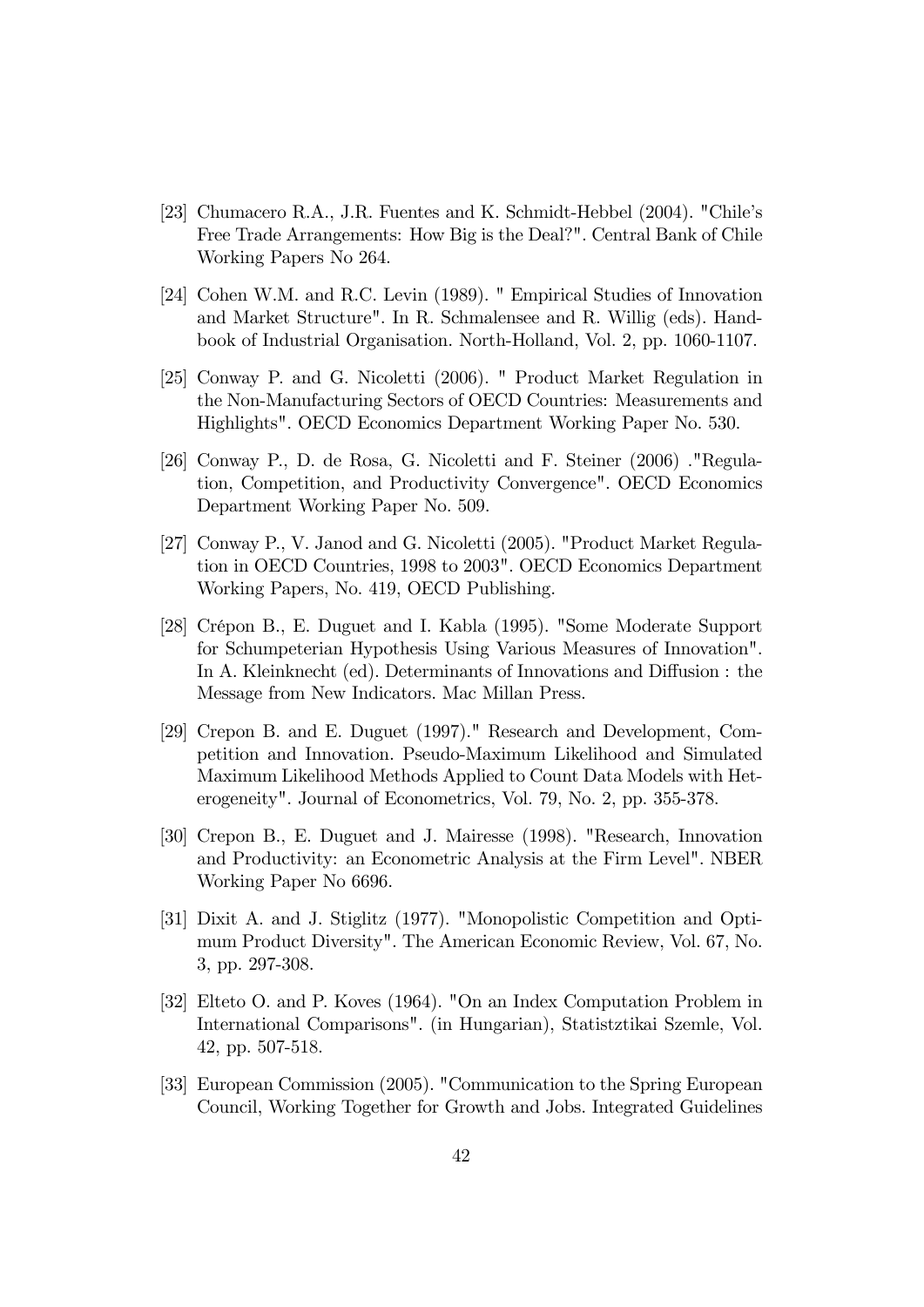for Growth and Jobs". 2005-2008 Luxembourg: Office for Official Publications of the European Communities.

- [34] Friedrich R. J. (1982). "In Defense of Multiplicative Terms in Multiple Regression Equations", American Journal of Political Science, Vol. 26, No.4, pp. 797-833.
- [35] Geroski P. (1995). "Market Structure, Corporate Performance and Innovative Activity". Oxford: Oxford University Press.
- [36] Griffith R., R. Harrison and H. Simpson (2006) "Product Market Reform and Innovation in the EU". CEPR Discussion Paper No. 5849.
- [37] Griliches Z. and J. Mairesse (1995). "Production Functions: The Search for Identification". NBER Working Paper 5067.
- [38] Grossman G. and E. Helpman (1991). "Innovation and Growth in the World Economy", Cambridge: MIT Press.
- [39] Guellec D. and de la Potterie (2003). "The Impact of Public R&D Expenditure on Business R&D". Economics of Innovation and New Technology, Vol. 12, No. 3, pp. 225-243.
- [40] Im K. S., M.H. Pesaran and Y. Shin (2003). "Testing for Unit Roots in Heterogeneous Panels". Journal of Econometrics, Vol. 115, No 1, pp. 53-74.
- [41] Kok W. (2004). "Facing the Challenge: The Lisbon Strategy for Growth and Employment". Report from the High Level Group chaired by Mr. Wim Kok, November 2004.
- [42] Levin R., A. Klevorick, R. Nelson, S. Winter (1987)."Appropriating the returns from industrial R&D". Brookings Papers on Economic Activity. Vol. 3, pp. 783–820.
- [43] Levin A., L. Chien-Fu and J.C. Chia-Shang (2002)."Unit Root Tests in Panel Data: Asymptotic and Finite Sample Properties". Journal of Econometrics, Vol. 108, No. 1, pp. 1-24.
- [44] Maddala G.S. and S. Wu (1999). "A Comparative Study of Unit Root Tests With Panel Data and A New Simple Test". Oxford Bulletin of Economics and Statistics, Vol. 61, No. suplement 1, pp. 631-652.
- [45] Mullahy J. (1999). "Interaction Effects and Difference-in Difference Estimation in Loglinear Models". Technical Working Paper NBER 245.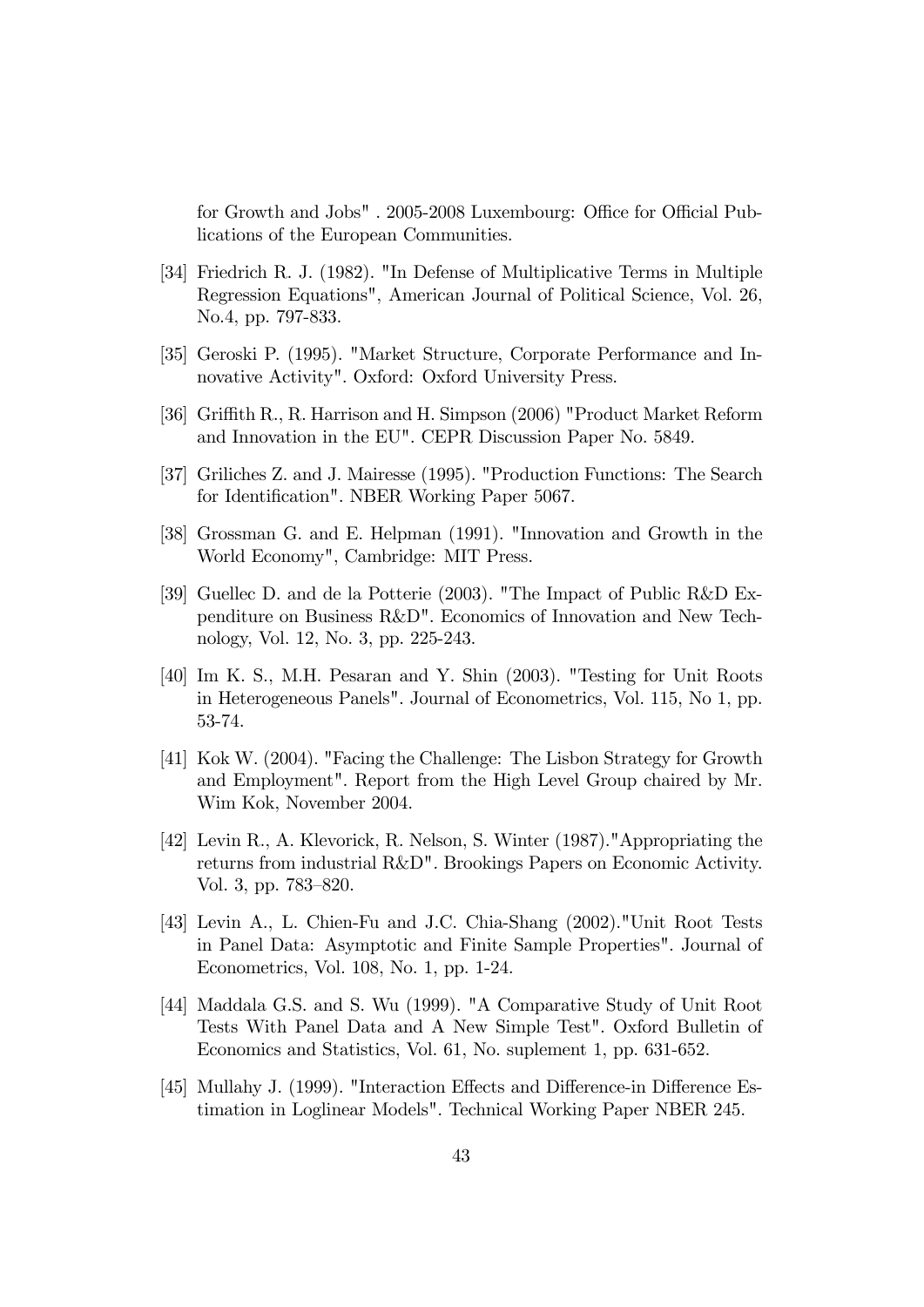- [46] Nickell S. (1996) "Competition and Corporate Performance". The Journal of Political Economy, Vol. 104, No. 4, pp. 724-746.
- [47] Nicoletti G. and S. Scarpetta (2003). "Regulation, Productivity and Growth: OECD Evidence". Economic Policy, No. 36, pp. 9-72.
- [48] Porter, M. (1990). "The Competitive Advantage of Nations". London: Macmillan Press.
- [49] Roodman D. (2006). "How to Do xtabond2: an Introduction to "Difference" and "System" GMM in Sata". Working Paper 109, Center for Global Development.
- [50] Sapir A. (ed.) (2004). "An Agenda for Growing Europe". The Sapir Report. Oxford : Oxford University Press.
- [51] Scarpetta S., P. Hemmings, T. Tressel and J. Woo (2002). "The Role of Policy and Institutions for Productivity and Firm Dynamics: Evidence From Micro and Industry data". OECD Working Paper No. 329.
- [52] Shaked A. and J. Sutton (1983). "Natural Oligopolies". Econometrica, Vol. 51, No. 5, pp. 1469-1483.
- [53] Schmoch U., F. Laville, P. Patel and R. Frietsch (2003). "Linking Technology Areas to Industrial Sectors". Final Report to the European Commission, DG Research. In Coorporation with Observatoire des Sciences et des Techniques, Paris and University of Sussex, Science and Policy Research Unit (SPRU), Brighton, United Kingdom. Karlsruhe: Fraunhofer ISI.
- [54] Schumpeter J.A. (1934). "The Theory of Economic Development". Cambridge : Harvard University Press.
- [55] Schmidt (1997). "Managerial Incentives and Product Market Competition". The Review of Economic Studies, Vol. 64, No. 2, pp. 191-213.
- [56] Segerstrom P. (2007). "Intel Economics". International Economic Review, Vol. 48, No.1, pp. 247-280.
- [57] Timmer M., G. Ypma and B. van Ark (2007). "PPPs for Industry Output: A New Dataset for International Comparison". Research Memorandum GD-82, Groningen Growth and Development Centre.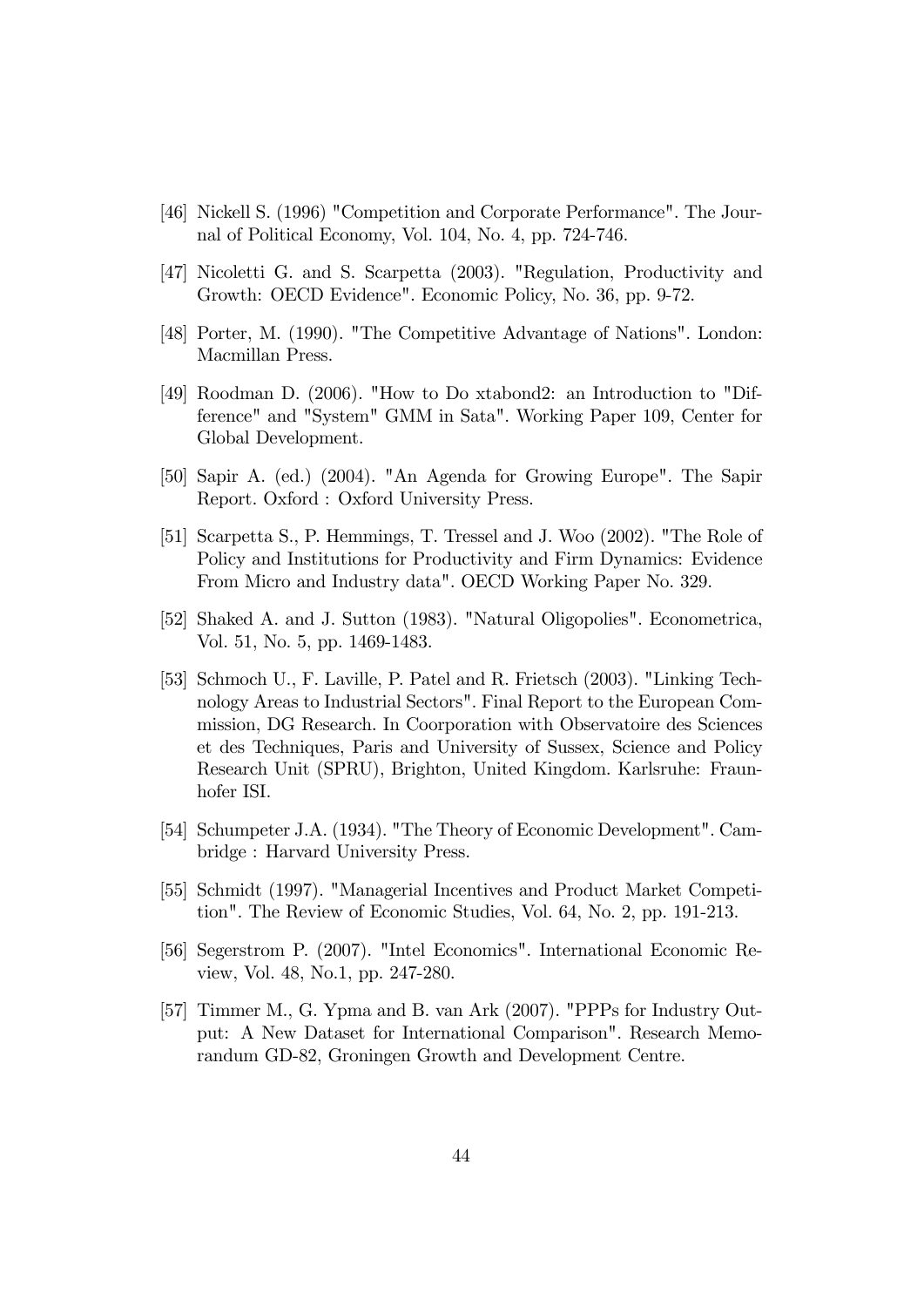[58] Windmeijer F. (2005). "A Finite Sample Correction for the Variance of Linear Eficient Two-Step GMM Estimators". Journal of Econometrics, Vol. 126, No. 1, pp. 25-51.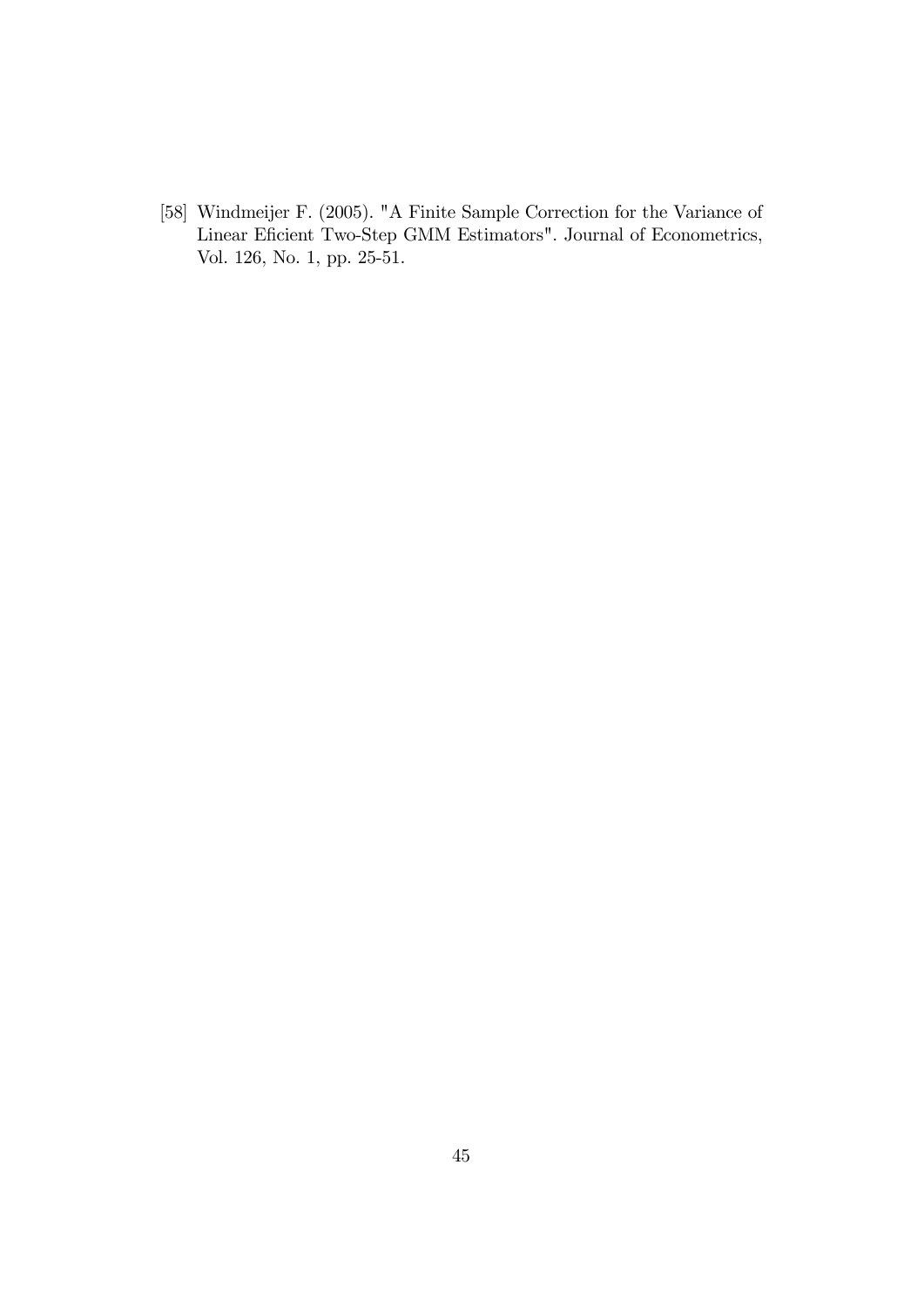# 9 Appendix

### Industry Country list

| $15 - 16$ | Food products, beverages and tobacco                           | Austria    |
|-----------|----------------------------------------------------------------|------------|
| 17-19     | Textiles, textile products, leather and footwear               | Belgium    |
| 17        | Textiles                                                       | Denmark    |
| 18        | Wearing apparel, dressing and dyeing of fur                    | Finland    |
| 19        | Leather, leather products and footwear                         | France     |
| 20        | Wood and products of wood and cork                             | Germany    |
| 21-22     | Pulp, paper, paper products, printing and publishing           | Greece     |
| 24        | Chemicals and chemical products                                | Ireland    |
| 25        | Rubber and plastics products                                   | Italy      |
| 26        | Other non-metallic mineral products                            | Japan      |
| 27        | Basic metals                                                   | Netherland |
| 28        | Fabricated metal products, except machinery and equipment      | Norway     |
| 29        | Machinery and equipment, n.e.c.                                | Portugal   |
| 30        | Office, accounting and computing machinery                     | Spain      |
| 31        | Electrical machinery and aPPPratus, nec                        | Sweden     |
| 32        | Radio, television and communication equipment                  | UK         |
| 33        | Medical, precision and optical instruments, watches and clocks | US         |
| 34        | Motor vehicles, trailers and semi-trailers                     |            |

#### Table 8. List of industries and countries

| Sample              | N.   |        | mean Std. Dev. | min      | max      |
|---------------------|------|--------|----------------|----------|----------|
| OECD-STAN           | 4129 | 28.73  | 19.68          | 2.82     | 309,13   |
| <b>GGDC</b>         | 6345 | 37.58  | 216,74         | $-12,21$ | 12233,91 |
| GGDC Industry 30    | 423  | 198,40 | 818,60         | $-12,21$ | 12233,91 |
| Final Filtered Data | 6099 | 25,73  | 23,85          | 0.02     | 581,73   |

Table 9. Descriptive statistics of labour productivity in I-PPPs for different samples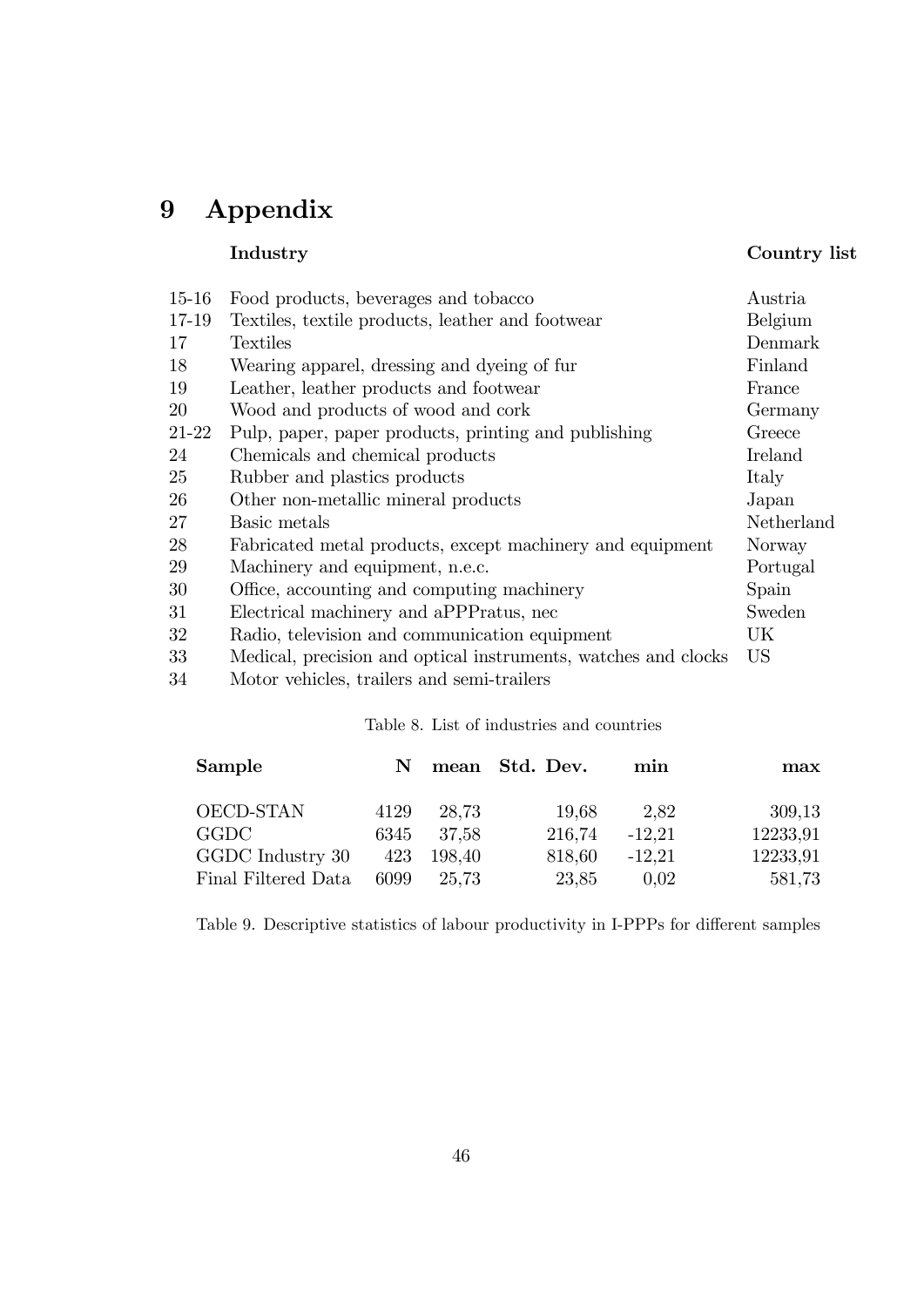| Country    | Mean I-PPPs CV I-PPPs Mean PPPs |      |       | <b>CV PPPs</b> |
|------------|---------------------------------|------|-------|----------------|
| Austria    | 23,19                           | 0,80 | 25,98 | 0,60           |
| Belgium    | 33,27                           | 0,66 | 32,30 | 0,71           |
|            |                                 |      |       |                |
| Denmark    | 23,44                           | 0,55 | 23,60 | 0,46           |
| Finland    | 26,87                           | 0,73 | 25,86 | 0,76           |
| France     | 28,01                           | 0,99 | 29,79 | 0,88           |
| Germany    | 28,61                           | 0,74 | 28,19 | 0,85           |
| Greece     | 12,24                           | 0,66 | 13,51 | 0,68           |
| Ireland    | 30,35                           | 1,99 | 32,34 | 2,03           |
| Italy      | 29,17                           | 0,63 | 26,49 | 0,71           |
| Japan      | 24,05                           | 1,28 | 22,54 | 1,14           |
| Netherland | 31,84                           | 0,63 | 32,86 | 0,44           |
| Norway     | 25,42                           | 0,49 | 26,64 | 0,45           |
| Portugal   | 14,03                           | 0,79 | 15,86 | 0,70           |
| Spain      | 25,77                           | 0,49 | 24,25 | 0,52           |
| Sweden     | 27,98                           | 0,58 | 26,88 | 0,52           |
| UK         | 22,74                           | 0,68 | 25,44 | 0,62           |
| <b>US</b>  | 30,86                           | 0,60 | 30,86 | 0,60           |
| Total      | 25,73                           | 0,93 | 26,07 | 0,91           |

Table 10. Mean values and coefficient of variation of Labour Productivity by country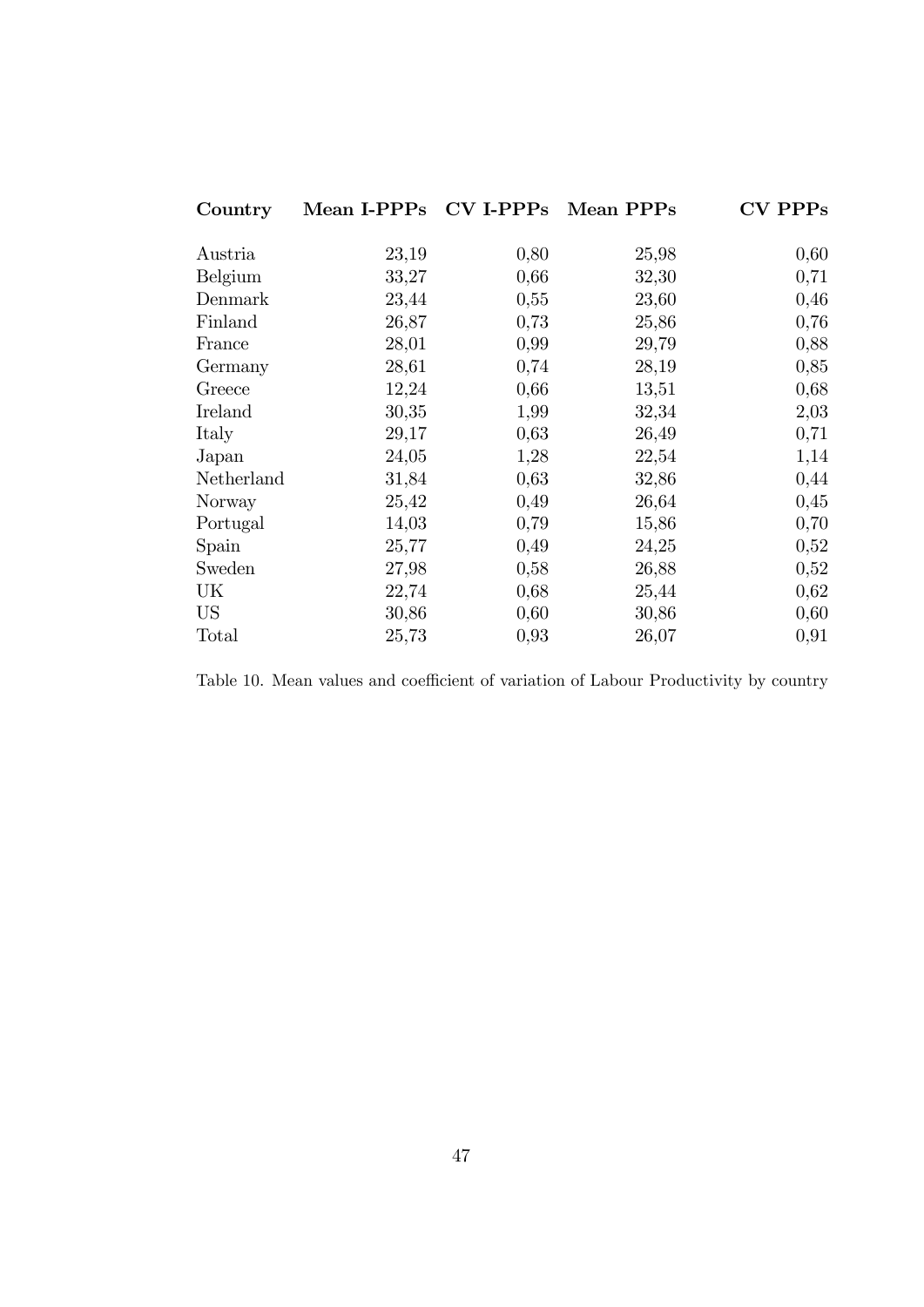| Industry         | Mean I-PPPs |      | $CV$ I-PPPs Mean PPPs | $CV$ PPPs |
|------------------|-------------|------|-----------------------|-----------|
|                  |             |      |                       |           |
| Basic metals     | 29,21       | 0,39 | 28,36                 | 0,38      |
| Chemicals and ch | 54,73       | 0,94 | 45,16                 | 0,78      |
| Electrical machi | 22,93       | 0,47 | 25,00                 | 0,45      |
| Fabricated metal | 20,53       | 0,42 | 19,50                 | 0,36      |
| Food products, b | 24,20       | 0,44 | 25,41                 | 0,37      |
| Machinery and eq | 23,02       | 0,36 | 23,57                 | 0,32      |
| Medical, precisi | 19,97       | 0,50 | 24,08                 | 0,46      |
| Motor vehicles,  | 18,92       | 0,70 | 26,81                 | 0,47      |
| Office, accounti | 29,69       | 1,49 | 27,68                 | 1,41      |
| Other non-metall | 30,97       | 0,36 | 25,28                 | 0,34      |
| Pulp, paper, pap | 26,80       | 0,35 | 28,27                 | 0,34      |
| Radio, televisio | 26,20       | 1,78 | 35,74                 | 1,90      |
| Rubber and plast | 32,02       | 0,44 | 23,26                 | 0,35      |
| Textiles, textil | 12,89       | 0,39 | 15,64                 | 0,35      |
| Wood and product | 16,25       | 0,43 | 18,25                 | 0,37      |
| Total            | 25,73       | 0,93 | 26,07                 | 0,91      |

Table 11. Mean values and coefficient of variation of Labour Productivity by industry Variable N Mean Std. Dev. Min Max

| Labor productivity               | 6099 | 25,73   | 23,85   | 0,02    | 581,73  |
|----------------------------------|------|---------|---------|---------|---------|
| Closeness to the frontier $(\%)$ | 6099 | 56,89   | 24,07   | 1,93    | 100     |
| Patents over hour worked         | 6345 | 0,00165 | 0,00939 | 0,00000 | 0,39679 |
| Capital intensity                | 2785 | 0,05    | 0,03    | 0,00    | 0,20    |
| <b>REGREF</b>                    | 6375 | 4,19    | 1,31    | 1,05    | 6,00    |
| <b>REGIMP</b>                    | 6375 | 0,13    | 0,04    | 0,05    | 0,22    |
| <b>PMR</b>                       | 5760 | 1,80    | 0,44    | 0,92    | 2,78    |
| PMR (Public)                     | 6375 | 3,01    | 1,28    | 0,00    | 4,61    |
| N-FIRMS/VA                       | 2599 | 2,06    | 3,67    | 0,00    | 37,70   |

Table 12. Global descriptive statistics